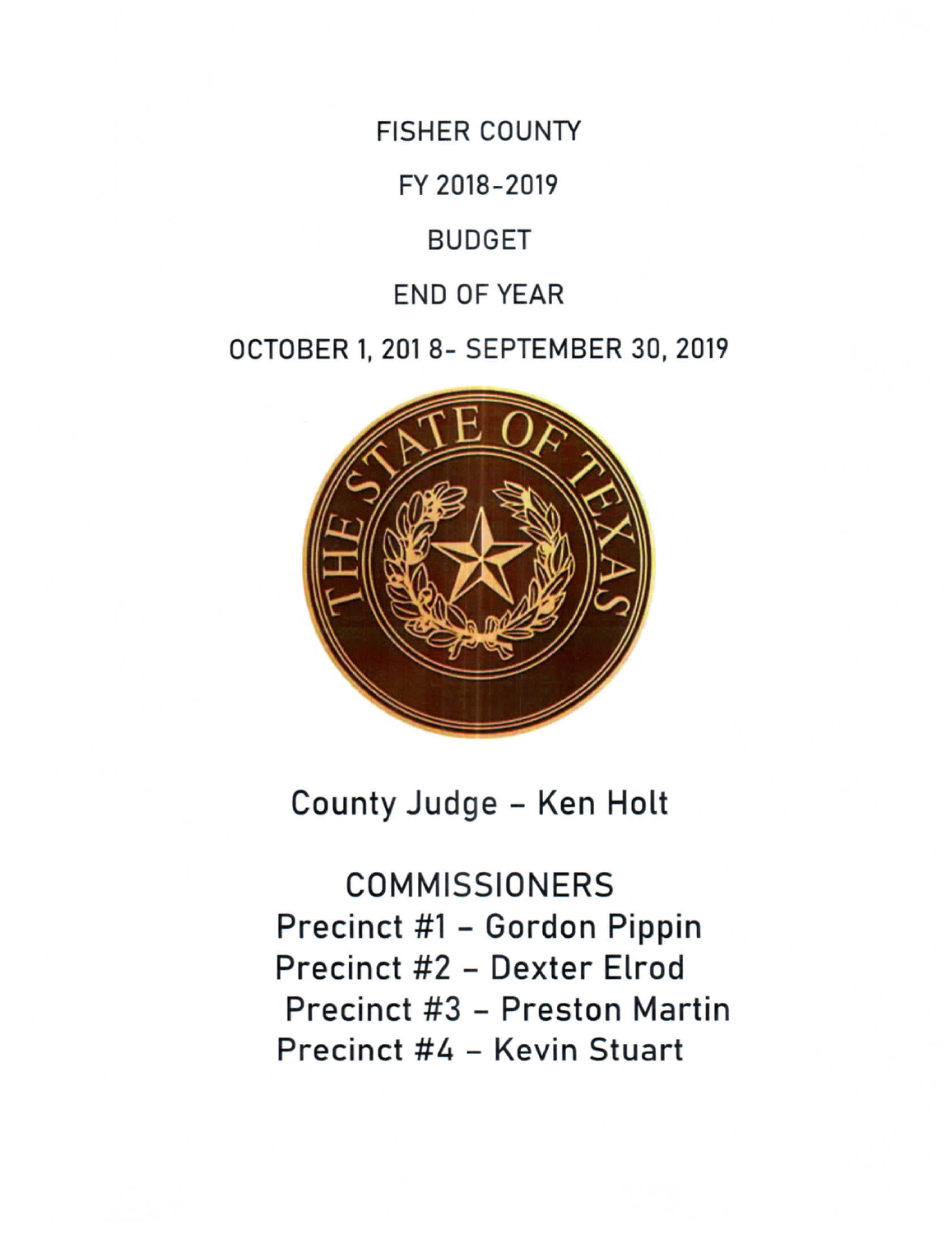|                     | ACCOUNT NO ACCOUNT-TITLE                                                          | ORIGINAL                  | BUDGET-AMOUNT BUDGET-AMOUNT YEAR-TO-DATE YEAR-TO-DATE MONTH-TO-DATE | AMENDED ENCUMBERED | ACTIVITY ACTIVITY    |                                      | <b>CURRENT USED</b><br>BALANCE PCT |    |
|---------------------|-----------------------------------------------------------------------------------|---------------------------|---------------------------------------------------------------------|--------------------|----------------------|--------------------------------------|------------------------------------|----|
|                     | REPORTING FUND: 0010 GENERAL FUND                                                 |                           |                                                                     |                    |                      |                                      | EFFECTIVE MONTH - 13               |    |
| 0100 CASH ACCOUNTS  |                                                                                   |                           |                                                                     |                    |                      |                                      |                                    |    |
|                     | 10-100-100 CFC: GENERAL FUND                                                      |                           |                                                                     |                    |                      | 313, 356. 47 596. 20 1, 506, 013. 89 |                                    |    |
|                     | 10-100-130 MONEY MARKET CHECKING                                                  |                           |                                                                     |                    | 3,476.37             | 0.00                                 | 230,542.38                         |    |
|                     | 10-100-140 GRANT FUND CHECKING                                                    |                           |                                                                     |                    | 0.00                 | 0.00                                 | 0.40                               |    |
|                     | 10-100-185 DUE FROM I&S FUND<br>10-100-201 CERTIFICATE OF DEPOSIT - 1             |                           |                                                                     |                    | 0.00<br>2,301.57     | 0.00<br>0.00                         | 158,971.44<br>154,688.09           |    |
|                     | 10-100-202 CERTIFICATE OF DEPOSIT - 2                                             |                           |                                                                     |                    | 2,301.57             | 0.00                                 | 154,688.09                         |    |
|                     | 10-100-203 CERTIFICATE OF DEPOSIT - 3                                             |                           |                                                                     |                    | 2,301.57             | 0.00                                 | 154,688.09                         |    |
|                     | 10-100-204 CERTIFICATE OF DEPOSIT - 4                                             |                           |                                                                     |                    | 2,301.57             | 0.00                                 | 154,688.09                         |    |
|                     | 10-100-205 CERTIFICATE OF DEPOSIT - 5<br>10-100-206 CERTIFICATE OF DEPOSIT - 6    |                           |                                                                     |                    | 2,301.57<br>2,812.91 | 0.00<br>0.00                         | 154,688.09<br>255,428.64           |    |
|                     | 10-100-211 REIMBURSEMENT CLEARING                                                 |                           |                                                                     |                    | 0.00                 | 0.00                                 | 4.00                               |    |
|                     | 10-100-230 DISTRICT CLERK EFILE                                                   |                           |                                                                     |                    | $217.18-$            | 15.00                                | $217.18-$                          |    |
|                     | 10-100-231 COUNTY CLERK EFILE                                                     |                           |                                                                     |                    | 1,597.83             | 0.00                                 | 1,597.83                           |    |
|                     | 10-100-232 JP CREDIT CARD                                                         |                           |                                                                     |                    | 6,985.66             | 0.00                                 | 6,985.66                           |    |
|                     | 10-100-280 DELINQUENT TAXES RECEIVABLE<br>10-100-285 ALLOWANCE-UNCOLLETABLE TAXES |                           |                                                                     |                    | 0.00<br>0.00         | 0.00                                 | $0.00$ 117,265.36<br>29,314.33-    |    |
|                     | 10-100-290 DUE FROM APPRAISAL DISTRICT                                            |                           |                                                                     |                    | 0.00                 | 0.00                                 | 0.00                               |    |
|                     | CASH ACCOUNTS                                                                     |                           |                                                                     |                    |                      | 339,519.91 611.20 3,020,718.54       |                                    |    |
|                     |                                                                                   |                           |                                                                     |                    |                      |                                      |                                    |    |
|                     | 0300 GENERAL REVENUE ACCOUNTS                                                     |                           |                                                                     |                    |                      |                                      |                                    |    |
|                     | 10-300-100 ADVALOREM TAXES                                                        | 2,013,252.00 2,013,252.00 |                                                                     |                    | 2,013,252.00         | 0.00                                 | $0.00$ 100                         |    |
|                     | 10-300-105 DELINQUENT ADVALOREM TAXES                                             | 75.00                     | 75.00                                                               |                    | 0.00                 | 0.00                                 | 75.00 00                           |    |
|                     | 10-300-106 DC EFILE CLEARING ACCOUNT<br>10-300-107 CC EFILE CLEARING ACCOUNT      | 0.00<br>0.00              | 0.00<br>0.00                                                        |                    | 4,221.05<br>7,343.00 | 0.00<br>0.00                         | 4,221.05+<br>$7,343.00+$           |    |
|                     | 10-300-108 JP C-CARD CLEARING ACCOUNT                                             | 0.00                      | 0.00                                                                |                    | 14,422.02            | 0.00                                 | 14,422.02+                         |    |
|                     | 10-300-109 CREDIT CARD INTEREST EARNED                                            | 0.00                      | 0.00                                                                |                    | 75.79                | 0.00                                 | 75.79+                             |    |
|                     | 10-300-149 APPRAISAL DIST EXCESS REFUND                                           | 0.00                      | 0.00                                                                |                    | 0.00                 | 0.00                                 | 0.00                               |    |
|                     | 10-300-150 OTHER INCOME                                                           | 0.00                      | 0.00                                                                |                    | 1,202.81             | 0.00                                 | $1,202.81+$                        |    |
|                     | 10-300-151 TAX COLLECTOR ANNUAL SALES TAX COMM                                    | 0.00                      | 0.00                                                                |                    | 7,201.70             | 0.00                                 | $7,201.70+$                        |    |
|                     | 10-300-152 MISC REIMBURSEMENTS<br>10-300-155 DRUG FOR REIMBURSING GF JAIL ASSIST  | 0.00<br>0.00              | 0.00<br>0.00                                                        |                    | 0.00<br>0.00         | 0.00<br>0.00                         | 0.00<br>0.00                       |    |
|                     | 10-300-156 DRUG FOR REIMBURSING FICA                                              | 0.00                      | 0.00                                                                |                    | 0.00                 | 0.00                                 | 0.00                               |    |
|                     | 10-300-157 DRUG FOR REIMBURSING RETIREMENT                                        | 0.00                      | 0.00                                                                |                    | 0.00                 | 0.00                                 | 0.00                               |    |
|                     | 10-300-180 INTEREST EARNED                                                        | 22,000.00                 | 22,000.00                                                           |                    | 38,376.27            | 2,436.28                             | 16,376.27+ 174                     |    |
|                     | 10-300-185 INSURANCE PROCEEDS                                                     | 0.00                      | 0.00                                                                |                    | 6,418.75             | 0.00                                 | $6,418.75+$                        |    |
|                     | 10-300-190 INTEREST EARNED CD'S                                                   | 5,700.00                  | 5,700.00                                                            |                    | 14,320.76            | 0.00                                 | 8,620.76+ 251                      |    |
|                     | 10-300-195 INSURANCE REMIBURSEMENTS                                               | 0.00<br>800.00            | 0.00                                                                |                    | 0.00                 | 0.00                                 | 0.00                               |    |
|                     | 10-300-200 COUNTY RESTITUTION INCOME<br>10-300-202 DRUG PROG CCP - 10% COUNTY     | 130.00                    | 800.00<br>130.00                                                    |                    | 1,994.18<br>185.00   | 0.00<br>0.00                         | 1,194.18+249<br>$55.00 + 142$      |    |
|                     | 10-300-204 OIL & GAS INCOME                                                       | 900.00                    | 900.00                                                              |                    | 8,571.87             | 0.00                                 | 7,671.87+ 952                      |    |
|                     | 10-300-205 GAS PIPELINE INCOME                                                    | 0.00                      | 0.00                                                                |                    | 2,750.00             | 0.00                                 | $2,750.00+$                        |    |
|                     | 10-300-206 NSF INCOME                                                             | 50.00                     | 50.00                                                               |                    | 0.00                 | 0.00                                 | 50.00 00                           |    |
|                     | 10-300-212 HEALTHY COUNTY INCOME                                                  | 0.00                      | 0.00                                                                |                    | 0.00                 | 0.00                                 | 0.00                               |    |
|                     | 10-300-214 COURT APPT ATTY - DIST CLERK                                           | 210.00                    | 210.00                                                              |                    | 2,027.00             | 0.00                                 | 1,817.00+ 965                      |    |
|                     | 10-300-216 JUROR REIMBURSEMENT<br>10-300-218 TX-TF-IND DEFENSE GRANT 2019         | 200.00<br>9,800.00        | 200.00<br>9,800.00                                                  |                    | 340.00<br>7,076.00   | 0.00<br>0.00                         | 140.00+ 170<br>2,724.00 72         |    |
|                     | 10-300-222 AD LITEM TAX SUIT T REES                                               | 0.00                      | 0.00                                                                |                    | 0.00                 | 0.00                                 | 0.00                               |    |
|                     | 10-300-224 OUT OF COUNTY SHERIFF CITATIONS                                        | 200.00                    | 200.00                                                              |                    | 0.00                 | 0.00                                 | 200.00                             | 00 |
|                     | 10-300-225 OUT OF COUNTY SHERIFF SERVICE                                          | 0.00                      | 0.00                                                                |                    | 400.00               | 0.00                                 | $400.00+$                          |    |
|                     | 10-300-226 INSURANCE BUILDING REPAIRS                                             | 400.00                    | 400.00                                                              |                    | 0.00                 | 0.00                                 | 400.00                             | 00 |
|                     | 10-300-228 UNCLAIMED PROPERTY REFUND                                              | 0.00                      | 0.00                                                                |                    | 0.00                 | 0.00                                 | 0.00                               |    |
|                     | 10-300-229 VOL FIRE DEPT REIMBURSEMENTS<br>10-300-230 TOBACCO SETTLEMENT INCOME   | 0.00<br>196.00            | 0.00<br>196.00                                                      |                    | 0.00<br>56.73        | 0.00<br>0.00                         | 0.00<br>139.27                     | 29 |
|                     | 10-300-231 FISHER COUNTY SHERIFF'S POSSE                                          | 0.00                      | 0.00                                                                |                    | 1.00                 | 0.00                                 | $1.00+$                            |    |
|                     | 10-300-232 WIND FARM TAX ABATEMENTS                                               | 338,750.00                | 338,750.00                                                          |                    | 339,750.00           | 0.00                                 | $1,000.00+100$                     |    |
|                     | 10-300-234 SHERIFF - DRUG FORF REIMBURSEMENT                                      | 0.00                      | 0.00                                                                |                    | 0.00                 | 0.00                                 | 0.00                               |    |
|                     | 10-300-236 SHERIFF - MISC INCOME                                                  | 25,000.00                 | 25,000.00                                                           |                    | 13,686.70            | 0.00                                 | 11,313.30 55                       |    |
|                     | 10-300-237 SHERIFF BODY ARMOR GRANT                                               | 0.00                      | 0.00                                                                |                    | 0.00                 | 0.00                                 | 0.00                               |    |
|                     | 10-300-239 SB1849 PRISONER SAFETY FUND GRANT<br>10-300-241 SHERIFF SALE INCOME    | 0.00<br>0.00              | 2,245.33<br>0.00                                                    |                    | 2,245.33<br>0.00     | 0.00<br>0.00                         | 0.00 100<br>0.00                   |    |
|                     | 10-300-242 EXTENSION AGENT REIMBURSEMENTS                                         | 0.00                      | 0.00                                                                |                    | 0.00                 | 0.00                                 | 0.00                               |    |
|                     | 10-300-713 BUILDING RENT                                                          | 10.00                     | 10.00                                                               |                    | 0.00                 | 0.00                                 | 10.00 00                           |    |
|                     | GENERAL REVENUE ACCOUNTS $2,417,673.00$ $2,419,918.33$ 0.00 $2,485,917.96$        |                           |                                                                     |                    | ------------- .      |                                      | 2,436.28 65,999.63+103             |    |
| 0310 FEES OF OFFICE |                                                                                   |                           |                                                                     |                    |                      |                                      |                                    |    |
|                     |                                                                                   |                           |                                                                     |                    | 227.63               | 0.00                                 |                                    |    |
|                     | 10-310-400 FEES - COUNTY JUDGE<br>10-310-410 FEES - COUNTY CLERK                  | 100.00<br>63,000.00       | 100.00<br>63,000.00                                                 |                    | 76,348.58            | 309.20                               | $127.63 + 228$<br>13, 348. 58+ 121 |    |
|                     | 10-310-420 FEES - COUNTY & DISTRICT COURT                                         | 1,323.00                  | 1,323.00                                                            |                    | 965.00               | 0.00                                 | 358.00 73                          |    |
|                     | 10-310-425 FEES - DISTRICT CLERK                                                  | 10,000.00                 | 10,000.00                                                           |                    | 12, 273.39           | 15.00                                | 2, 273.39+ 123                     |    |
|                     | 10-310-426 FEES - DIST CLERK TAX RESEARCH                                         | 0.00                      | 0.00                                                                |                    | 1,044.70             | 0.00                                 | $1,044.70+$                        |    |
|                     | 10-310-430 FEES - JP #1                                                           | 45,000.00                 | 45,000.00                                                           |                    | 54,964.56            | 287.00                               | 9,964.56+ 122                      |    |

-------------------------------------------------------------------------------------------------------------------------------------------

10-07-2019\*\*BUDGET ANALYSIS USAGE REPORT \*\* ASSET, INCOME, & EXPENSE ACCOUNTS PAGE 1 TIME:03:50 PM - EFFECTIVE MONTH:13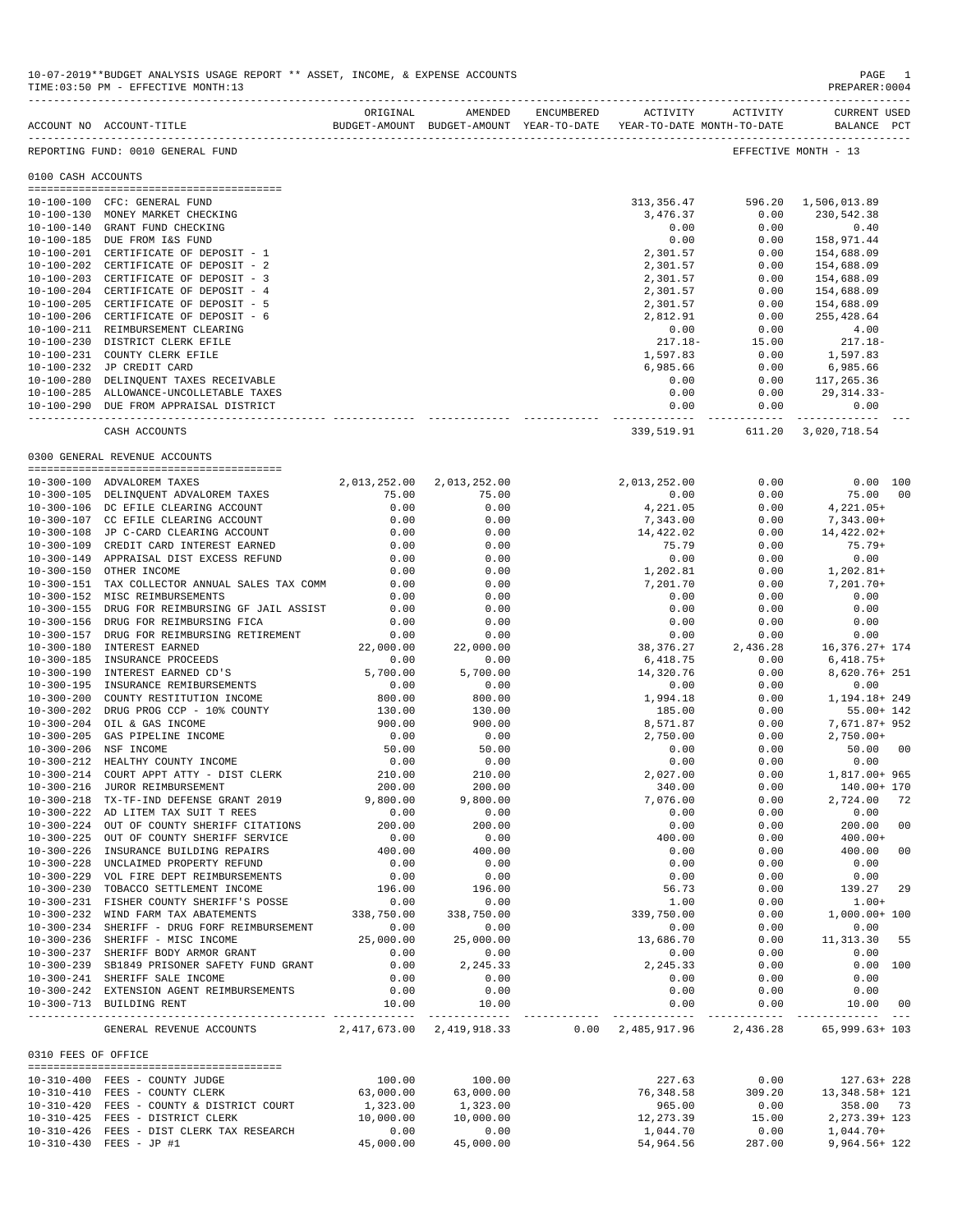|                     | 10-07-2019**BUDGET ANALYSIS USAGE REPORT ** ASSET, INCOME, & EXPENSE ACCOUNTS<br>PAGE<br>PREPARER: 0004<br>TIME: 03:50 PM - EFFECTIVE MONTH: 13 |                             |                                                     |                   |                            |                                        |                                        |               |  |  |  |
|---------------------|-------------------------------------------------------------------------------------------------------------------------------------------------|-----------------------------|-----------------------------------------------------|-------------------|----------------------------|----------------------------------------|----------------------------------------|---------------|--|--|--|
|                     | ACCOUNT NO ACCOUNT-TITLE                                                                                                                        | ORIGINAL                    | AMENDED<br>BUDGET-AMOUNT BUDGET-AMOUNT YEAR-TO-DATE | ENCUMBERED        | ACTIVITY                   | ACTIVITY<br>YEAR-TO-DATE MONTH-TO-DATE | <b>CURRENT USED</b><br>BALANCE PCT     |               |  |  |  |
|                     | REPORTING FUND: 0010 GENERAL FUND                                                                                                               |                             |                                                     |                   |                            |                                        | EFFECTIVE MONTH - 13                   |               |  |  |  |
|                     | 10-310-432 FEES -JP ATTY DELINQUENT COL                                                                                                         | 100.00                      | 100.00                                              |                   | 421.19                     | 0.00                                   | 321.19+ 421                            |               |  |  |  |
|                     | 10-310-433 FEES - JP WRIT OF POSSESS                                                                                                            |                             |                                                     |                   | $300.00 -$                 | 0.00                                   | $300.00 -$                             |               |  |  |  |
|                     | 10-310-440 FEES - COUNTY ATTORNEY                                                                                                               | 250.00                      | 250.00                                              |                   | 325.34                     | 0.00                                   | 75.34+ 130                             |               |  |  |  |
|                     | 10-310-445 FEES - TAX COLLECTOR<br>10-310-447 FEES - TITLE                                                                                      | 140.00<br>8,000.00          | 140.00<br>8,000.00                                  |                   | 10,337.31<br>2,826.27      | 0.00<br>0.00                           | 10,197.31+ 384<br>5,173.73             | 35            |  |  |  |
|                     | 10-310-448 FEES - LIQUOR LICENSE                                                                                                                | 700.00                      | 700.00                                              |                   | 508.50                     | 0.00                                   | 191.50                                 | 73            |  |  |  |
|                     | 10-310-450 FEES - FAMILY PROTECTION                                                                                                             | 0.00                        | 0.00                                                |                   | 0.00                       | 0.00                                   | 0.00                                   |               |  |  |  |
|                     | 10-310-451 FEES - CHILD CARE                                                                                                                    | 0.00                        | 0.00                                                |                   | 0.00                       | 0.00                                   | 0.00                                   |               |  |  |  |
|                     | 10-310-455 FEES - SHERIFF<br>10-310-465 FEES - COUNTY COURT AT LAW JUDGE                                                                        | 8,000.00<br>0.00            | 8,000.00<br>0.00                                    |                   | 8,818.05<br>0.00           | 0.00<br>0.00                           | $818.05 + 110$<br>0.00                 |               |  |  |  |
|                     | FEES OF OFFICE                                                                                                                                  | ----------<br>136,613.00    | 136,613.00                                          | 0.00              | ---------<br>168,760.52    | ------------<br>611.20                 | ________________<br>32, 147. 52+ 124   |               |  |  |  |
|                     | 0320 STATE SUPPLEMENTS                                                                                                                          |                             |                                                     |                   |                            |                                        |                                        |               |  |  |  |
|                     |                                                                                                                                                 |                             |                                                     |                   |                            |                                        |                                        |               |  |  |  |
|                     | 10-320-405 SUPPLEMENT - COUNTY JUDGE<br>10-320-420 SUPPLEMENT - COUNTY ATTORNEY                                                                 | 25,200.00<br>23, 333.00     | 25,200.00<br>23,333.00                              |                   | 28,111.61<br>23,333.00     | 0.00<br>0.00                           | 2,911.61+ 112<br>0.00 100              |               |  |  |  |
|                     | STATE SUPPLEMENTS                                                                                                                               | ----------                  |                                                     |                   |                            | ------------ ------------              | .                                      |               |  |  |  |
| 0400 COUNTY JUDGE   |                                                                                                                                                 | 48,533.00                   | 48,533.00                                           | 0.00              | 51,444.61                  | 0.00                                   | 2,911.61+ 106                          |               |  |  |  |
|                     |                                                                                                                                                 |                             |                                                     |                   |                            |                                        |                                        |               |  |  |  |
|                     | 10-400-100 SALARY - COUNTY JUDGE                                                                                                                | 41,007.00                   | 41,007.00                                           | 0.00              | 41,006.16                  | 0.00                                   | $0.84$ 100                             |               |  |  |  |
|                     | 10-400-105 COUNTY JUDGE - STATE SUPPLEMENT                                                                                                      | 25,200.00                   | 25,200.00                                           | 0.00              | 25, 199.98                 | 0.00                                   | $0.02$ 100                             |               |  |  |  |
|                     | 10-400-110 SALARY - ADMINISTRATIVE ASSISTANT                                                                                                    | 24,888.00                   | 24,888.00                                           | 0.00              | 24,887.72                  | 0.00                                   | $0.28$ 100                             |               |  |  |  |
|                     | 10-400-115 LONGEVITY PAY<br>10-400-200 FICA EXPENSE                                                                                             | 0.00                        | 0.00                                                | 0.00<br>0.00      | 0.00<br>6,913.20           | 0.00<br>0.00                           | 0.00<br>55.80                          | 99            |  |  |  |
|                     | 10-400-205 RETIREMENT                                                                                                                           | 6,969.00<br>7,498.00        | 6,969.00<br>7,498.00                                | 0.00              | 7,497.10                   | 0.00                                   | 0.90 100                               |               |  |  |  |
|                     | 10-400-210 MEDICAL INSURANCE                                                                                                                    | 20,246.00                   | 20,246.00                                           | 0.00              | 20,179.16                  | 0.00                                   | 66.84 100                              |               |  |  |  |
|                     | 10-400-300 TRAVEL & SCHOOL                                                                                                                      | 2,000.00                    | 2,000.00                                            | 0.00              | 1,371.06                   | 0.00                                   | 628.94                                 | 69            |  |  |  |
| 10-400-305 SUPPLIES |                                                                                                                                                 | 2,000.00                    | 2,000.00                                            | 0.00              | 1,506.09                   | 0.00                                   | 493.91                                 | 75            |  |  |  |
|                     | 10-400-310 COMMUNICATIONS                                                                                                                       | 700.00                      | 700.00                                              | 0.00              | 656.42                     | 0.00                                   | 43.58                                  | 94            |  |  |  |
|                     | 10-400-315 BONDS & NOTARY<br>10-400-320 COMPUTER REPAIRS & MAINTENANCE                                                                          | 200.00<br>200.00            | 200.00<br>200.00                                    | 0.00<br>0.00      | 200.00<br>0.00             | 0.00<br>0.00                           | $0.00$ 100<br>200.00                   | 00            |  |  |  |
|                     | 10-400-325 SCHOOL & DUES                                                                                                                        | 475.00                      | 475.00                                              | 0.00              | 310.00                     | 0.00                                   | 165.00                                 | 65            |  |  |  |
|                     | COUNTY JUDGE                                                                                                                                    | -------------<br>131,383.00 | ______________<br>131,383.00                        | -------<br>0.00   | ------------<br>129,726.89 | . _ _ _ _ _ _ _ _ _ _<br>0.00          | . _ _ _ _ _ _ _ _ _ _ _<br>1,656.11 99 | $\frac{1}{2}$ |  |  |  |
| 0410 COUNTY CLERK   |                                                                                                                                                 |                             |                                                     |                   |                            |                                        |                                        |               |  |  |  |
|                     | 10-410-100 SALARY - COUNTY CLERK                                                                                                                | 39,007.00                   | 39,007.00                                           | 0.00              | 39,006.24                  | 0.00                                   | $0.76$ 100                             |               |  |  |  |
|                     | 10-410-105 LONGEVITY PAY                                                                                                                        | 2,850.00                    | 2,850.00                                            | 0.00              | 2,850.00                   | 0.00                                   | 0.00 100                               |               |  |  |  |
|                     | 10-410-110 SALARY - ADMINISTRATIVE ASSISTANT                                                                                                    | 24,888.00                   | 24,888.00                                           | 0.00              | 24,887.72                  | 0.00                                   | $0.28$ 100                             |               |  |  |  |
|                     | 10-410-115 PHONE ALLOWANCE                                                                                                                      | 360.00                      | 360.00                                              | 0.00              | 359.84                     | 0.00                                   | $0.16$ 100                             |               |  |  |  |
|                     | 10-410-200 FICA EXPENSE                                                                                                                         | 4,986.00                    | 5,104.99                                            | 0.00              | 5,104.99                   | 0.00                                   | 0.00 100                               |               |  |  |  |
|                     | 10-410-205 RETIREMENT                                                                                                                           | 5,364.00                    | 5,522.70                                            | 0.00              | 5,522.70                   | 0.00                                   | 0.00 100                               |               |  |  |  |
|                     | 10-410-210 MEDICAL INSURANCE<br>10-410-300 TRAVEL & SCHOOL                                                                                      | 20,246.00<br>2,000.00       | 20,517.30<br>2,000.00                               | 0.00<br>0.00      | 20,517.03<br>1,961.94      | 0.00<br>0.00                           | $0.27$ 100<br>38.06 98                 |               |  |  |  |
| 10-410-305 SUPPLIES |                                                                                                                                                 | 3,000.00                    | 2,887.52                                            | 0.00              | 2,887.52                   | 0.00                                   | $0.00$ 100                             |               |  |  |  |
|                     | 10-410-310 COMMUNICATONS                                                                                                                        | 1,210.00                    | 1,210.00                                            | 0.00              | 1,189.42                   | 0.00                                   | 20.58 98                               |               |  |  |  |
| 10-410-315 BONDS    |                                                                                                                                                 | 100.00                      | 100.00                                              | 0.00              | 100.00                     | 0.00                                   | $0.00$ 100                             |               |  |  |  |
|                     | 10-410-320 COPY MACHINE                                                                                                                         | 4,000.00                    | 4,000.00                                            | 0.00              | 3,666.46                   | 0.00                                   | 333.54 92                              |               |  |  |  |
|                     | 10-410-325 ELECTION SCHOOL                                                                                                                      | 1,500.00                    | 1,500.00                                            | 0.00              | 1,500.00                   | 0.00                                   | $0.00$ 100                             |               |  |  |  |
|                     | 10-410-330 SOFTWARE MAINTENANCE<br>10-410-335 SUPPL GUAR FUND EXPENSE                                                                           | 3,330.00<br>0.00            | 3,330.00<br>0.00                                    | 0.00<br>0.00      | 3,329.64<br>0.00           | 0.00<br>0.00                           | $0.36$ 100<br>0.00                     |               |  |  |  |
|                     | 10-410-340 RESTITUTION EXPENSE                                                                                                                  | 0.00<br>---------           | 0.00                                                | 0.00<br>$- - - -$ | 0.00                       | 0.00                                   | 0.00<br>$- - - - - - -$                |               |  |  |  |
|                     | COUNTY CLERK                                                                                                                                    | 112,841.00                  | 113,277.51                                          | 0.00              | 112,883.50                 | 0.00                                   | 394.01 100                             |               |  |  |  |
| 0420 DISTRICT CLERK |                                                                                                                                                 |                             |                                                     |                   |                            |                                        |                                        |               |  |  |  |
|                     | 10-420-100 SALARY - DISTRICT CLERK                                                                                                              | 39,005.00                   | 39,005.00                                           | 0.00              | 39,004.68                  | 0.00                                   | $0.32$ 100                             |               |  |  |  |
|                     | 10-420-120 SALARY - PART TIME                                                                                                                   | 10,000.00                   | 10,000.00                                           | 0.00              | 9,717.50                   | 0.00                                   | 282.50 97                              |               |  |  |  |
|                     | 10-420-200 FICA EXPENSE                                                                                                                         | 3,749.00                    | 3,749.00                                            | 0.00              | 3,663.90                   | 0.00                                   | 85.10 98                               |               |  |  |  |
|                     | 10-420-205 RETIREMENT                                                                                                                           | 4,034.00                    | 4,034.00                                            | 0.00              | 4,009.72                   | 0.00                                   | 24.28                                  | 99            |  |  |  |
|                     | 10-420-210 MEDICAL INSURANCE                                                                                                                    | 10,123.00                   | 10,123.00                                           | 0.00              | 10,089.58                  | 0.00                                   | 33.42 100                              |               |  |  |  |
| 10-420-305 SUPPLIES | 10-420-300 TRAVEL/SCHOOL/TUITION/DUES                                                                                                           | 2,000.00<br>2,000.00        | 2,000.00<br>2,043.44                                | 0.00              | 1,865.54<br>1,866.19       | 0.00<br>0.00                           | 134.46 93<br>177.25 91                 |               |  |  |  |
|                     | 10-420-310 COMMUNICATIONS                                                                                                                       | 0.00                        | 0.00                                                | 0.00<br>0.00      | 0.00                       | 0.00                                   | 0.00                                   |               |  |  |  |
| 10-420-315 BONDS    |                                                                                                                                                 | 250.00                      | 250.00                                              | 0.00              | 236.57                     | 0.00                                   | 13.43 95                               |               |  |  |  |
|                     | 10-420-320 COMPUTER REPAIRS & MAINTENANCE<br>-----------------------                                                                            | 3,960.00<br>----------      | 4,494.08<br>-------------                           | 0.00<br>------    | 4,494.08<br>---------- -   | 0.00<br>-----------                    | $0.00$ 100<br>------- ---              |               |  |  |  |
|                     | DISTRICT CLERK                                                                                                                                  | 75,121.00                   | 75,698.52                                           | 0.00              | 74,947.76                  | 0.00                                   | 750.76 99                              |               |  |  |  |
|                     | 0430 JUSTICE OF THE PEACE #1                                                                                                                    |                             |                                                     |                   |                            |                                        |                                        |               |  |  |  |
|                     | 10-430-100 SALARY - JUSTICE OF THE PEACE #1                                                                                                     | 39,005.00                   | 39,005.00                                           | 0.00              | 39,004.68                  | 0.00                                   | $0.32$ 100                             |               |  |  |  |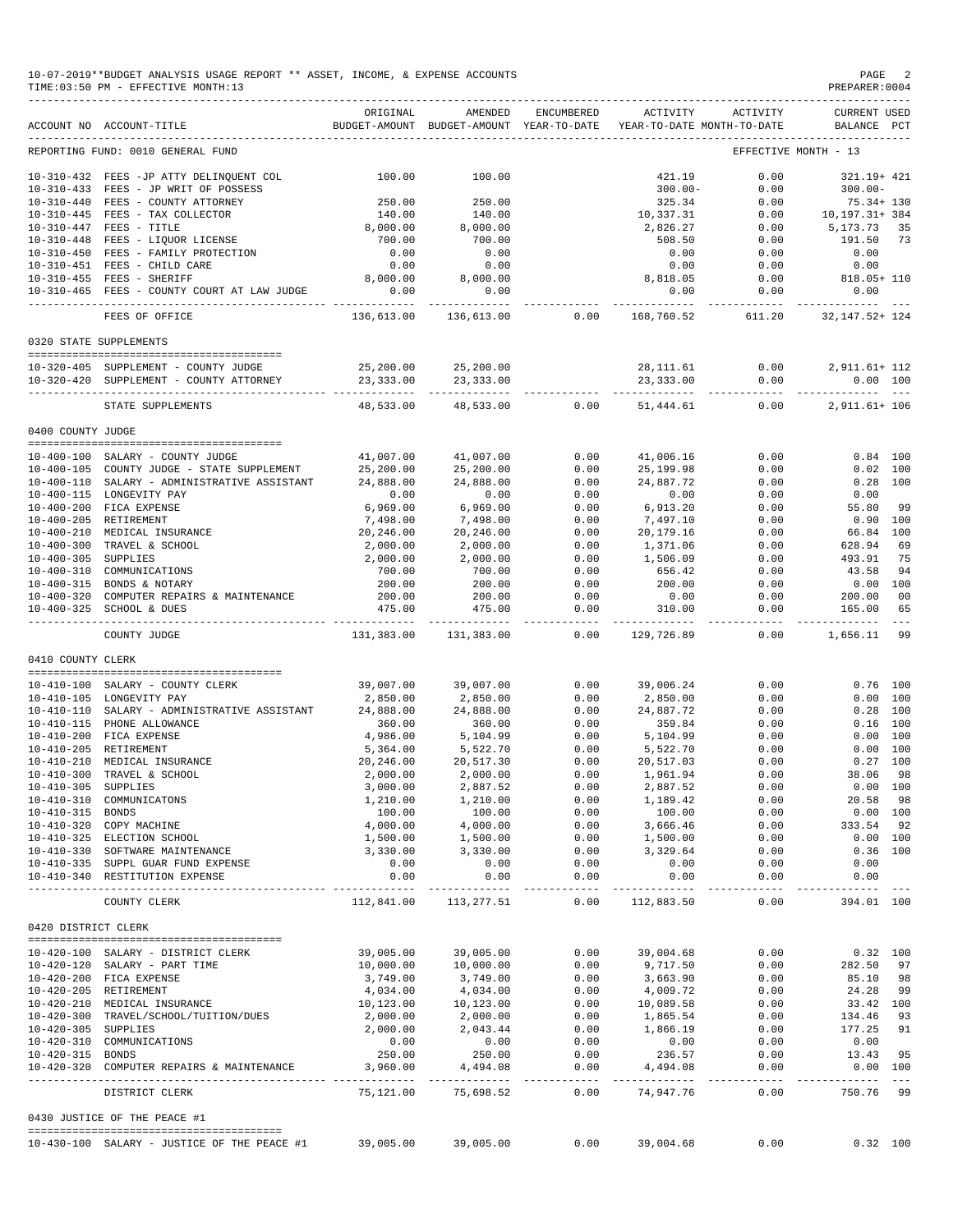|                        | 10-07-2019**BUDGET ANALYSIS USAGE REPORT ** ASSET, INCOME, & EXPENSE ACCOUNTS<br>TIME: 03:50 PM - EFFECTIVE MONTH: 13                 |                             |                                                                                |                      |                                                         |                    | PAGE<br>PREPARER: 0004                | 3             |
|------------------------|---------------------------------------------------------------------------------------------------------------------------------------|-----------------------------|--------------------------------------------------------------------------------|----------------------|---------------------------------------------------------|--------------------|---------------------------------------|---------------|
|                        | --------------------------------<br>ACCOUNT NO ACCOUNT-TITLE                                                                          | ORIGINAL                    | AMENDED<br>BUDGET-AMOUNT BUDGET-AMOUNT YEAR-TO-DATE YEAR-TO-DATE MONTH-TO-DATE | ENCUMBERED           | ACTIVITY                                                | ACTIVITY           | <b>CURRENT USED</b><br>BALANCE PCT    |               |
|                        | REPORTING FUND: 0010 GENERAL FUND                                                                                                     |                             |                                                                                |                      |                                                         |                    | EFFECTIVE MONTH - 13                  |               |
|                        | 10-430-105 LONGEVITY PAY                                                                                                              | 0.00                        | 0.00                                                                           | 0.00                 | 0.00                                                    | 0.00               | 0.00                                  |               |
|                        | 10-430-110 SALARY - ADMINISTRATIVE ASSISTANT                                                                                          | 10,000.00                   | 10,915.00                                                                      | 0.00                 | 10,915.00                                               | 0.00               | 0.00 100                              |               |
|                        | 10-430-200 FICA EXPENSE                                                                                                               | 3,749.00                    | 3,786.55                                                                       | 0.00                 | 3,786.55                                                | 0.00               | 0.00 100                              |               |
| 10-430-205 RETIREMENT  |                                                                                                                                       | 4,034.00                    | 4,108.26                                                                       | 0.00                 | 4,108.26                                                | 0.00               | $0.00$ 100                            |               |
|                        | 10-430-210 MEDICAL INSURANCE                                                                                                          | 10,123.00                   | 10,123.00                                                                      | 0.00                 | 10,089.58                                               | 0.00               | 33.42 100                             |               |
|                        | 10-430-300 TRAVEL/SCHOOL/TUITION/DUES                                                                                                 | 2,000.00                    | 2,000.00                                                                       | 0.00                 | 1,563.20                                                | 0.00               | 436.80                                | 78            |
| 10-430-305 SUPPLIES    |                                                                                                                                       | 2,000.00                    | 2,015.70                                                                       | 0.00                 | 2,015.70                                                | 0.00               | $0.00$ 100                            |               |
|                        | 10-430-310 COMMUNICATIONS                                                                                                             | 0.00                        | 0.00                                                                           | 0.00                 | 0.00                                                    | 0.00               | 0.00                                  |               |
| 10-430-315 BONDS       | 10-430-320 VIDEO MAGISTRATE OR LAW BOOKS                                                                                              | 200.00<br>4,000.00          | $184.30$<br>4,000.00                                                           | 0.00                 | 92.50                                                   | 0.00               | 91.80                                 | 50            |
|                        | 10-430-330 COMPUTER REPAIRS & MAINTENCE                                                                                               | 5,100.00                    | 5,100.00                                                                       | 0.00<br>0.00         | 0.00<br>3,661.88                                        | 0.00<br>0.00       | 4,000.00 00<br>1,438.12               | 72            |
|                        | 10-430-350 OUT OF COUNTY SHERIFF CITATIONS                                                                                            | 200.00                      | 200.00                                                                         | 0.00                 | 0.00                                                    | 0.00               | 200.00                                | 00            |
|                        | 10-430-355 PERMANENT RECORDS BINDERS                                                                                                  | 0.00                        | 0.00                                                                           | 0.00                 | 0.00                                                    | 0.00               | 0.00                                  |               |
|                        | 10-430-360 JUVENILE TRUANCY REINBURSE EXPENSE<br>-------------------------------                                                      | 0.00                        | 0.00                                                                           | 0.00                 | 0.00<br>----------- -                                   | 0.00               | 0.00<br>------------                  |               |
|                        | JUSTICE OF THE PEACE #1                                                                                                               | ------------ -<br>80,411.00 | .<br>81,437.81                                                                 | _____________        | $0.00$ 75,237.35                                        | . <u>.</u><br>0.00 | 6,200.46                              | 92            |
| 0450 DISTRICT ATTORNEY |                                                                                                                                       |                             |                                                                                |                      |                                                         |                    |                                       |               |
|                        |                                                                                                                                       |                             |                                                                                |                      |                                                         |                    |                                       |               |
|                        | 10-450-105 D.A. - STATE SUPPLEMENT                                                                                                    | 2,628.00                    | 2,628.00                                                                       | 0.00                 | 2.627.04                                                | 0.00               | $0.96$ 100                            |               |
|                        | 10-450-110 SALARY - ASSISTANT D.A.                                                                                                    | 7,602.00                    | 7,602.00                                                                       | 0.00                 | 7,601.10                                                | 0.00               | 0.90 100                              |               |
|                        | 10-450-130 SALARY - D.A. SECRETARY                                                                                                    | 6.066.00                    | 6,066.00                                                                       | 0.00                 | 6,065.28                                                | 0.00               | $0.72$ 100                            |               |
|                        | 10-450-132 SALARY - ASST D.A. SECRETARY<br>10-450-134 SALARY - D.A. INVESTIGATOR                                                      | 6,066.00<br>7,264.00        | 6,066.00<br>7,264.00                                                           | 0.00<br>0.00         | 6,065.28<br>7,263.88                                    | 0.00<br>0.00       | $0.72$ 100<br>$0.12$ 100              |               |
|                        | 10-450-200 FICA EXPENSE                                                                                                               | 2,267.00                    | 2,267.00                                                                       | 0.00                 | 2,265.90                                                | 0.00               | 1.10 100                              |               |
|                        | 10-450-205 RETIREMENT                                                                                                                 | 2,438.00                    | 2,438.02                                                                       | 0.00                 | 2,438.02                                                | 0.00               | 0.00 100                              |               |
|                        |                                                                                                                                       | 6,300.00                    | 6,300.00                                                                       | 0.00                 | 5,138.21                                                | 0.00               | 1,161.79                              | 82            |
|                        | 10-450-210 MEDICAL INSURANCE<br>10-450-300 TRAVEL<br>10-450-305 SUPPLIES<br>10-450-308 COURT TRANSCRIPTS<br>10-450-310 COMMUNICATIONS | 1,200.00                    | 1,200.00                                                                       | 0.00                 | 751.73                                                  | 0.00               | 448.27                                | 63            |
|                        |                                                                                                                                       | 1,128.00                    | 1,128.00                                                                       | 0.00                 | 505.56                                                  | 0.00               | 622.44                                | 45            |
|                        |                                                                                                                                       | 0.00                        | 0.00                                                                           | 0.00                 | 0.00                                                    | 0.00               | 0.00                                  |               |
|                        | 10-450-310 COMMUNICATIONS                                                                                                             | 0.00                        | $0.00$<br>1,400.00                                                             | 0.00                 | 0.00                                                    | 0.00               | 0.00                                  |               |
|                        | 10-450-365 CRIME VICTIMS EXPENSE                                                                                                      | 1,400.00                    |                                                                                | 0.00                 | 0.00                                                    | 0.00               | 1,400.00 00                           |               |
|                        | 10-450-538 LEGAL STATEMENTS OF FACT                                                                                                   | 7,500.00<br>. <u>.</u>      | 7,500.00                                                                       | 0.00<br>------------ | 108.00                                                  | 0.00               | 7,392.00<br>---------- -------------- | 01<br>$- - -$ |
|                        | DISTRICT ATTORNEY                                                                                                                     | 51,859.00                   | 51,859.02                                                                      | 0.00                 | 40,830.00                                               | 0.00               | 11,029.02                             | 79            |
| 0460 COUNTY ATTORNEY   |                                                                                                                                       |                             |                                                                                |                      |                                                         |                    |                                       |               |
|                        | 10-460-100 SALARY - COUNTY ATTORNEY                                                                                                   | 39,007.00                   | 39,007.00                                                                      | 0.00                 | 39,006.24                                               | 0.00               | $0.76$ 100                            |               |
|                        | 10-460-105 COUNTY ATTY - STATE SUPPLEMENT                                                                                             | 23,333.00                   | 23, 333.00                                                                     | 0.00                 | 23,332.92                                               | 0.00               | $0.08$ 100                            |               |
|                        | 10-460-110 COUNTY ATTY ADMIN ASSISTANT                                                                                                | 10,000.00                   | 10,000.00                                                                      | 0.00                 | 7,940.00                                                | 0.00               | 2,060.00                              | 79            |
|                        | 10-460-200 FICA EXPENSE                                                                                                               | 5,392.00                    | 5,392.00                                                                       | 0.00                 | 5,376.37                                                | 0.00               | 15.63 100                             |               |
| 10-460-205 RETIREMENT  |                                                                                                                                       | 5,954.00                    | 5,954.00                                                                       | 0.00                 | 5,784.04                                                | 0.00               | 169.96 97                             |               |
|                        | 10-460-210 MEDICAL INSURANCE                                                                                                          | 10,123.00                   | 10,123.00                                                                      | 0.00                 | 10,00 <sub>2</sub> .<br>1,854.89<br><sup>1</sup> 256.54 | 0.00               | 33.42 100                             |               |
|                        | 10-460-300 TRAVEL/SCHOOL/TUITION                                                                                                      | 2,000.00                    | 2,000.00                                                                       | 0.00                 |                                                         | 0.00               | 145.11                                | 93            |
| 10-460-305 SUPPLIES    |                                                                                                                                       | 2,000.00                    | 2,000.00                                                                       | 0.00                 |                                                         | 0.00               | 743.46 63                             |               |
| $10 - 460 - 310$       | COMMUNICATIONS                                                                                                                        | 0.00                        | 0.00                                                                           | 0.00                 | 0.00                                                    | 0.00               | 0.00                                  |               |
| 10-460-315 BONDS       |                                                                                                                                       | 200.00                      | 200.00                                                                         | 0.00                 | 71.00                                                   | 0.00               | 129.00                                | 36            |
|                        | 10-460-330 COMPUTER SOFTWARE & MAINTENCE<br>10-460-370 ELECTRONIC FORMS/ LEGAL RESEARCH                                               | 0.00<br>2,000.00            | 0.00<br>2,000.00                                                               | 0.00<br>0.00         | 0.00<br>1,920.00                                        | 0.00<br>0.00       | 0.00<br>80.00                         | 96            |
|                        |                                                                                                                                       | ---------                   |                                                                                | $- - - - -$          | ----------                                              | $- - - - -$        | -------- ---                          |               |
|                        | COUNTY ATTORNEY                                                                                                                       | 100,009.00                  | 100,009.00                                                                     | 0.00                 | 96,631.58                                               | 0.00               | 3,377.42 97                           |               |
|                        | 0470 MAINTENANCE - BUILDING & GROUNDS                                                                                                 |                             |                                                                                |                      |                                                         |                    |                                       |               |
| 10-470-305 SUPPLIES    |                                                                                                                                       | 6,000.00                    | 6,000.00                                                                       | 0.00                 | 2,693.67                                                | 0.00               | 3,306.33 45                           |               |
|                        | 10-470-375 COURTHOUSE MAINTENANCE                                                                                                     | 20,000.00                   | 15,070.79                                                                      | 0.00                 | 15,073.79                                               | 0.00               | $3.00 - 100$                          |               |
|                        | 10-470-376 EXTERMINATOR SERVICES                                                                                                      | 4,000.00                    | 4,000.00                                                                       | 0.00                 | 3,500.00                                                | 0.00               | 500.00 88                             |               |
| 10-470-380 UTILITIES   |                                                                                                                                       | 35,000.00                   | 35,000.00                                                                      | 0.00                 | 26,569.26                                               | 0.00               | 8,430.74 76                           |               |
|                        | 10-470-385 REPAIRS - BUILDINGS                                                                                                        | 8,000.00                    | 8,000.00                                                                       | 0.00                 | 7,178.68                                                | 0.00               | 821.32                                | 90            |
|                        | 10-470-387 REPAIRS - AC AND HEATING                                                                                                   | 15,000.00                   | 15,000.00                                                                      | 0.00                 | 1,196.85                                                | 0.00               | 13,803.15 08                          |               |
|                        | 10-470-390 REPAIRS - FC LAW ENFORCEMENT CENTER                                                                                        | 2,000.00                    | 2,000.00                                                                       | 0.00                 | 2,000.00                                                | 0.00               | $0.00$ 100                            |               |
|                        | 10-470-392 REPAIRS - EXTENSION SERVICES                                                                                               | 1,000.00                    | 850.00                                                                         | 0.00                 | 0.00                                                    | 0.00               | 850.00 00                             |               |
|                        | 10-470-395 REPAIRS - YARD SERVICES                                                                                                    | 3,000.00                    | 3,186.25                                                                       | 0.00                 | 3,186.25                                                | 0.00               | $0.00$ 100<br>795.18 00               |               |
|                        | 10-470-397 REPAIRS - HISTORICAL SOCIETY                                                                                               | 2,000.00                    | 795.18<br>------------                                                         | 0.00<br>.            | 0.00<br>- - - - - - - - - <sup>-</sup>                  | 0.00<br>--------   |                                       |               |
|                        | MAINTENANCE - BUILDING & GROUNDS                                                                                                      | 96,000.00                   | 89,902.22                                                                      | 0.00                 | 61,398.50                                               | 0.00               | 28,503.72 68                          |               |
| 0480 COUNTY AUDITOR    |                                                                                                                                       |                             |                                                                                |                      |                                                         |                    |                                       |               |
|                        | 10-480-100 SALARY - COUNTY AUDITOR                                                                                                    | 40,166.00                   | 40,166.00                                                                      | 0.00                 | 40,165.32                                               | 0.00               |                                       | $0.68$ 100    |
|                        | 10-480-105 PHONE ALLOWANCE                                                                                                            | 0.00                        | 0.00                                                                           | 0.00                 | 0.00                                                    | 0.00               | 0.00                                  |               |
|                        | 10-480-110 SALARY - ASSISTANT AUDITOR                                                                                                 | 25,125.00                   | 25,125.00                                                                      | 0.00                 | 25, 124.84                                              | 0.00               |                                       | $0.16$ 100    |
|                        | 10-480-115 LONGEVITY PAY<br>10-480-200 FICA EXPENSE                                                                                   | 0.00<br>4,995.00            | 0.00<br>4,995.00                                                               | 0.00<br>0.00         | 0.00<br>4,577.94                                        | 0.00<br>0.00       | 0.00<br>417.06                        | 92            |
| 10-480-205 RETIREMENT  |                                                                                                                                       | 5,374.00                    | 5,374.00                                                                       | 0.00                 | 5,373.42                                                | 0.00               | $0.58$ 100                            |               |
|                        | 10-480-210 MEDICAL INSURANCE                                                                                                          | 20,246.00                   | 20,246.00                                                                      | 0.00                 | 20,179.16                                               | 0.00               | 66.84 100                             |               |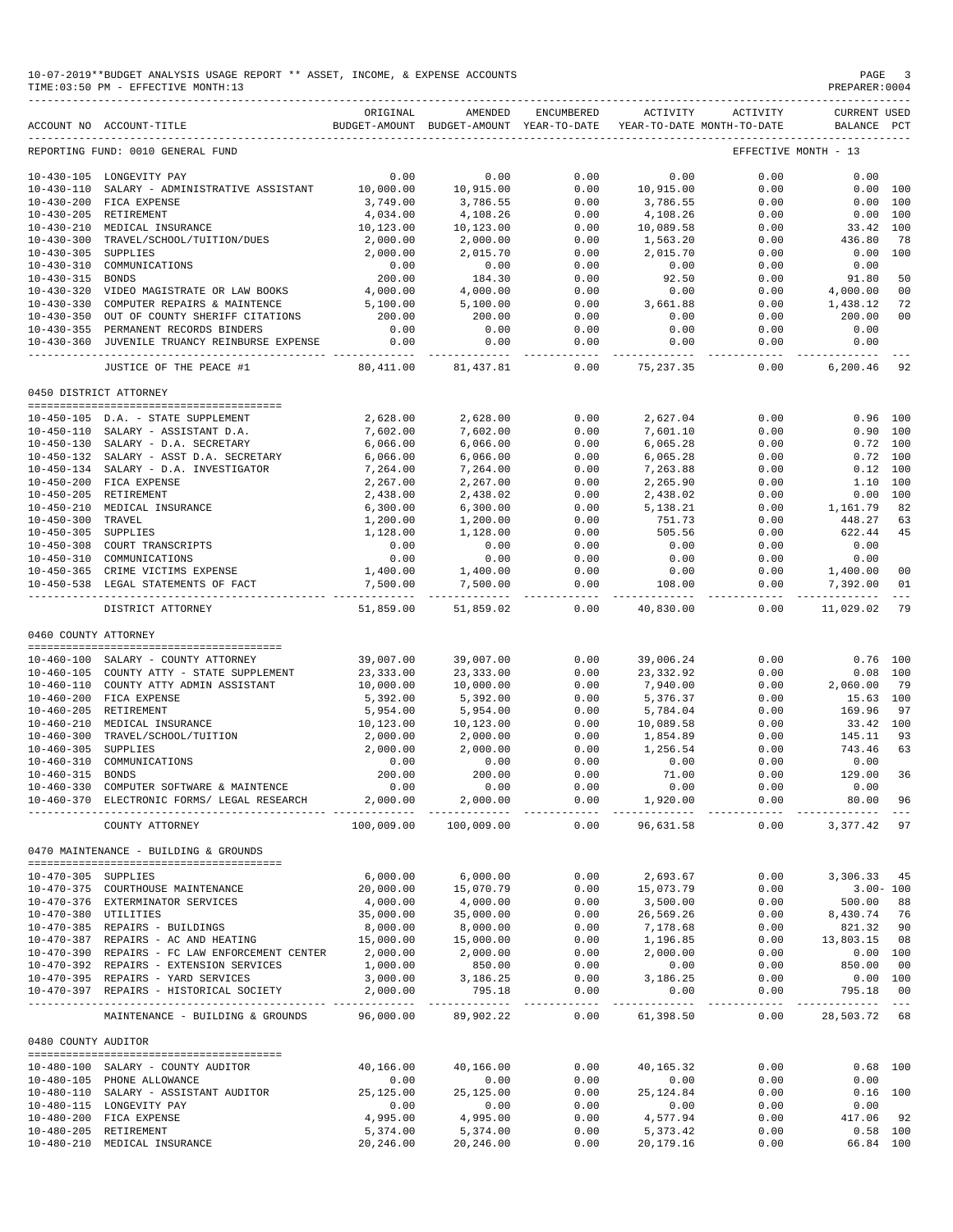|                                      | TIME:03:50 PM - EFFECTIVE MONTH:13           |                |                                                     |                   |                                        |              | PREPARER: 0004                 |                |
|--------------------------------------|----------------------------------------------|----------------|-----------------------------------------------------|-------------------|----------------------------------------|--------------|--------------------------------|----------------|
|                                      | ACCOUNT NO ACCOUNT-TITLE                     | ORIGINAL       | AMENDED<br>BUDGET-AMOUNT BUDGET-AMOUNT YEAR-TO-DATE | ENCUMBERED        | ACTIVITY<br>YEAR-TO-DATE MONTH-TO-DATE | ACTIVITY     | <b>CURRENT USED</b><br>BALANCE | $_{\rm PCT}$   |
|                                      | REPORTING FUND: 0010 GENERAL FUND            |                |                                                     |                   |                                        |              | EFFECTIVE MONTH - 13           |                |
| $10 - 480 - 300$                     | TRAVEL/TUITION/DUES                          | 2,000.00       | 2,000.00                                            | 0.00              | 1,503.69                               | 0.00         | 496.31                         | 75             |
| $10 - 480 - 305$                     | SUPPLIES                                     | 2,000.00       | 2,000.00                                            | 0.00              | 1,810.81                               | 0.00         | 189.19                         | 91             |
|                                      | 10-480-310 COMMUNICATIONS                    | 0.00           | 0.00                                                | 0.00              | 0.00                                   | 0.00         | 0.00                           |                |
| 10-480-315                           | BONDS & NOTARY                               | 300.00         | 300.00                                              | 0.00              | 150.00                                 | 0.00         | 150.00                         | 50             |
| $10 - 480 - 320$                     | COMPUTER SOFTWARE & MAINTENANCE              | 5,190.00       | 5,190.00                                            | 0.00              | 4,331.69                               | 0.00         | 858.31                         | 83             |
| $10 - 480 - 400$                     | NEW EQUIPMENT                                | 1,500.00       | 1,500.00                                            | 0.00<br>$- - - -$ | 283.23                                 | 0.00         | 1,216.77                       | 19<br>$- - -$  |
|                                      | COUNTY AUDITOR                               | 106,896.00     | 106,896.00                                          | 0.00              | 103,500.10                             | 0.00         | 3,395.90                       | 97             |
| 0490 COUNTY TREASURER                |                                              |                |                                                     |                   |                                        |              |                                |                |
|                                      | 10-490-100 SALARY - COUNTY TREASURER         | 39,005.00      | 39,005.00                                           | 0.00              | 39,004.68                              | 0.00         |                                | 0.32 100       |
|                                      | 10-490-105 LONGEVITY PAY                     | 0.00           | 0.00                                                | 0.00              | 0.00                                   | 0.00         | 0.00                           |                |
|                                      | 10-490-110 ADMINISTRATIVE ASSISTANT          | 10,000.00      | 10,000.00                                           | 0.00              | 9,167.50                               | 0.00         | 832.50                         | 92             |
| $10 - 490 - 200$                     | FICA EXPENSE                                 | 3,699.00       | 3,699.00                                            | 0.00              | 3,659.33                               | 0.00         | 39.67                          | 99             |
|                                      | 10-490-205 RETIREMENT                        | 3,979.00       | 3,979.00                                            | 0.00              | 3,964.44                               | 0.00         | 14.56 100                      |                |
|                                      | 10-490-210 MEDICAL INSURANCE                 | 10,123.00      | 10,123.00                                           | 0.00              | 10,089.58                              | 0.00         | 33.42                          | 100            |
| $10 - 490 - 300$                     | TRAVEL/SCHOOL/TUITIONS/DUES                  | 2,000.00       | 2,000.00                                            | 0.00              | 2,000.00                               | 0.00         | 0.00                           | 100            |
| $10 - 490 - 305$                     | SUPPLIES                                     | 2,000.00       | 2,000.00                                            | 0.00              | 1,956.10                               | 0.00         | 43.90                          | 98             |
| $10 - 490 - 310$                     | COMMUNICATIONS                               | 0.00           | 0.00                                                | 0.00              | 0.00                                   | 0.00         | 0.00                           |                |
| $10 - 490 - 315$                     | <b>BONDS</b>                                 | 200.00         | 200.00                                              | 0.00              | 200.00                                 | 0.00         | 0.00                           | 100            |
| $10 - 490 - 320$                     | COMPUTER SOFTWARE & MAINTENANCE              | 5,100.00       | 5,100.00                                            | 0.00              | 4,722.49                               | 0.00         | 377.51                         | 93             |
|                                      | 10-490-400 NEW EQUIPMENT                     | 1,000.00       | 1,000.00                                            | 0.00<br>$- - - -$ | 1,000.00                               | 0.00         | 0.00                           | 100            |
|                                      | COUNTY TREASURER                             | 77,106.00      | 77,106.00                                           | 0.00              | 75,764.12                              | 0.00         | 1,341.88                       | 98             |
|                                      | 0500 TAX ASSESSOR/COLLECTOR                  |                |                                                     |                   |                                        |              |                                |                |
|                                      |                                              |                |                                                     |                   |                                        |              |                                |                |
|                                      | 10-500-100 SALARY - TAX COLLECTOR            | 39,007.00      | 39,007.00                                           | 0.00              | 39,006.24                              | 0.00         | 0.76                           | 100            |
|                                      | 10-500-105 LONGEVITY PAY                     | 3,600.00       | 3,600.00                                            | 0.00              | 3,600.00                               | 0.00         | 0.00                           | 100            |
|                                      | 10-500-110 SALARY - ADMINISTRATIVE ASSISTANT | 24,888.00      | 24,888.00                                           | 0.00              | 24,887.72                              | 0.00         | 0.28                           | 100            |
|                                      | 10-500-115 VOTER REGISTRAR                   | 350.00         | 350.00                                              | 0.00              | 350.00                                 | 0.00         | 0.00                           | 100            |
|                                      | 10-500-200 FICA EXPENSE                      | 5,164.00       | 5,164.00                                            | 0.00              | 5,046.14                               | 0.00         | 117.86                         | 98             |
|                                      | 10-500-205 RETIREMENT                        | 5,555.00       | 5,555.00                                            | 0.00              | 5,554.78                               | 0.00         | 0.22                           | 100            |
| 10-500-210                           | MEDICAL INSURANCE                            | 20,246.00      | 20,957.86                                           | 0.00              | 20,957.86                              | 0.00         | 0.00                           | 100            |
| $10 - 500 - 300$                     | TRAVEL                                       | 2,000.00       | 2,000.00                                            | 0.00              | 2,000.00                               | 0.00         | 0.00                           | 100            |
| $10 - 500 - 305$                     | SUPPLIES                                     | 1,500.00       | 1,500.00                                            | 0.00              | 1,339.23                               | 0.00         | 160.77                         | 89             |
| $10 - 500 - 310$<br>$10 - 500 - 315$ | COMMUNICATIONS<br><b>BONDS</b>               | 0.00<br>100.00 | 0.00<br>100.00                                      | 0.00<br>0.00      | 0.00<br>100.00                         | 0.00<br>0.00 | 0.00<br>0.00                   | 100            |
|                                      | TAX ASSESSOR/COLLECTOR                       | 102,410.00     | 103,121.86                                          | 0.00              | 102,841.97                             | 0.00         | 279.89 100                     |                |
|                                      |                                              |                |                                                     |                   |                                        |              |                                |                |
| 0530 NON DEPARTMENTAL                |                                              |                |                                                     |                   |                                        |              |                                |                |
|                                      | 10-530-200 FICA EXPENSE                      | 0.00           | 0.00                                                | 0.00              | 0.00                                   | 0.00         | 0.00                           |                |
|                                      | 10-530-205 RETIREMENT                        | 0.00           | 0.00                                                | 0.00              | 0.00                                   | 0.00         | 0.00                           |                |
| $10 - 530 - 305$                     | SUPPLIES                                     | 2,500.00       | 2,070.37                                            | 0.00              | 1,801.38                               | 0.00         | 268.99                         | 87             |
| $10 - 530 - 310$                     | COMMUNICATIONS                               | 31,720.00      | 29, 199.82                                          | 0.00              | 29, 114. 14                            | 0.00         | 85.68                          | 100            |
|                                      | 10-530-311 SOFTWARE FOR AUDITOR & TREASURER  | 0.00           | 0.00                                                | 0.00              | 0.00                                   | 0.00         | 0.00                           |                |
|                                      | 10-530-415 MISCELLANEOUS REIMBURSEMENTS      | 300.00         | 300.00                                              |                   | 839.59                                 | 0.00         | 539.59+ 280                    |                |
|                                      | 10-530-418 MISCELLANEOUS EXPENSE             | 600.00         | 600.00                                              | 0.00              | 490.00                                 | 0.00         | 110.00                         | 82             |
| $10 - 530 - 419$                     | IRS TAX PENALTY                              | 0.00           | 10, 211.52                                          | 0.00              | 10, 211.52                             | 0.00         |                                | 0.00 100       |
| $10 - 530 - 420$                     | EMPLOYEE INSURANCE EXPENSE                   | 0.00           | 0.00                                                | 0.00              | 0.00                                   | 0.00         | 0.00                           |                |
| $10 - 530 - 425$                     | HEALTHY COUNTY EXPENSE                       | 1,000.00       | 42.05                                               | 0.00              | 0.00                                   | 0.00         | 42.05                          | 00             |
|                                      | 10-530-426 COUNTY RESTITUTION EXPENSE        | 0.00           | 0.00                                                | 0.00              | 0.00                                   | 0.00         | 0.00                           |                |
| $10 - 530 - 427$                     | TAX COLLECTOR REG FEE REFUND                 | 0.00           | 56.52                                               | 0.00              | 56.52                                  | 0.00         | 0.00                           | 100            |
| $10 - 530 - 430$                     | <b>BANK CHARGES</b>                          | 100.00         | 100.00                                              | 0.00              | 52.00                                  | 0.00         | 48.00                          | 52             |
|                                      | 10-530-435 ELECTION SUPPLIES/BOXES/JUDGES    | 10,000.00      | 10,000.00                                           | 1,554.33          | 8,445.67                               | 0.00         | 0.00                           | 100            |
| $10 - 530 - 436$                     | REDISTRICTING CENUS                          | 0.00           | 0.00                                                | 0.00              | 0.00                                   | 0.00         | 0.00                           |                |
| $10 - 530 - 445$                     | PAPER & POSTAGE                              | 10,000.00      | 9,008.33                                            | 0.00              | 8,883.20                               | 0.00         | 125.13                         | 99             |
| $10 - 530 - 450$                     | ANIMAL CONTROL                               | 500.00         | 210.91                                              | 0.00              | 0.00                                   | 0.00         | 210.91                         | 00             |
| $10 - 530 - 455$                     | LEGAL FEES                                   | 0.00           | 4,356.91                                            | 0.00              | 4,356.91                               | 0.00         |                                | 0.00 100       |
| $10 - 530 - 457$                     | SAFETY PROGRAM                               | 500.00         | 500.00                                              | 0.00              | 0.00                                   | 0.00         | 500.00                         | 0 <sub>0</sub> |
| $10 - 530 - 458$                     | GAME WARDEN TRAINING                         | 0.00           | 0.00                                                | 0.00              | 0.00                                   | 0.00         | 0.00                           |                |
| $10 - 530 - 460$                     | EMERGENCY MANAGEMENT COORDINATOR             | 6,000.00       | 6,000.00                                            | 0.00              | 6,000.00                               | 0.00         |                                | 0.00 100       |
|                                      | 10-530-462 NSF EXPENSE                       | 300.00         | 87.25                                               | 0.00              | 0.00                                   | 0.00         | 87.25                          | 00             |
| $10 - 530 - 467$                     | SUPPLEMENTAL DEATH BENEFITS                  | 28,000.00      | 15,049.23                                           | 0.00              | 1,195.29                               | 0.00         | 13,853.94                      | 08             |
| $10 - 530 - 470$                     | WORKERS COMP INSURANCE                       | 25,000.00      | 25,000.00                                           | 0.00              | 23,367.00                              | 0.00         | 1,633.00                       | 93             |
|                                      | 10-530-472 UNEMPLOYMENT INSURANCE            | 6,000.00       | 6,000.00                                            | 0.00              | 2,921.63                               | 0.00         | 3,078.37                       | 49             |
| $10 - 530 - 475$                     | COPY MACHINE/SUPPLIES/TONER                  | 1,500.00       | 1,500.00                                            | 0.00              | 1,500.00                               | 0.00         | 0.00                           | 100            |
| $10 - 530 - 477$                     | OUTSIDE AUDITOR                              | 25,000.00      | 26,750.00                                           | 0.00              | 26,750.00                              | 0.00         |                                | 0.00 100       |
|                                      | 10-530-480 DUES & FEES - COG MATCH           | 6,000.00       | 1,586.57                                            | 0.00              | 1,434.00                               | 0.00         | 152.57                         | 90             |
|                                      | 10-530-482 LIABILITY INSURANCE               | 80,365.00      | 56, 178. 43                                         | 0.00              | 53,890.00                              | 0.00         | 2,288.43                       | 96             |
| 10-530-485 LEGAL ADS                 |                                              | 2,500.00       | 2,712.75                                            | 0.00              | 2,712.75                               | 0.00         | 0.00                           | 100            |
| $10 - 530 - 486$                     | RURAL FIRE DEPT FUEL EXPENSE                 | 2,500.00       | 2,659.01                                            | 0.00              | 2,659.01                               | 0.00         |                                | 0.00 100       |
| $10 - 530 - 487$                     | RURAL FIRE EQUIPMENT                         | 5,000.00       | 9,834.21                                            | 0.00              | 9,324.21                               | 0.00         | 510.00                         | 95             |
| $10 - 530 - 488$                     | RURAL FIRE SCHOOL                            | 2,500.00       | 1,564.99                                            | 0.00              | 0.00                                   | 0.00         | 1,564.99                       | 00             |

10-07-2019\*\*BUDGET ANALYSIS USAGE REPORT \*\* ASSET, INCOME, & EXPENSE ACCOUNTS PAGE 4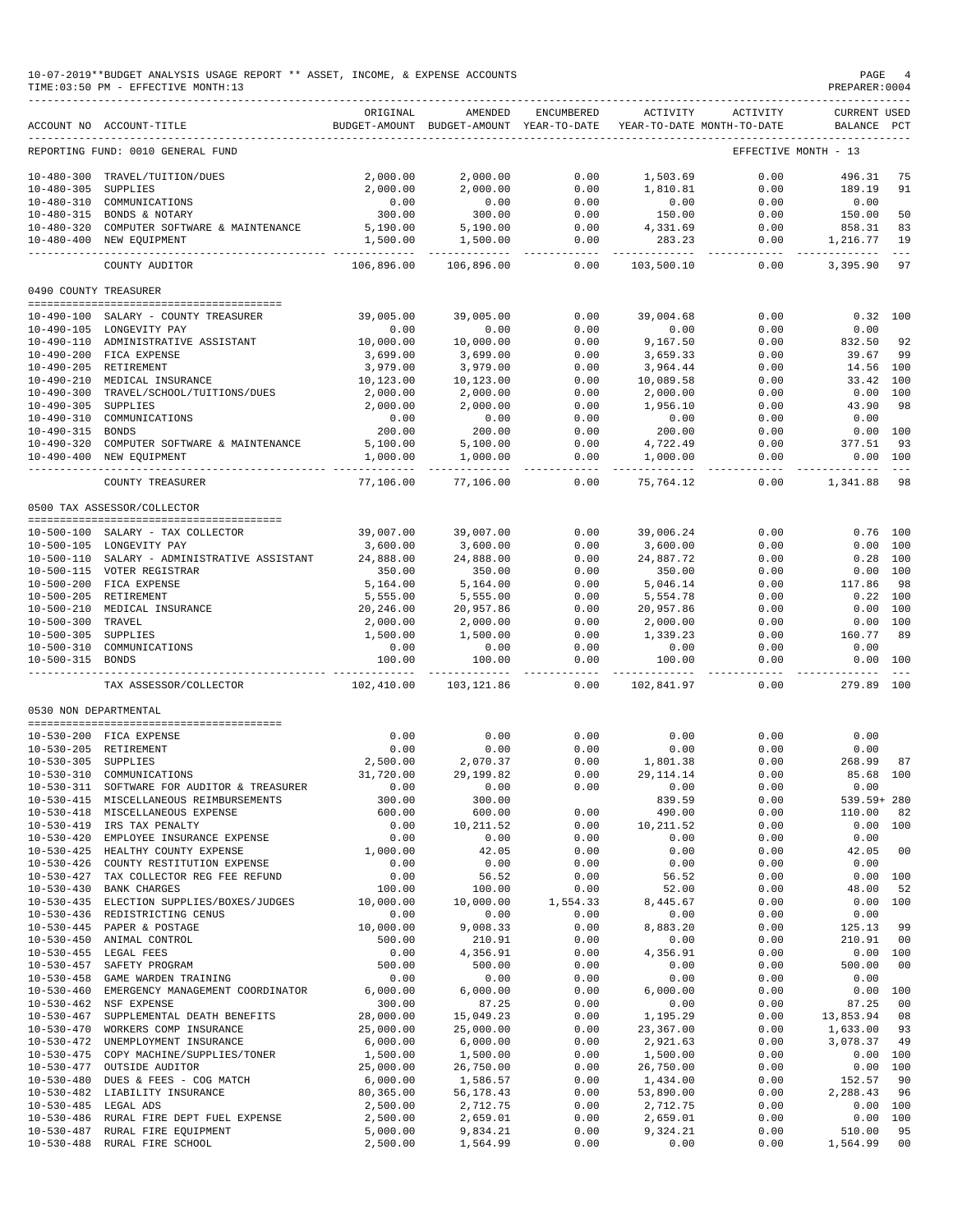|                       | 10-07-2019**BUDGET ANALYSIS USAGE REPORT ** ASSET, INCOME, & EXPENSE ACCOUNTS<br>TIME: 03:50 PM - EFFECTIVE MONTH: 13 |                           |                                                                                |                                     |                      |                                    | PREPARER: 0004                     | PAGE 5     |
|-----------------------|-----------------------------------------------------------------------------------------------------------------------|---------------------------|--------------------------------------------------------------------------------|-------------------------------------|----------------------|------------------------------------|------------------------------------|------------|
|                       | ACCOUNT NO ACCOUNT-TITLE                                                                                              | ORIGINAL                  | AMENDED<br>BUDGET-AMOUNT BUDGET-AMOUNT YEAR-TO-DATE YEAR-TO-DATE MONTH-TO-DATE | ENCUMBERED                          | ACTIVITY             | ACTIVITY                           | <b>CURRENT USED</b><br>BALANCE PCT |            |
|                       | REPORTING FUND: 0010 GENERAL FUND                                                                                     |                           |                                                                                |                                     |                      |                                    | EFFECTIVE MONTH - 13               |            |
|                       | 10-530-489 RURAL FIRE INSURANCE TRUCKS                                                                                | 5,000.00                  | 941.79                                                                         | 0.00                                | 0.00                 | 0.00                               | 941.79                             | - 00       |
|                       | 10-530-490 COUNTY LIBRARIES                                                                                           | 5,000.00                  | 5,000.00                                                                       | 0.00                                | 5,000.00             | 0.00                               |                                    | 0.00 100   |
|                       | 10-530-492 INTERLOCAL AGREEMENTS-LUBBOCK                                                                              | 1,031.00                  | 1,031.00                                                                       | 0.00                                | 0.00                 | 0.00                               | 1,031.00                           | 00         |
|                       | 10-530-495 D.A. LEGAL STATEMENT OF FACTS                                                                              | 0.00                      | 0.00                                                                           | 0.00                                | 0.00                 | 0.00                               | 0.00                               |            |
|                       | 10-530-497 CASH MATCH SENIOR CITIZENS                                                                                 | 36,000.00                 | 30,103.37                                                                      | 0.00                                | 3,360.14             | 0.00                               | 26,743.23                          | - 11       |
|                       | 10-530-500 DRUG & ALCOHOL TESTING                                                                                     | 5,000.00                  | 5,000.00                                                                       | 0.00                                | 720.00               | 0.00                               | 4,280.00 14                        |            |
|                       | NON DEPARTMENTAL                                                                                                      | 299,316.00                |                                                                                | 263,055.03 1,554.33                 | 205,084.96           | 0.00                               | 58,094.92                          | 79         |
|                       | 0540 COUNTY & DISTRICT COURT                                                                                          |                           |                                                                                |                                     |                      |                                    |                                    |            |
|                       | 10-540-310 COMMUNICATIONS                                                                                             | 0.00                      | 0.00                                                                           | 0.00                                | 0.00                 | 0.00                               | 0.00                               |            |
|                       | 10-540-502 AD LITEM TAX SUITS - T REES                                                                                | 1,000.00                  | 1,000.00                                                                       | 0.00                                | 0.00                 | 0.00                               | 1,000.00                           | 00         |
|                       | 10-540-504 ADULT PROBATION SUPPLIES                                                                                   | 200.00                    | 200.00                                                                         | 0.00                                | 0.00                 | 0.00                               | 200.00                             | - 00       |
|                       | 10-540-506 JUVENILE OFFICER EXPENSES                                                                                  | 13,000.00                 | 13,000.00                                                                      | 0.00                                | 13,000.00            | 0.00                               | 0.00 100                           |            |
|                       | 10-540-508 GRAND JURY                                                                                                 | 2,100.00                  | 2,860.00                                                                       | 0.00                                | 2,860.00             | 0.00                               | 0.00                               | 100        |
|                       | 10-540-510 PETIT JURY                                                                                                 | 4,300.00                  | 3,540.00                                                                       | 0.00                                | 1,200.00             | 0.00                               | 2,340.00                           | 34         |
| 10-540-512 J.P. JURY  |                                                                                                                       | 100.00                    | 100.00                                                                         | 0.00                                | 0.00                 | 0.00                               | 100.00                             | 00         |
|                       | 10-540-513 J.P. ATTORNEY COLLECTIONS                                                                                  | 0.00                      | 1,749.82                                                                       | 0.00                                | 1,749.82             | 0.00                               | $0.00$ 100                         |            |
|                       | 10-540-514 JURY LODGING & MEALS                                                                                       | 500.00                    | 500.00                                                                         | 0.00                                | 250.50               | 0.00                               | 249.50                             | 50         |
|                       | 10-540-516 JURY COMMISSION                                                                                            | 200.00                    | 200.00                                                                         | 0.00                                | 0.00                 | 0.00                               | 200.00                             | 00         |
|                       | 10-540-517 COUNTY COURT VISTING COURT REPORTER                                                                        | 0.00                      | 0.00                                                                           | 0.00                                | 0.00                 | 0.00                               | 0.00                               |            |
|                       | 10-540-518 COURT APPOINTED ATTORNEY                                                                                   | 30,000.00                 | 28, 250. 18                                                                    | 0.00                                | 18,080.25            | 0.00                               | 10,169.93<br>50.00                 | 64         |
|                       | 10-540-520 INTERPRETOR<br>10-540-522 PSYCHIATRIC EVALUATION                                                           | 250.00<br>1,500.00        | 250.00<br>1,613.30                                                             | 0.00<br>0.00                        | 200.00<br>1,613.30   | 0.00<br>0.00                       | $0.00$ 100                         | 80         |
|                       | 10-540-524 JUVENILE DETENTION                                                                                         | 5,000.00                  | 4,706.70                                                                       | 0.00                                | 4,144.67             | 0.00                               | 562.03                             | 88         |
|                       | 10-540-524 JOVENILE DEIENIION<br>10-540-525 OUT OF COUNTY CITATIONS                                                   | 0.00                      | 180.00                                                                         | 0.00                                | 180.00               | 0.00                               | $0.00$ 100                         |            |
|                       | 10-540-526 DA & CA DRUG TESTING                                                                                       | 0.00                      | 0.00                                                                           | 0.00                                | 0.00                 | 0.00                               | 0.00                               |            |
|                       | COUNTY & DISTRICT COURT                                                                                               | ------------<br>58,150.00 | 58,150.00                                                                      | ------------- -------------<br>0.00 | 43,278.54            | ------------ -------------<br>0.00 | -------------<br>14,871.46         | 74         |
| 0550 32ND JUDICIAL    |                                                                                                                       |                           |                                                                                |                                     |                      |                                    |                                    |            |
|                       |                                                                                                                       |                           |                                                                                |                                     |                      |                                    |                                    |            |
|                       | 10-550-100 DIST COURT ADMINISTRATOR                                                                                   | 8,553.00                  | 8,553.00                                                                       | 0.00                                | 8,542.78             | 0.00                               | 10.22 100                          |            |
|                       | 10-550-105 DIST JUDGE - STATE SUPPLEMENT                                                                              | 2,628.00                  | 2,628.00                                                                       | 0.00                                | 2,627.04             | 0.00                               | $0.96$ 100                         |            |
|                       | 10-550-117 COURT REPORTER<br>10-550-200 FICA EXPENSE                                                                  | 11,700.00                 | 11,702.09                                                                      | 0.00<br>0.00                        | 11,702.09            | 0.00                               | 0.00 100<br>5.24 100               |            |
|                       | 10-550-205 RETIREMENT                                                                                                 | 1,755.00<br>1,888.00      | 1,755.00<br>1,888.00                                                           | 0.00                                | 1,749.76<br>1,882.58 | 0.00<br>0.00                       | 5.42 100                           |            |
|                       | 10-550-210 MEDICAL INSURANCE                                                                                          | 2,000.00                  | 2,000.00                                                                       | 0.00                                | 1,147.65             | 0.00                               | 852.35                             | 57         |
| 10-550-300 TRAVEL     |                                                                                                                       | 1,000.00                  | 1,000.00                                                                       | 0.00                                | 208.98               | 0.00                               | 791.02                             | 21         |
| 10-550-305 SUPPLIES   |                                                                                                                       | 1,500.00                  | 1,500.00                                                                       | 0.00                                | 615.05               | 0.00                               | 884.95                             | 41         |
|                       | 10-550-310 COMMUNICATIONS                                                                                             | 0.00                      | 0.00                                                                           | 0.00                                | 0.00                 | 0.00                               | 0.00                               |            |
|                       | 10-550-530 7TH ADM REGION ASSESSMENT                                                                                  | 533.00                    | 533.00                                                                         | 0.00                                | 0.00                 | 0.00                               | 533.00                             | 00         |
|                       | 10-550-532 COURT REPORTER INSURANCE                                                                                   | 1,300.00                  | 1,300.00                                                                       | 0.00                                | 0.00                 | 0.00                               | 1,300.00                           | 00         |
|                       | 10-550-534 LUNACY COMMITMENT                                                                                          | 3,500.00                  | 3,500.00                                                                       | 0.00                                | 0.00                 | 0.00                               | 3,500.00                           | 00         |
|                       | 10-550-536 VISITING JUDGE/COURT REPORTER                                                                              | 2,000.00                  | 2,000.00                                                                       | 0.00                                | 37.58                | 0.00                               | 1,962.42                           | 02         |
|                       | 10-550-538 D.J. LEGAL STATEMENT OF FACTS                                                                              | 7,900.00                  | 7,900.00                                                                       | 0.00                                | 0.00                 | 0.00                               | 7,900.00                           | 00         |
|                       | 32ND JUDICIAL                                                                                                         |                           | 46,257.00 46,259.09 0.00 28,513.51                                             |                                     |                      |                                    | $0.00$ 17,745.58 62                |            |
| 0560 INDIGENT WELFARE |                                                                                                                       |                           |                                                                                |                                     |                      |                                    |                                    |            |
|                       | 10-560-560 CHILD CARE                                                                                                 | 500.00                    | 500.00                                                                         | 0.00                                | 0.00                 | 0.00                               | 500.00                             | 00         |
|                       | 10-560-562 DOCTOR'S SERVICES                                                                                          | 2,500.00                  | 2,500.00                                                                       | 0.00                                | 0.00                 | 0.00                               | 2,500.00                           | 00         |
|                       | 10-560-563 OUT OF COUNTY COURT COST                                                                                   | 400.00                    | 400.00                                                                         | 0.00                                | 0.00                 | 0.00                               | 400.00                             | 00         |
| 10-560-564 BURIALS    |                                                                                                                       | 2,500.00                  | 2,500.00                                                                       | 0.00                                | 1,000.00             | 0.00                               | 1,500.00                           | 40         |
|                       | 10-560-566 EMERGENCY AID                                                                                              | 100.00                    |                                                                                | 0.00                                | 0.00                 | 0.00                               | 100.00                             | 00         |
| 10-560-568 CLOTHING   |                                                                                                                       | 100.00                    | 100.00<br>100.00                                                               | 0.00                                | 0.00                 | 0.00                               | 100.00                             | 00         |
|                       | 10-560-570 MEALS, ROOM, CARE                                                                                          | 100.00                    | 100.00                                                                         | 0.00                                | 0.00                 | 0.00                               | 100.00                             | 00         |
| 10-560-572 HOSPITAL   |                                                                                                                       | 100.00                    | 100.00<br>100.00                                                               | 0.00                                | 0.00                 | 0.00                               | 100.00<br>100.00                   | 00         |
|                       | 10-560-574 MEDICAL BILLS                                                                                              | 100.00                    |                                                                                | 0.00                                | 0.00                 | 0.00                               |                                    | 00         |
|                       | 10-560-576 MEDICAL SUPPLIES                                                                                           | 100.00                    | 100.00                                                                         | 0.00                                | 0.00                 | 0.00                               | 100.00 00                          |            |
|                       | 10-560-579 AUTOPSY EXPENSE                                                                                            | 7,500.00                  | 7,500.00                                                                       | 0.00                                | 0.00                 | 0.00                               | 7,500.00                           | 00         |
|                       | ------------------------<br>INDIGENT WELFARE                                                                          |                           | $14,000.00$ $14,000.00$ $0.00$ $1,000.00$                                      |                                     |                      |                                    | $0.00$ 13,000.00 07                |            |
| 0580 COUNTY SHERIFF   |                                                                                                                       |                           |                                                                                |                                     |                      |                                    |                                    |            |
|                       |                                                                                                                       |                           |                                                                                |                                     |                      |                                    |                                    |            |
|                       | 10-580-100 SALARY - SHERIFF                                                                                           | 46,403.00                 | 46,403.00                                                                      | 0.00                                | 46,402.72            | 0.00                               |                                    | $0.28$ 100 |
|                       | 10-580-105 LONGEVITY PAY                                                                                              | 1,200.00                  | 1,200.00                                                                       | 0.00                                | 1,200.00             | 0.00                               |                                    | 0.00 100   |
|                       | 10-580-108 CHIEF DEPUTY                                                                                               | 0.00                      | 0.00                                                                           | 0.00                                | 0.00                 | 0.00                               | 0.00                               |            |
|                       | 10-580-110 SALARY - DEPUTY                                                                                            | 154,292.00                | 162,286.19                                                                     | 0.00                                | 162,286.19           | 0.00                               |                                    | 0.00 100   |
|                       | 10-580-115 PHONE ALLOWANCE                                                                                            | 360.00                    | 360.00                                                                         | 0.00                                | 359.84               | 0.00                               |                                    | $0.16$ 100 |
|                       | $10-580-120$ SALARY - PART TIME DEPUTIES $10,000.00$                                                                  |                           | 10,000.00                                                                      | 0.00                                | 2,709.82             | 0.00                               | 7,290.18 27<br>0.00                |            |
|                       | 10-580-142 SALARY - JAILERS<br>10-580-144 SALARY - PART TIME JAILERS                                                  | 0.00<br>0.00              | 0.00<br>847.28                                                                 | 0.00<br>0.00                        | 0.00<br>847.28       | 0.00<br>0.00                       |                                    | 0.00 100   |
|                       | 10-580-146 SALARY - OVER TIME                                                                                         | 0.00                      | 6,105.87                                                                       | 0.00                                | 6,105.87             | 0.00                               | 0.00 100                           |            |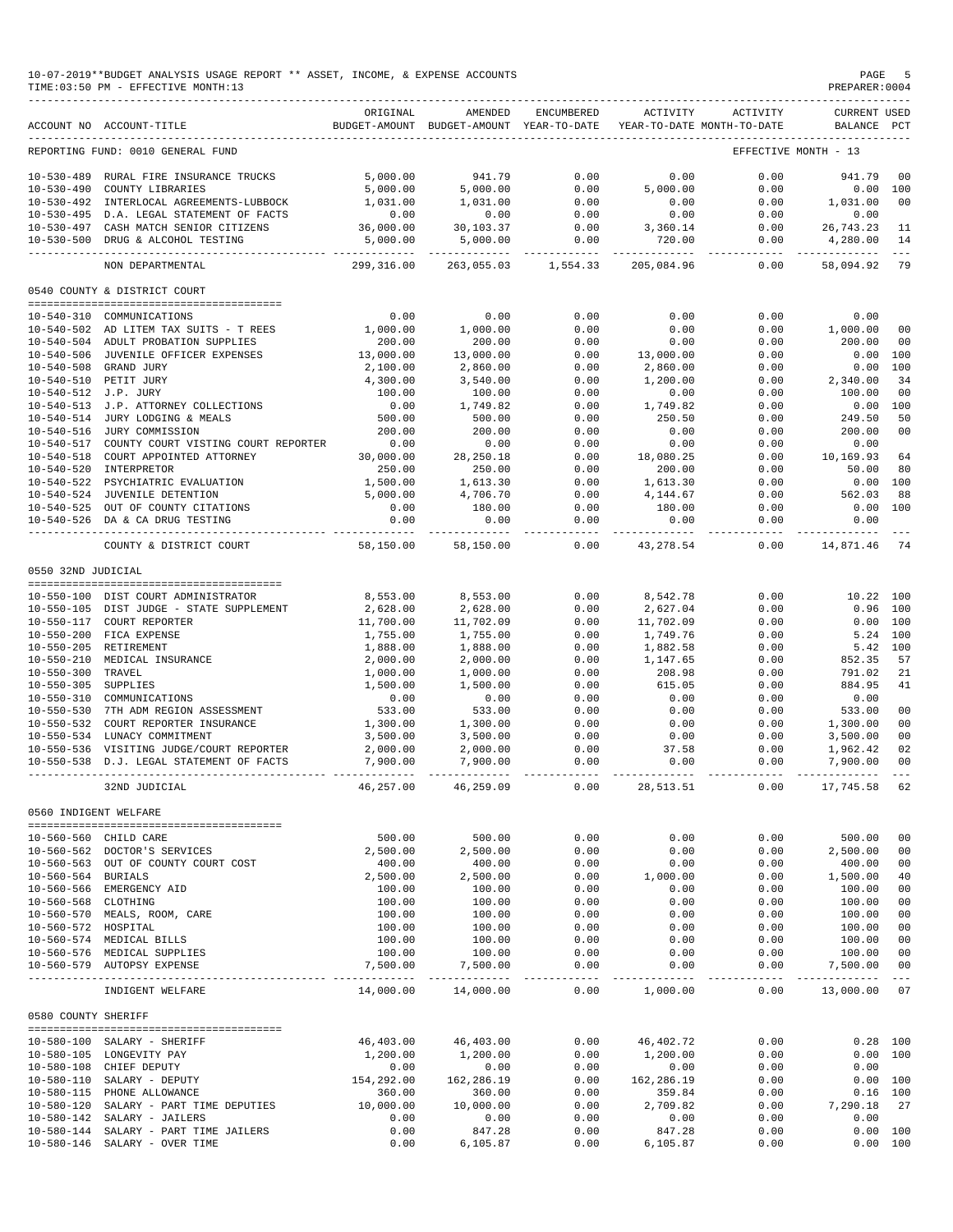|                                      |                                                                | ORIGINAL               | AMENDED                                                                                                                                                                                                                                                                                                                                                  | ENCUMBERED        | ACTIVITY              | <b>ACTIVITY</b>                                     | <b>CURRENT USED</b>      |          |
|--------------------------------------|----------------------------------------------------------------|------------------------|----------------------------------------------------------------------------------------------------------------------------------------------------------------------------------------------------------------------------------------------------------------------------------------------------------------------------------------------------------|-------------------|-----------------------|-----------------------------------------------------|--------------------------|----------|
|                                      | ACCOUNT NO ACCOUNT-TITLE                                       |                        | BUDGET-AMOUNT BUDGET-AMOUNT YEAR-TO-DATE                                                                                                                                                                                                                                                                                                                 |                   |                       | YEAR-TO-DATE MONTH-TO-DATE                          | <b>BALANCE</b>           | PCT      |
|                                      | REPORTING FUND: 0010 GENERAL FUND                              |                        |                                                                                                                                                                                                                                                                                                                                                          |                   |                       |                                                     | EFFECTIVE MONTH - 13     |          |
|                                      | 10-580-147 HOLIDAY PAY                                         | 0.00                   | 0.00                                                                                                                                                                                                                                                                                                                                                     | 0.00              | 0.00                  | 0.00                                                | 0.00                     |          |
| $10 - 580 - 200$                     | FICA EXPENSE                                                   | 16,238.00              | 16,774.36                                                                                                                                                                                                                                                                                                                                                | 0.00              | 16,774.36             | 0.00                                                | 0.00                     | 100      |
| $10 - 580 - 205$                     | RETIREMENT                                                     | 17,469.00              | 18,098.66                                                                                                                                                                                                                                                                                                                                                | 0.00              | 18,098.66             | 0.00                                                | 0.00                     | 100      |
| $10 - 580 - 210$                     | MEDICAL INSURANCE                                              | 50,615.00              | 50,713.76                                                                                                                                                                                                                                                                                                                                                | 0.00              | 49,140.71             | 0.00                                                | 1,573.05                 | 97       |
| $10 - 580 - 300$                     | TRAVEL                                                         | 1,500.00               | 1,500.00                                                                                                                                                                                                                                                                                                                                                 | 0.00              | 1,009.39              | 0.00                                                | 490.61                   | 67       |
| $10 - 580 - 305$                     | SUPPLIES                                                       | 2,000.00               | 2,000.00                                                                                                                                                                                                                                                                                                                                                 | 0.00              | 1,735.44              | 0.00                                                | 264.56                   | 87       |
| $10 - 580 - 310$                     | COMMUNICATIONS<br>BONDS & NOTARY                               | 650.00                 | 923.64                                                                                                                                                                                                                                                                                                                                                   | 0.00<br>0.00      | 823.64                | 0.00                                                | 100.00<br>50.00          | 89<br>75 |
| $10 - 580 - 315$<br>$10 - 580 - 320$ | COMPUTER SOFTWARE & REPAIRS                                    | 200.00<br>0.00         | 200.00<br>8,772.50                                                                                                                                                                                                                                                                                                                                       | 0.00              | 150.00<br>8,772.50    | 0.00<br>0.00                                        | 0.00 100                 |          |
| $10 - 580 - 325$                     | CERTIFICATE TRAINING JAIL PERSONAL                             | 0.00                   | 0.00                                                                                                                                                                                                                                                                                                                                                     | 0.00              | 0.00                  | 0.00                                                | 0.00                     |          |
| $10 - 580 - 380$                     | UTILITIES - NEW JAIL                                           | 0.00                   | 0.00                                                                                                                                                                                                                                                                                                                                                     | 0.00              | 0.00                  | 0.00                                                | 0.00                     |          |
| $10 - 580 - 475$                     | COPY MACHINE EXPENSE                                           | 0.00                   | 0.00                                                                                                                                                                                                                                                                                                                                                     | 0.00              | 0.00                  | 0.00                                                | 0.00                     |          |
| $10 - 580 - 600$                     | OUT OF COUNTY INMATE HOUSING                                   | 0.00                   | 0.00                                                                                                                                                                                                                                                                                                                                                     | 0.00              | 0.00                  | 0.00                                                | 0.00                     |          |
| $10 - 580 - 602$                     | REIMBURSEMENT DRUG FORFEITURE EXPEN                            | 0.00                   | 0.00                                                                                                                                                                                                                                                                                                                                                     | 0.00              | 0.00                  | 0.00                                                | 0.00                     |          |
| $10 - 580 - 603$                     | SANE TEST CRIM VICTIMS EXPENSE                                 | 0.00                   | 0.00                                                                                                                                                                                                                                                                                                                                                     | 0.00              | 0.00                  | 0.00                                                | 0.00                     |          |
| $10 - 580 - 604$                     | NEW HIRE PSYCHIATRIC TESTING                                   | 0.00                   | 0.00                                                                                                                                                                                                                                                                                                                                                     | 0.00              | 0.00                  | 0.00                                                | 0.00                     |          |
| $10 - 580 - 608$                     | VEHICLE EXPENSE                                                | 10,000.00              | 10,229.00                                                                                                                                                                                                                                                                                                                                                | 0.00              | 9,885.00              | 0.00                                                | 344.00                   | 97       |
| $10 - 580 - 609$                     | NEW VEHICLES                                                   | 0.00                   | 0.00                                                                                                                                                                                                                                                                                                                                                     | 0.00              | 0.00                  | 0.00                                                | 0.00                     |          |
| $10 - 580 - 612$                     | INMATE EXPENSE                                                 | 0.00                   | 0.00                                                                                                                                                                                                                                                                                                                                                     | 0.00              | 0.00                  | 0.00                                                | 0.00                     |          |
| $10 - 580 - 614$                     | INMATE MEDICAL                                                 | 0.00                   | 0.00                                                                                                                                                                                                                                                                                                                                                     | 0.00              | 0.00                  | 0.00                                                | 0.00                     |          |
|                                      | 10-580-615 BODY ARMOUR GRANT 3511801 2018                      | 0.00                   | 0.00                                                                                                                                                                                                                                                                                                                                                     | 0.00              | 0.00                  | 0.00                                                | 0.00                     |          |
|                                      | 10-580-616 VEHICLE GAS                                         | 25,000.00              | 28,078.03                                                                                                                                                                                                                                                                                                                                                | 0.00              | 28,078.03             | 0.00                                                | 0.00                     | 100      |
|                                      | 10-580-618 VEHICLE TIRES                                       | 0.00                   | 0.00                                                                                                                                                                                                                                                                                                                                                     | 0.00              | 0.00                  | 0.00                                                | 0.00                     |          |
|                                      | 10-580-625 BUILDING INSURANCE                                  | 0.00                   | 0.00                                                                                                                                                                                                                                                                                                                                                     | 0.00              | 0.00                  | 0.00                                                | 0.00                     |          |
|                                      | COUNTY SHERIFF                                                 | 335,927.00             | 364,492.29                                                                                                                                                                                                                                                                                                                                               | $- - - -$<br>0.00 | .<br>354,379.45       | $- - - - -$<br>0.00                                 | -----------<br>10,112.84 | 97       |
|                                      | 0585 FC LAW ENFORCEMENT CENTER                                 |                        |                                                                                                                                                                                                                                                                                                                                                          |                   |                       |                                                     |                          |          |
|                                      | --------------------------------------                         |                        |                                                                                                                                                                                                                                                                                                                                                          |                   |                       |                                                     |                          |          |
|                                      | 10-585-105 LONGEVITY PAY                                       | 0.00                   | 0.00                                                                                                                                                                                                                                                                                                                                                     | 0.00              | 0.00                  | 0.00                                                | 0.00                     |          |
|                                      | 10-585-110 JAIL ADMINISTRATOR                                  | 30,000.00              | 30,604.31                                                                                                                                                                                                                                                                                                                                                | 0.00              | 30,604.31             | 0.00                                                |                          | 0.00 100 |
| 10-585-111 LEC COOK                  |                                                                | 0.00                   | 0.00                                                                                                                                                                                                                                                                                                                                                     | 0.00              | 0.00                  | 0.00                                                | 0.00                     |          |
|                                      | 10-585-142 SALARY - JAILERS                                    | 222,948.00             | 222,948.00                                                                                                                                                                                                                                                                                                                                               | 0.00              | 219, 436.18           | 0.00                                                | 3,511.82                 | 98       |
|                                      | 10-585-144 SALARY - PART TIME JAILERS                          | 15,600.00              | 15,600.00                                                                                                                                                                                                                                                                                                                                                | 0.00              | 11,240.00             | 0.00                                                | 4,360.00                 | - 72     |
|                                      | 10-585-146 SALARY - OVER TIME                                  | 7,500.00               | 12,309.16                                                                                                                                                                                                                                                                                                                                                | 0.00              | 12,309.16             | 0.00                                                | 0.00                     | 100      |
|                                      | 10-585-147 HOLIDAY PAY                                         | 0.00                   | 0.00                                                                                                                                                                                                                                                                                                                                                     | 0.00              | 0.00                  | 0.00                                                | 0.00                     |          |
| $10 - 585 - 200$                     | FICA EXPENSE                                                   | 20,443.00              | 20,513.23                                                                                                                                                                                                                                                                                                                                                | 0.00              | 20,513.23             | 0.00                                                | 0.00                     | 100      |
|                                      | 10-585-205 RETIREMENT                                          | 22,102.00              | 22,102.00                                                                                                                                                                                                                                                                                                                                                | 0.00              | 21,938.33             | 0.00                                                | 163.67                   | 99       |
| $10 - 585 - 210$                     | MEDICAL INSURANCE                                              | 91,107.00              | 91,107.00                                                                                                                                                                                                                                                                                                                                                | 0.00              | 82,697.28             | 0.00                                                | 8,409.72                 | 91       |
| $10 - 585 - 300$                     | TRAVEL                                                         | 1,500.00               | 675.00                                                                                                                                                                                                                                                                                                                                                   | 0.00              | 675.00                | 0.00                                                | 0.00 100                 |          |
| 10-585-305 SUPPLIES                  |                                                                | 5,500.00               | 5, 211.12                                                                                                                                                                                                                                                                                                                                                | 0.00              | 5, 115. 12            | 0.00                                                | 96.00                    | 98       |
| $10 - 585 - 310$                     | COMMUNICATIONS                                                 | 16,000.00              | 16,752.90                                                                                                                                                                                                                                                                                                                                                | 0.00              | 16,752.90             | 0.00                                                | 0.00                     | 100      |
|                                      | 10-585-313 INSPECTIONS & MAINTENCE                             | 0.00                   | 0.00                                                                                                                                                                                                                                                                                                                                                     | 0.00              | 0.00                  | 0.00                                                | 0.00                     |          |
|                                      | 10-585-315 BONDS FOR EMPLOYEES                                 | 500.00                 | 0.00                                                                                                                                                                                                                                                                                                                                                     | 0.00              | 0.00                  | 0.00                                                | 0.00                     |          |
| $10 - 585 - 320$                     | COMPUTER SOFTWARE & MAINTENCE                                  | 12,060.00              | 8,332.83                                                                                                                                                                                                                                                                                                                                                 | 0.00              | 8,332.83              | 0.00                                                | 0.00                     | 100      |
|                                      | 10-585-325 CERT TRAINING FOR JAIL STAFF                        | 2,000.00               | 1,959.99                                                                                                                                                                                                                                                                                                                                                 | 0.00              | 1,959.99              | 0.00                                                | 0.00                     | 100      |
| $10 - 585 - 326$                     | TELECOMMUNICATIONS SCHOOL                                      | 0.00                   | 0.00                                                                                                                                                                                                                                                                                                                                                     | 0.00              | 0.00                  | 0.00                                                | 0.00                     |          |
| $10 - 585 - 380$                     | UTILITIES FOR LAW CENTER                                       | 35,000.00              | 31, 301.15                                                                                                                                                                                                                                                                                                                                               | 0.00              | 31,301.15             | 0.00                                                | 0.00                     | 100      |
|                                      | 10-585-385 LAW CENTER REPAIRS                                  | 5,000.00               | 4,499.94                                                                                                                                                                                                                                                                                                                                                 | 0.00              | 4,499.94              | 0.00                                                | 0.00 100                 |          |
|                                      | 10-585-475 COPY EXPENSE FOR LAW CENTER                         | 3,600.00               |                                                                                                                                                                                                                                                                                                                                                          |                   |                       | 0.00                                                | 0.00 100                 |          |
|                                      | 10-585-604 NEW HIRE PSYCHIATRIC TESTING                        | 4,200.00               |                                                                                                                                                                                                                                                                                                                                                          |                   |                       | 0.00                                                | $0.00$ 100               |          |
|                                      | 10-585-605 OUT OF COUNTY HOUSING                               |                        | $0.00$ 39,745.00                                                                                                                                                                                                                                                                                                                                         |                   |                       | $\begin{array}{c} 0.00 \\ 0.00 \\ 0.00 \end{array}$ | 0.00 100                 |          |
|                                      | 10-585-612 INMATE EXPENSE                                      | 25,000.00              |                                                                                                                                                                                                                                                                                                                                                          |                   |                       | 0.00                                                | 222.14 99                |          |
|                                      | 10-585-614 INMATE MEDICAL                                      | 15,000.00              |                                                                                                                                                                                                                                                                                                                                                          |                   |                       | 0.00                                                | 0.00 100                 |          |
|                                      | 10-585-625 LAW CENTER BUILDING INSURANCE                       |                        | 20,000.00 17,061.87                                                                                                                                                                                                                                                                                                                                      |                   |                       | 0.00                                                | 27.18 100                |          |
|                                      | 10-585-626 SB1849 PRISONER SAFETY FUND GRANT                   | 0.00                   |                                                                                                                                                                                                                                                                                                                                                          |                   |                       | 0.00                                                | 0.00 100                 |          |
|                                      | 10-585-627 NIBRS GRANT                                         | 0.00                   | $\begin{array}{cccccc} & . & . & . & . & . & . & . & . & . & . & .\\ & & & & & & 3\,,027\,,72\,\\ \mathbf{59}\,,745\,,00 & & & & 0\,,00 & & 2\,,752\,,79\,\\ \mathbf{20}\,,185\,,89 & & & & 0\,,00 & & 19\,,963\,,75\,\\ \mathbf{6}\,,103\,,99 & & & & 0\,,00 & & 6\,,103\,,99\,\\ \mathbf{17}\,,061\,,87 & & & & 0\,,00 & & 17\,,034\,,69\,\\ \mathbf{$ |                   |                       | 0.00                                                | 0.00                     |          |
|                                      | FC LAW ENFORCEMENT CENTER                                      | 555,060.00             | 575,039.22                                                                                                                                                                                                                                                                                                                                               | 0.00              | 558,248.69            |                                                     | $0.00$ 16,790.53 97      |          |
| 0590 EXTENSION AGENT                 |                                                                |                        |                                                                                                                                                                                                                                                                                                                                                          |                   |                       |                                                     |                          |          |
|                                      |                                                                |                        |                                                                                                                                                                                                                                                                                                                                                          |                   |                       |                                                     |                          |          |
|                                      | 10-590-100 SALARY - CEA-AG                                     | 14,151.00<br>10,000.00 | 14,151.00                                                                                                                                                                                                                                                                                                                                                | 0.00              | 14,150.24<br>9,032.50 | 0.00                                                | $0.76$ 100               |          |
|                                      | 10-590-110 ADMINISTRATIVE ASSISTANT<br>10-590-200 FICA EXPENSE |                        | 10,000.00                                                                                                                                                                                                                                                                                                                                                | 0.00              | 1,773.38              | 0.00                                                | 967.50 90                |          |
|                                      | 10-590-205 RETIREMENT                                          | 1,847.00<br>1,988.00   | 1,847.00<br>1,988.00                                                                                                                                                                                                                                                                                                                                     | 0.00<br>0.00      | 743.36                | 0.00<br>0.00                                        | 73.62 96<br>1,244.64 37  |          |
| 10-590-305 SUPPLIES                  |                                                                | 2,750.00               | 2,750.00                                                                                                                                                                                                                                                                                                                                                 | 0.00              |                       | 0.00                                                | 839.47 69                |          |
|                                      | 10-590-310 COMMUNICATIONS                                      | 0.00                   |                                                                                                                                                                                                                                                                                                                                                          | 0.00              | 1,910.53<br>0.00      | 0.00                                                | 0.00                     |          |
|                                      | 10-590-640 CAR ALLOWANCE                                       | 6,000.00               | $\begin{array}{c} 0.00 \\ 6,000.00 \end{array}$                                                                                                                                                                                                                                                                                                          | 0.00              | 5,882.81              | 0.00                                                | 117.19 98                |          |
|                                      | 10-590-642 STOCK SHOW EXPENSE                                  | 6,000.00               |                                                                                                                                                                                                                                                                                                                                                          | 0.00              | 6,000.00              | 0.00                                                | $0.00$ 100               |          |
|                                      | 10-590-644 CONSESSION STAND                                    | 0.00                   | 6,000.00<br>0.00                                                                                                                                                                                                                                                                                                                                         | 0.00              | 0.00                  | 0.00                                                | 0.00                     |          |
|                                      |                                                                |                        |                                                                                                                                                                                                                                                                                                                                                          |                   |                       | 0.00                                                |                          |          |
|                                      | EXTENSION AGENT                                                | 42,736.00              | 42,736.00                                                                                                                                                                                                                                                                                                                                                | 0.00              | 39,492.82             |                                                     | 3, 243. 18 92            |          |
|                                      | 0600 APPRAISAL DISTRICT                                        |                        |                                                                                                                                                                                                                                                                                                                                                          |                   |                       |                                                     |                          |          |
|                                      | 10-600-644 APPRAISAL DISTRICT FEES                             |                        | 171,141.00 171,141.00 0.00 163,808.00                                                                                                                                                                                                                                                                                                                    |                   |                       |                                                     | $0.00$ 7,333.00 96       |          |

-------------------------------------------------------------------------------------------------------------------------------------------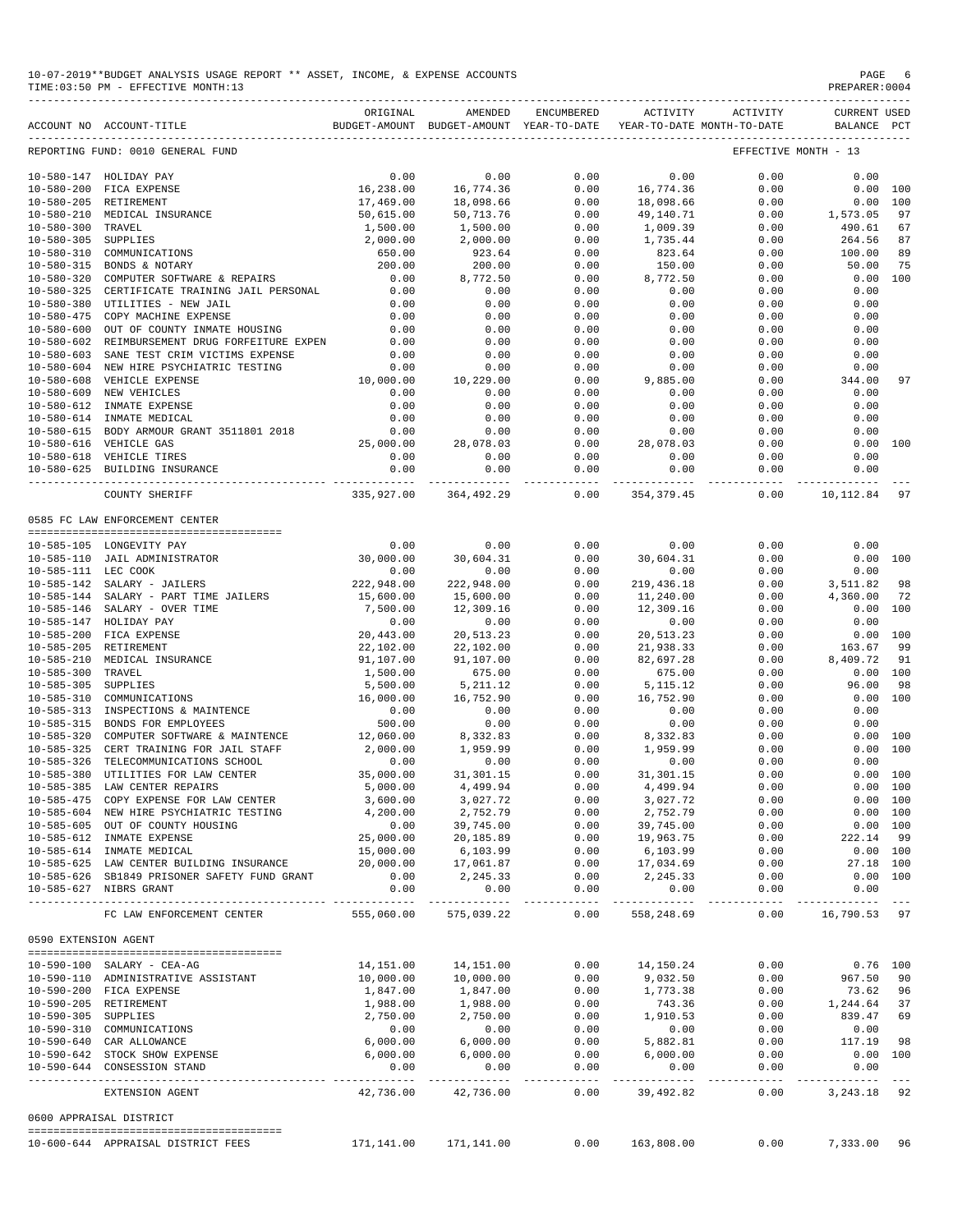| PAGE 7<br>10-07-2019**BUDGET ANALYSIS USAGE REPORT ** ASSET, INCOME, & EXPENSE ACCOUNTS<br>TIME: 03:50 PM - EFFECTIVE MONTH: 13<br>PREPARER: 0004 |                                                                     |                                                                                                               |                                     |                            |              |                                        |                                    |     |
|---------------------------------------------------------------------------------------------------------------------------------------------------|---------------------------------------------------------------------|---------------------------------------------------------------------------------------------------------------|-------------------------------------|----------------------------|--------------|----------------------------------------|------------------------------------|-----|
|                                                                                                                                                   | ACCOUNT NO ACCOUNT-TITLE SALE RESOLUTION AND RESOLUTION AND ACCOUNT | ORIGINAL                                                                                                      | AMENDED<br>BUDGET-AMOUNT            | ENCUMBERED<br>YEAR-TO-DATE | ACTIVITY     | ACTIVITY<br>YEAR-TO-DATE MONTH-TO-DATE | <b>CURRENT USED</b><br>BALANCE PCT |     |
|                                                                                                                                                   | REPORTING FUND: 0010 GENERAL FUND                                   |                                                                                                               |                                     |                            |              |                                        | EFFECTIVE MONTH - 13               |     |
|                                                                                                                                                   | 10-600-645 APPRAISAL DISTRIC TAX REFUND 0.00                        |                                                                                                               | $2,984.55$ $0.00$ $2,984.55$ $0.00$ |                            |              |                                        | $0.00$ 100                         |     |
|                                                                                                                                                   | APPRAISAL DISTRICT                                                  |                                                                                                               | 171,141.00 174,125.55               | 0.00                       | 166,792.55   | 0.00                                   | 7,333.00 96                        |     |
|                                                                                                                                                   | 0610 COUNTY COURT AT LAW                                            |                                                                                                               |                                     |                            |              |                                        |                                    |     |
|                                                                                                                                                   | 10-610-654 COUNTY COURT AT LAW JUDGE EXPENSE                        | $20\,,000\,.00\qquad \qquad 20\,,000\,.00\qquad \qquad 0\,.00\qquad \qquad 10\,,880\,.57\qquad \qquad 0\,.00$ |                                     |                            |              |                                        | 9,119.43 54                        |     |
|                                                                                                                                                   | COUNTY COURT AT LAW                                                 | 20,000.00                                                                                                     | 20,000.00                           | 0.00                       | 10,880.57    | 0.00                                   | 9,119.43                           | -54 |
|                                                                                                                                                   | <b>GENERAL FUND</b>                                                 |                                                                                                               |                                     |                            |              |                                        |                                    |     |
|                                                                                                                                                   | INCOME TOTALS                                                       |                                                                                                               | 2,603,119.00 2,605,364.33           |                            | 2,707,262.68 | 3,047.48                               | 101,898.35+ 104                    |     |
|                                                                                                                                                   | EXPENSE TOTALS                                                      | 2,476,923.00                                                                                                  |                                     |                            |              | 0.00                                   | 206,700.52 92                      |     |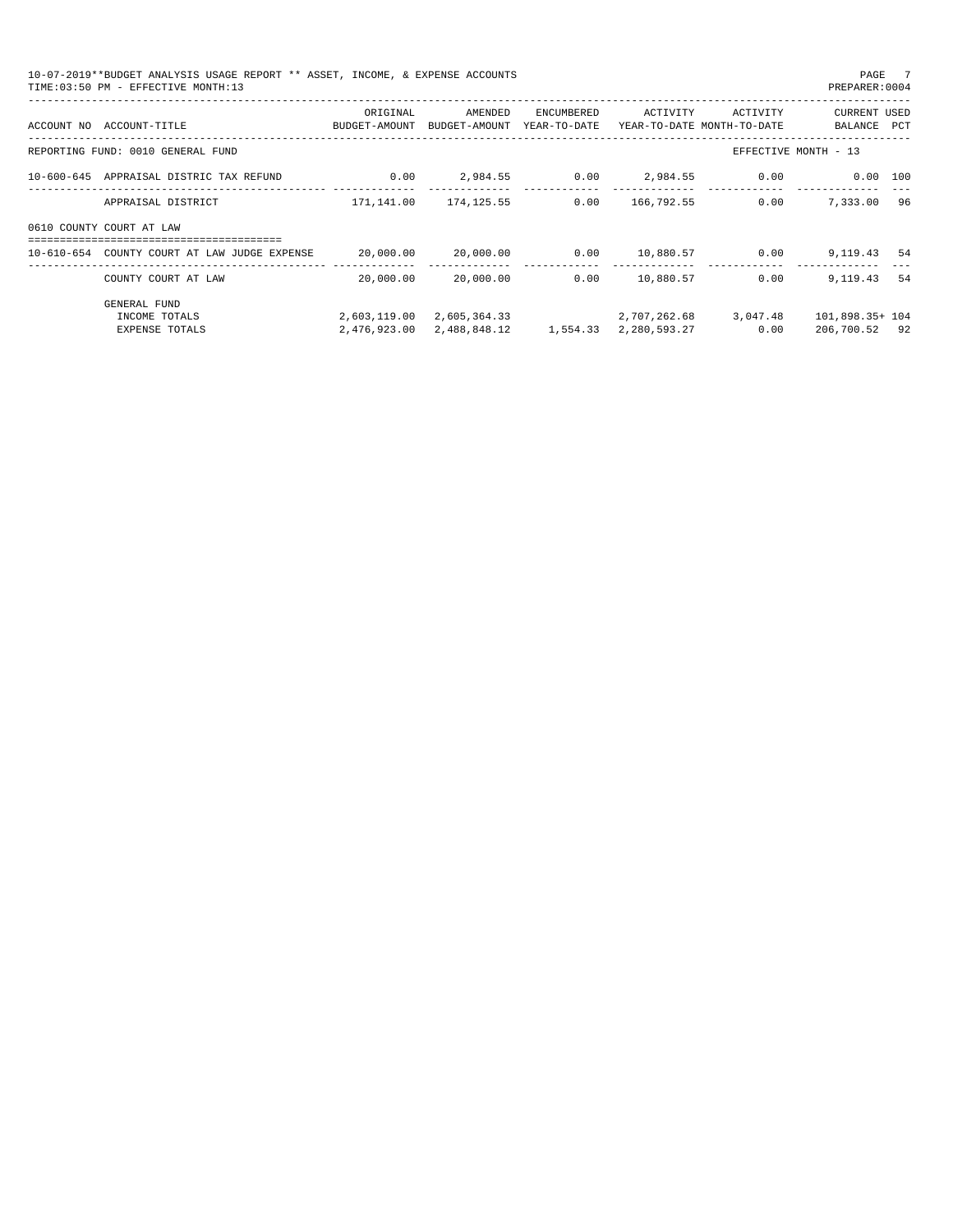|                     | TIME: 03:50 PM - EFFECTIVE MONTH: 13                                                   |                       |                         |               |                                                                     |                      | PREPARER: 0004                     |                |
|---------------------|----------------------------------------------------------------------------------------|-----------------------|-------------------------|---------------|---------------------------------------------------------------------|----------------------|------------------------------------|----------------|
|                     | ACCOUNT NO ACCOUNT-TITLE                                                               | ORIGINAL              | AMENDED                 | ENCUMBERED    | BUDGET-AMOUNT BUDGET-AMOUNT YEAR-TO-DATE YEAR-TO-DATE MONTH-TO-DATE | ACTIVITY ACTIVITY    | <b>CURRENT USED</b><br>BALANCE PCT |                |
|                     | -------------------------------------<br>REPORTING FUND: 0011 ROAD & BRIDGE PRECINCT 1 |                       |                         |               |                                                                     | EFFECTIVE MONTH - 13 |                                    |                |
| 0100 CASH ACCOUNTS  |                                                                                        |                       |                         |               |                                                                     |                      |                                    |                |
|                     |                                                                                        |                       |                         |               |                                                                     |                      |                                    |                |
|                     | 11-100-100 CFC: ROAD & BRIDGE PRECINCT 1                                               |                       |                         |               | 40,473.02                                                           | 0.00                 | 52,349.94                          |                |
|                     | 11-100-185 DUE FROM I&S FUND<br>11-100-197 DUE FROM GENERAL FUND                       |                       |                         |               | 0.00<br>0.00                                                        | 0.00<br>0.00         | 0.00<br>1,860.29                   |                |
|                     | 11-100-280 DELINQUENT TAXES RECEIVABLE                                                 |                       |                         |               | 0.00                                                                | 0.00                 | 2,853.16                           |                |
|                     | 11-100-285 ALLOWANCE-UNCOLLETABLE TAXES                                                |                       |                         |               | 0.00                                                                | 0.00                 | $713.29 -$                         |                |
|                     | 11-100-290 DUE FROM APPRAISAL DISTRICT                                                 |                       |                         |               | 0.00                                                                | 0.00                 | 0.00                               |                |
|                     | CASH ACCOUNTS                                                                          |                       |                         |               | -----------<br>40,473.02                                            | -----------<br>0.00  | -------------<br>56,350.10         |                |
|                     | 0311 REVENUE ACCOUNTS                                                                  |                       |                         |               |                                                                     |                      |                                    |                |
|                     | 11-311-100 ADVALOREM TAXES                                                             | 207,519.00            | 207,519.00              |               | 213,956.76                                                          | 0.00                 | $6,437.76+103$                     |                |
|                     | 11-311-105 ROAD & BRIDGE                                                               | 0.00                  | 0.00                    |               | 0.00                                                                | 0.00                 | 0.00                               |                |
|                     | 11-311-110 MOTOR VEHICLE REGISTRATION                                                  | 47,000.00             | 47,000.00               |               | 62,557.98                                                           | 0.00                 | 15,557.98+ 133                     |                |
|                     | 11-311-120 GROSS WEIGHT AND AXLE FEES                                                  | 14,000.00             | 14,000.00               |               | 13,537.78                                                           | 0.00                 | 462.22                             | 97             |
|                     | 11-311-125 I&S REVENUE FOR COMM DEB                                                    | 0.00                  | 0.00                    |               | 41,056.00                                                           | 0.00                 | 41,056.00+<br>$52,420.54+$         |                |
|                     | 11-311-130 LONG TERM FINANCING INCOME<br>11-311-140 BRIDGE REPAIR INSURANCE            | 0.00<br>0.00          | 0.00<br>0.00            |               | 52,420.54<br>0.00                                                   | 0.00<br>0.00         | 0.00                               |                |
|                     | 11-311-145 RESERVE FEMA FUNDS                                                          | 0.00                  | 0.00                    |               | 0.00                                                                | 0.00                 | 0.00                               |                |
|                     | 11-311-150 OTHER INCOME                                                                | 0.00                  | 0.00                    |               | 9,998.31                                                            | 0.00                 | 9,998.31+                          |                |
|                     | 11-311-155 RESERVE FUNDS                                                               | 0.00                  | 0.00                    |               | 0.00                                                                | 0.00                 | 0.00                               |                |
|                     | 11-311-160 SALE OF FIXED ASSETS                                                        | 0.00                  | 1,531.00                |               | 1,531.00                                                            | 0.00                 | 0.00 100                           |                |
|                     | 11-311-165 RESERVE CERTZ FUNDS                                                         | 0.00                  | 0.00                    |               | 0.00                                                                | 0.00                 | 0.00                               |                |
|                     | 11-311-180 INTEREST EARNED                                                             | 0.00<br>------------  | 0.00<br>------------    |               | 5.19<br>-------------                                               | 0.00<br>------------ | $5.19+$                            |                |
|                     | REVENUE ACCOUNTS                                                                       | 268,519.00            | 270,050.00              | 0.00          | 395,063.56                                                          | 0.00                 | 125,013.56+146                     |                |
|                     | 0611 EXPENSE ACCOUNTS                                                                  |                       |                         |               |                                                                     |                      |                                    |                |
|                     | 11-611-100 SALARY - COMMISSIONER PCT 1                                                 | 35,332.00             | 35,332.00               | 0.00          | 35, 331.92                                                          | 0.00                 | $0.08$ 100                         |                |
|                     | 11-611-105 LONGEVITY PAY                                                               | 2,850.00              | 2,850.00                | 0.00          | 2,850.00                                                            | 0.00                 | 0.00 100                           |                |
|                     | 11-611-110 SALARY - ROAD FOREMAN                                                       | 35,127.00             | 35,135.10               | 0.00          | 35, 135. 10                                                         | 0.00                 | 0.00 100                           |                |
|                     | 11-611-112 SALARY - ROAD HAND                                                          | 29,136.00             | 29,140.80               | 0.00          | 29,140.80                                                           | 0.00                 | 0.00 100                           |                |
|                     | 11-611-115 PHONE ALLOWANCE                                                             | 1,000.00              | 1,000.00                | 0.00          | 373.68                                                              | 0.00                 | 626.32                             | 37             |
|                     | 11-611-120 SALARY - PART TIME<br>11-611-200 FICA EXPENSE                               | 10,000.00<br>8,630.00 | 11,531.00<br>8,630.00   | 0.00<br>0.00  | 10,300.00<br>8,616.98                                               | 0.00<br>0.00         | 1,231.00<br>13.02 100              | 89             |
|                     | 11-611-205 RETIREMENT                                                                  | 9,284.00              | 9,310.83                | 0.00          | 9,310.83                                                            | 0.00                 | 0.00 100                           |                |
|                     | 11-611-210 MEDICAL INSURANCE                                                           | 30,369.00             | 32,604.84               | 0.00          | 32,604.84                                                           | 0.00                 | 0.00 100                           |                |
|                     | 11-611-212 CHILD SUPPORT                                                               | 0.00                  | 0.00                    | 0.00          | 0.00                                                                | 0.00                 | 0.00                               |                |
|                     | 11-611-300 TRAVEL & SCHOOL                                                             | 2,000.00              | 2,000.00                | 0.00          | 924.45                                                              | 0.00                 | 1,075.55                           | 46             |
| 11-611-305 SUPPLIES |                                                                                        | 8,600.00              | 8,600.00                | 0.00          | 6,622.30                                                            | 0.00                 | 1,977.70                           | 77             |
|                     | 11-611-310 COMMUNICATIONS                                                              | 0.00                  | 0.00                    | 0.00          | 0.00                                                                | 0.00                 | 0.00                               |                |
| 11-611-315 BONDS    |                                                                                        | 200.00                | 200.00                  | 0.00          | 0.00                                                                | 0.00                 | 200.00                             | 0 <sub>0</sub> |
|                     | 11-611-320 REPAIRS & MAINTENANCE<br>11-611-380 UTILITIES                               | 30,000.00<br>2,000.00 | 30,000.00               | 0.00<br>0.00  | 22,750.10                                                           | 0.00<br>0.00         | 7,249.90<br>574.85                 | 76<br>81       |
|                     | 11-611-620 CAPITAL OUTLAY UNIT COST                                                    | 0.00                  | 3,000.00<br>0.00        | 0.00          | 2,425.15<br>0.00                                                    | 0.00                 | 0.00                               |                |
|                     | 11-611-622 CAPITAL OUTLAY (OVER 5,000)                                                 | 20,528.00             | 40, 418.02              | 0.00          | 39,711.49                                                           | 0.00                 | 706.53                             | 98             |
|                     | 11-611-624 CAPITAL OUTLAY LOAN INTEREST                                                | 706.00                | 736.52                  | 0.00          | 736.52                                                              | 0.00                 | 0.00 100                           |                |
|                     | 11-611-625 NEW EQUIPMENT                                                               | 0.00                  | 32,500.00               | 0.00          | 32,500.00                                                           | 0.00                 | 0.00 100                           |                |
|                     | 11-611-700 DIESEL, OIL, AND GASOLINE                                                   | 25,000.00             | 33,564.75               | 0.00          | 26,989.30                                                           | 0.00                 | 6,575.45                           | 80             |
|                     | 11-611-705 ROAD MATERIAL & CONSTRUCTION                                                | 8,000.00              | 8,396.00                | 0.00          | 1,496.00                                                            | 0.00                 | 6,900.00                           | 18             |
|                     | 11-611-710 LOCAL MATCHING CETRZ GT                                                     | 0.00                  | 0.00                    | 0.00          | 0.00                                                                | 0.00                 | 0.00                               |                |
|                     | 11-611-715 FEE REIMBURSEMENT                                                           | 0.00                  | 0.00                    | 0.00          | 0.00                                                                | 0.00                 | 0.00                               |                |
|                     | 11-611-720 BRIDGE REPAIR<br>11-611-725 TIRES & TUBES                                   | 0.00<br>8,000.00      | 0.00<br>7,604.00        | 0.00<br>0.00  | 0.00<br>7,501.86                                                    | 0.00<br>0.00         | 0.00<br>102.14                     | 99             |
|                     | 11-611-730 RESERVE MONEY                                                               | 0.00                  | 0.00                    | 0.00          | 0.00                                                                | 0.00                 | 0.00                               |                |
|                     | 11-611-735 CERTZ RESERVE                                                               | 0.00                  | 0.00                    | 0.00          | 0.00                                                                | 0.00                 | 0.00                               |                |
|                     | 11-611-740 FEMA RESERVE                                                                | 0.00                  | 0.00                    | 0.00          | 0.00                                                                | 0.00                 | 0.00                               |                |
|                     | EXPENSE ACCOUNTS                                                                       | -----<br>266,762.00   | ---------<br>332,553.86 | $---$<br>0.00 | 305, 321.32                                                         | 0.00                 | --------<br>27,232.54              | 92             |
|                     | ROAD & BRIDGE PRECINCT 1                                                               |                       |                         |               |                                                                     |                      |                                    |                |
|                     | INCOME TOTALS                                                                          | 268,519.00            | 270,050.00              |               | 395,063.56                                                          | 0.00                 | 125,013.56+146                     |                |
|                     | EXPENSE TOTALS                                                                         | 266,762.00            | 332,553.86              | 0.00          | 305, 321.32                                                         | 0.00                 | 27, 232.54 92                      |                |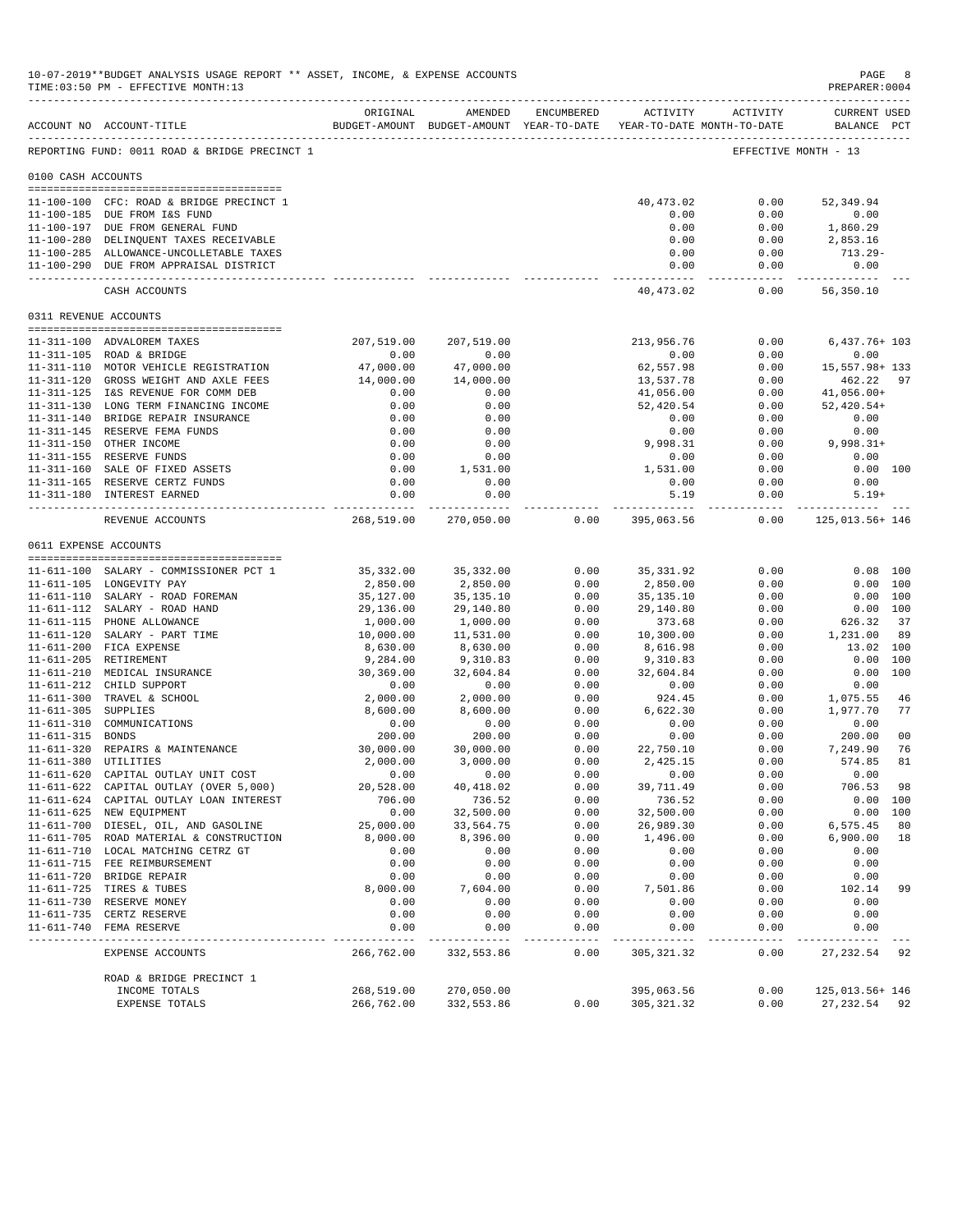|                       | 10-07-2019**BUDGET ANALYSIS USAGE REPORT ** ASSET, INCOME, & EXPENSE ACCOUNTS<br>TIME: 03:50 PM - EFFECTIVE MONTH: 13 |                       |                                                                                |                   |                       |                      | $\mathtt{PAGE}$<br>PREPARER:0004   | -9             |
|-----------------------|-----------------------------------------------------------------------------------------------------------------------|-----------------------|--------------------------------------------------------------------------------|-------------------|-----------------------|----------------------|------------------------------------|----------------|
|                       | ACCOUNT NO ACCOUNT-TITLE                                                                                              | ORIGINAL              | AMENDED<br>BUDGET-AMOUNT BUDGET-AMOUNT YEAR-TO-DATE YEAR-TO-DATE MONTH-TO-DATE | ENCUMBERED        |                       | ACTIVITY ACTIVITY    | <b>CURRENT USED</b><br>BALANCE PCT |                |
|                       | ------------------------------------<br>REPORTING FUND: 0012 ROAD & BRIDGE PRECINCT 2                                 |                       |                                                                                |                   |                       | EFFECTIVE MONTH - 13 |                                    |                |
| 0100 CASH ACCOUNTS    |                                                                                                                       |                       |                                                                                |                   |                       |                      |                                    |                |
|                       |                                                                                                                       |                       |                                                                                |                   |                       |                      |                                    |                |
|                       | 12-100-100 CFC: ROAD & BRIDGE PRECINCT 2                                                                              |                       |                                                                                |                   | 64,106.19             | 0.00                 | 82,643.31                          |                |
|                       | 12-100-185 DUE FROM I&S FUND<br>12-100-186 DUE FROM GENERAL FUND                                                      |                       |                                                                                |                   | 0.00<br>0.00          | 0.00<br>0.00         | 0.00<br>474.59                     |                |
|                       | 12-100-280 DELINQUENT TAXES RECEIVABLE                                                                                |                       |                                                                                |                   | 0.00                  | 0.00                 | 2,853.16                           |                |
|                       | 12-100-285 ALLOWANCE-UNCOLLETABLE TAXES                                                                               |                       |                                                                                |                   | 0.00                  | 0.00                 | 713.29-                            |                |
|                       | 12-100-290 DUE FROM APPRAISAL DISTRICT                                                                                |                       |                                                                                |                   | 0.00<br>-----------   | 0.00                 | 0.00<br>------------               |                |
|                       | CASH ACCOUNTS                                                                                                         |                       |                                                                                |                   | 64,106.19             | ----------<br>0.00   | 85, 257. 77                        |                |
| 0312 REVENUE ACCOUNTS |                                                                                                                       |                       |                                                                                |                   |                       |                      |                                    |                |
|                       | 12-312-100 ADVALOREM TAXES                                                                                            | 216,765.00            | 216,765.00                                                                     |                   | 223, 202.67           | 0.00                 | $6,437.67+103$                     |                |
|                       | 12-312-105 ROAD & BRIDGE                                                                                              | 0.00                  | 0.00                                                                           |                   | 0.00                  | 0.00                 | 0.00                               |                |
|                       | 12-312-110 MOTOR VEHICLE REGISTRATION                                                                                 | 47,000.00             | 47,000.00                                                                      |                   | 62,557.99             | 0.00                 | 15,557.99+ 133                     |                |
|                       | 12-312-120 GROSS WEIGHT AND AXLE FEES                                                                                 | 14,000.00             | 14,000.00                                                                      |                   | 13,537.78             | 0.00                 | 462.22<br>29,774.00+               | 97             |
|                       | 12-312-125 I&S REVENUE FOR COMM DEB<br>12-312-130 LONG TERM FINANCING INCOME                                          | 0.00<br>0.00          | 0.00<br>0.00                                                                   |                   | 29,774.00<br>0.00     | 0.00<br>0.00         | 0.00                               |                |
|                       | 12-312-140 BRIDGE REPAIR INSURANCE                                                                                    | 0.00                  | 0.00                                                                           |                   | 0.00                  | 0.00                 | 0.00                               |                |
|                       | 12-312-145 RESERVE FEMA FUNDS                                                                                         | 0.00                  | 0.00                                                                           |                   | 0.00                  | 0.00                 | 0.00                               |                |
|                       | 12-312-150 OTHER INCOME                                                                                               | 0.00                  | 0.00                                                                           |                   | 8,608.79              | 0.00                 | 8,608.79+                          |                |
|                       | 12-312-155 RESERVE FUNDS                                                                                              | 0.00                  | 0.00                                                                           |                   | 0.00                  | 0.00                 | 0.00                               |                |
|                       | 12-312-160 SALE OF FIXED ASSETS                                                                                       | 0.00                  | 0.00                                                                           |                   | 0.00                  | 0.00                 | 0.00                               |                |
|                       | 12-312-165 RESERVE CERTZ FUNDS                                                                                        | 0.00                  | 0.00                                                                           |                   | 0.00                  | 0.00                 | 0.00                               |                |
|                       | 12-312-180 INTEREST EARNED<br>--------------------                                                                    | 0.00<br>------------  | 0.00<br>------------                                                           |                   | 76.95<br>. <u>.</u>   | 0.00<br>-----------  | $76.95+$                           |                |
|                       | REVENUE ACCOUNTS                                                                                                      | 277,765.00            | 277,765.00                                                                     | 0.00              | 337,758.18            | 0.00                 | 59,993.18+ 122                     |                |
|                       | 0612 EXPENSE ACCOUNTS                                                                                                 |                       |                                                                                |                   |                       |                      |                                    |                |
|                       | 12-612-100 SALARY - COMMISSIONER PCT 2                                                                                | 35,332.00             | 35,332.00                                                                      | 0.00              | 35,331.92             | 0.00                 | $0.08$ 100                         |                |
|                       | 12-612-105 LONGEVITY PAY                                                                                              | 1,800.00              | 1,800.00                                                                       | 0.00              | 900.00                | 0.00                 | 900.00                             | 50             |
|                       | 12-612-110 SALARY - ROAD FOREMAN                                                                                      | 35,127.00             | 35,127.00                                                                      | 0.00              | 31, 253.45            | 0.00                 | 3,873.55                           | 89             |
|                       | 12-612-112 SALARY - ROAD HAND                                                                                         | 29,136.00             | 29,136.00                                                                      | 0.00              | 22,544.95             | 0.00                 | 6,591.05                           | 77             |
|                       | 12-612-115 PHONE ALLOWANCE                                                                                            | 1,000.00              | 1,000.00                                                                       | 0.00              | 664.32                | 0.00                 | 335.68                             | 66             |
|                       | 12-612-120 SALARY - PART TIME<br>12-612-200 FICA EXPENSE                                                              | 10,000.00<br>8,577.00 | 16,927.40<br>8,577.00                                                          | 0.00<br>0.00      | 16,927.40<br>8,162.85 | 0.00<br>0.00         | 0.00 100<br>414.15                 | 95             |
|                       | 12-612-205 RETIREMENT                                                                                                 | 9,227.00              | 9,227.00                                                                       | 0.00              | 8,391.06              | 0.00                 | 835.94                             | 91             |
|                       | 12-612-210 MEDICAL INSURANCE                                                                                          | 30,369.00             | 30,369.00                                                                      | 0.00              | 25, 196. 21           | 0.00                 | 5,172.79                           | 83             |
|                       | 12-612-212 CHILD SUPPORT                                                                                              | 0.00                  | 69.23                                                                          | 0.00              | 69.23                 | 0.00                 | 0.00 100                           |                |
|                       | 12-612-300 TRAVEL & SCHOOL                                                                                            | 2,000.00              | 1,796.98                                                                       | 0.00              | 1,790.22              | 0.00                 | 6.76 100                           |                |
| 12-612-305 SUPPLIES   |                                                                                                                       | 8,600.00              | 8,600.00                                                                       | 0.00              | 7,137.56              | 0.00                 | 1,462.44                           | 83             |
|                       | 12-612-310 COMMUNICATIONS                                                                                             | 0.00                  | 0.00                                                                           | 0.00              | 0.00                  | 0.00                 | 0.00                               |                |
| 12-612-315 BONDS      | 12-612-320 REPAIRS & MAINTENANCE                                                                                      | 100.00<br>30,000.00   | 100.00<br>30,000.00                                                            | 0.00<br>0.00      | 100.00<br>21,952.89   | 0.00<br>0.00         | 0.00 100<br>8,047.11               | 73             |
| 12-612-380 UTILITIES  |                                                                                                                       | 2,000.00              | 2,203.02                                                                       | 0.00              | 2,203.02              | 0.00                 | 0.00 100                           |                |
|                       | 12-612-620 CAPITAL OUTLAY UNIT COST                                                                                   | 0.00                  | 0.00                                                                           | 0.00              | 0.00                  | 0.00                 | 0.00                               |                |
|                       | 12-612-622 CAPITAL OUTLAY (OVER 5,000)                                                                                | 29,774.00             | 29,774.00                                                                      | 0.00              | 29,774.00             | 0.00                 | 0.00 100                           |                |
|                       | 12-612-624 CAPITAL OUTLAY LOAN INTEREST                                                                               | 0.00                  | 0.00                                                                           | 0.00              | 0.00                  | 0.00                 | 0.00                               |                |
|                       | 12-612-625 NEW EQUIPMENT                                                                                              | 0.00                  | 0.00                                                                           | 0.00              | 0.00                  | 0.00                 | 0.00                               |                |
|                       | 12-612-700 DIESEL, OIL, AND GASOLINE                                                                                  | 25,000.00             | 33,564.75                                                                      | 0.00              | 30,802.92             | 0.00                 | 2,761.83                           | 92             |
|                       | 12-612-705 ROAD MATERIAL & CONSTRUCTION                                                                               | 8,000.00              | 8,000.00                                                                       | 0.00              | 4,524.21              | 0.00                 | 3,475.79                           | 57             |
|                       | 12-612-710 LOCAL MATCHING CETRZ GT<br>12-612-715 FEE REIMBURSEMENT                                                    | 0.00                  | 0.00                                                                           | 0.00              | 0.00                  | 0.00                 | 0.00                               |                |
|                       | 12-612-720 BRIDGE REPAIR                                                                                              | 0.00<br>0.00          | 0.00<br>0.00                                                                   | 0.00<br>0.00      | 0.00<br>0.00          | 0.00<br>0.00         | 0.00<br>0.00                       |                |
|                       | 12-612-725 TIRES & TUBES                                                                                              | 8,000.00              | 8,000.00                                                                       | 0.00              | 6,615.27              | 0.00                 | 1,384.73                           | 83             |
|                       | 12-612-730 RESERVE MONEY                                                                                              | 0.00                  | 0.00                                                                           | 0.00              | 0.00                  | 0.00                 | 0.00                               |                |
|                       | 12-612-735 CERTZ RESERVE                                                                                              | 0.00                  | 0.00                                                                           | 0.00              | 0.00                  | 0.00                 | 0.00                               |                |
|                       | 12-612-740 FEMA RESERVE                                                                                               | 0.00<br>----------    | 24,710.66<br>------------                                                      | 0.00<br>$- - - -$ | 0.00<br>-------       | 0.00<br>$- - - - -$  | 24,710.66<br>____________          | 0 <sub>0</sub> |
|                       | EXPENSE ACCOUNTS                                                                                                      | 274,042.00            | 314, 314.04                                                                    | 0.00              | 254, 341.48           | 0.00                 | 59,972.56 81                       |                |
|                       | ROAD & BRIDGE PRECINCT 2                                                                                              |                       |                                                                                |                   |                       |                      |                                    |                |
|                       | INCOME TOTALS                                                                                                         | 277,765.00            | 277,765.00                                                                     |                   | 337,758.18            | 0.00                 | 59,993.18+ 122                     |                |
|                       | EXPENSE TOTALS                                                                                                        | 274,042.00            | 314, 314.04                                                                    | 0.00              | 254, 341.48           | 0.00                 | 59,972.56 81                       |                |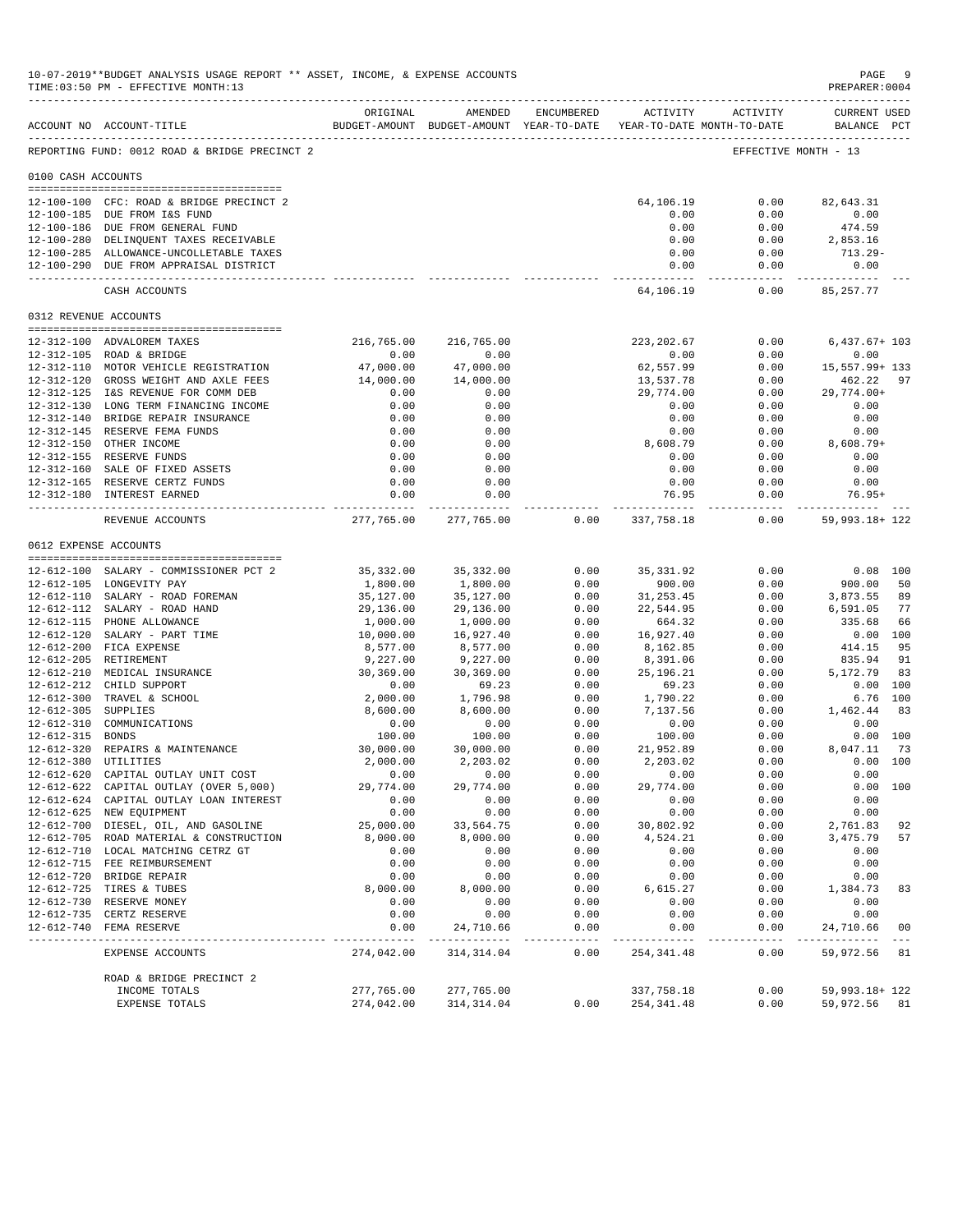|                       | 10-07-2019**BUDGET ANALYSIS USAGE REPORT ** ASSET, INCOME, & EXPENSE ACCOUNTS<br>TIME: 03:50 PM - EFFECTIVE MONTH: 13 |                         |                                                                                |                     |                          |                     | PREPARER: 0004                     | PAGE 10        |
|-----------------------|-----------------------------------------------------------------------------------------------------------------------|-------------------------|--------------------------------------------------------------------------------|---------------------|--------------------------|---------------------|------------------------------------|----------------|
|                       | ACCOUNT NO ACCOUNT-TITLE                                                                                              | ORIGINAL                | AMENDED<br>BUDGET-AMOUNT BUDGET-AMOUNT YEAR-TO-DATE YEAR-TO-DATE MONTH-TO-DATE | ENCUMBERED          |                          | ACTIVITY ACTIVITY   | <b>CURRENT USED</b><br>BALANCE PCT |                |
|                       | REPORTING FUND: 0013 ROAD & BRIDGE PRECINCT 3                                                                         |                         |                                                                                |                     |                          |                     | EFFECTIVE MONTH - 13               |                |
| 0100 CASH ACCOUNTS    |                                                                                                                       |                         |                                                                                |                     |                          |                     |                                    |                |
|                       | 13-100-100 CFC: ROAD & BRIDGE PRECINCT 3                                                                              |                         |                                                                                |                     | 88,847.33                | 0.00                | 102,431.31                         |                |
|                       | 13-100-185 DUE FROM I&S FUND                                                                                          |                         |                                                                                |                     | 0.00                     | 0.00                | 0.00                               |                |
|                       | 13-100-186 DUE TO GENERAL FUND                                                                                        |                         |                                                                                |                     | 0.00                     | 0.00                | 474.59                             |                |
|                       | 13-100-280 DELINQUENT TAXES RECEIVABLE                                                                                |                         |                                                                                |                     | 0.00                     | 0.00                | 2,853.16                           |                |
|                       | 13-100-285 ALLOWANCE-UNCOLLETABLE TAXES                                                                               |                         |                                                                                |                     | 0.00                     | 0.00                | $713.29-$                          |                |
|                       | 13-100-290 DUE FROM APPRAISAL DISTRICT                                                                                |                         |                                                                                |                     | 0.00<br>------------     | 0.00<br>----------- | 0.00<br>-------------              |                |
|                       | CASH ACCOUNTS                                                                                                         |                         |                                                                                |                     | 88,847.33                | 0.00                | 105,045.77                         |                |
| 0313 REVENUE ACCOUNTS |                                                                                                                       |                         |                                                                                |                     |                          |                     |                                    |                |
|                       | 13-313-100 ADVALOREM TAXES                                                                                            |                         | 186,991.00 186,991.00                                                          |                     | 193,428.70               | 0.00                | $6,437.70+103$                     |                |
|                       | 13-313-105 ROAD & BRIDGE                                                                                              | 0.00                    | 0.00                                                                           |                     | 0.00                     | 0.00                | 0.00                               |                |
|                       | 13-313-110 MOTOR VEHICLE REGISTRATION<br>13-313-120 GROSS WEIGHT AND AXLE FEES                                        | 47,000.00               | 47,000.00                                                                      |                     | 62,558.00                | 0.00                | 15,558.00+ 133                     |                |
|                       | 13-313-125 I&S REVENUE FOR COMM DEB                                                                                   | 14,000.00<br>0.00       | 14,000.00<br>0.00                                                              |                     | 13,537.78<br>43,151.00   | 0.00<br>0.00        | 462.22<br>43,151.00+               | 97             |
|                       | 13-313-130 LONG TERM FINANCING INCOME                                                                                 | 0.00                    | 0.00                                                                           |                     | 0.00                     | 0.00                | 0.00                               |                |
|                       | 13-313-140 BRIDGE REPAIR INSURANCE                                                                                    | 0.00                    | 0.00                                                                           |                     | 0.00                     | 0.00                | 0.00                               |                |
|                       | 13-313-145 RESERVE FEMA FUNDS                                                                                         | 0.00                    | 0.00                                                                           |                     | 0.00                     | 0.00                | 0.00                               |                |
|                       | 13-313-150 OTHER INCOME                                                                                               | 0.00                    | 0.00                                                                           |                     | 8,564.75                 | 0.00                | 8,564.75+                          |                |
|                       | 13-313-155 RESERVE FUNDS                                                                                              | 0.00                    | 0.00                                                                           |                     | 0.00                     | 0.00                | 0.00                               |                |
|                       | 13-313-160 SALE OF FIXED ASSETS                                                                                       | 0.00                    | 0.00                                                                           |                     | 0.00                     | 0.00                | 0.00                               |                |
|                       | 13-313-165 RESERVE CERTZ FUNDS                                                                                        | 0.00                    | 0.00                                                                           |                     | 0.00                     | 0.00                | 0.00                               |                |
|                       | 13-313-180 INTEREST EARNED                                                                                            | 0.00<br>-----------     | 0.00                                                                           |                     | 127.64<br>-------------- | 0.00<br>----------  | $127.64+$                          |                |
|                       | REVENUE ACCOUNTS                                                                                                      | 247,991.00              | 247,991.00                                                                     | 0.00                | 321,367.87               | 0.00                | 73,376.87+ 130                     |                |
|                       | 0613 EXPENSE ACCOUNTS                                                                                                 |                         |                                                                                |                     |                          |                     |                                    |                |
|                       | 13-613-100 SALARY - COMMISSIONER PCT 3                                                                                | 35,332.00               | 35,332.00                                                                      | 0.00                | 35,331.92                | 0.00                |                                    | $0.08$ 100     |
|                       | 13-613-105 LONGEVITY PAY                                                                                              | 2,400.00                | 2,400.00                                                                       | 0.00                | 2,400.00                 | 0.00                |                                    | 0.00 100       |
|                       | 13-613-110 SALARY - ROAD FOREMAN                                                                                      | 35,127.00               | 35,135.10                                                                      | 0.00                | 35,135.10                | 0.00                |                                    | 0.00 100       |
|                       | 13-613-112 SALARY - ROAD HAND                                                                                         | 26,427.00               | 26,427.00                                                                      | 0.00                | 22,955.70                | 0.00                | 3,471.30                           | 87             |
|                       | 13-613-115 PHONE ALLOWANCE                                                                                            | 1,620.00                | 1,620.00                                                                       | 0.00                | 373.68                   | 0.00                | 1,246.32                           | -23            |
|                       | 13-613-120 SALARY - PART TIME<br>13-613-200 FICA EXPENSE                                                              | 10,000.00               | 11,460.00                                                                      | 0.00<br>0.00        | 11,460.00                | 0.00<br>0.00        | 142.58                             | 0.00 100<br>98 |
|                       | 13-613-205 RETIREMENT                                                                                                 | 8,388.00<br>9,024.00    | 8,388.00<br>9,024.00                                                           | 0.00                | 8,245.42<br>8,530.76     | 0.00                | 493.24                             | 95             |
|                       | 13-613-210 MEDICAL INSURANCE                                                                                          | 30,369.00               | 30,369.00                                                                      | 0.00                | 30,135.02                | 0.00                | 233.98                             | 99             |
|                       | 13-613-212 CHILD SUPPORT                                                                                              | 0.00                    | 0.00                                                                           | 0.00                | 0.00                     | 0.00                | 0.00                               |                |
|                       | 13-613-300 TRAVEL & SCHOOL                                                                                            | 2,000.00                | 2,252.81                                                                       | 0.00                | 1,613.41                 | 0.00                | 639.40                             | 72             |
| 13-613-305 SUPPLIES   |                                                                                                                       | 8,600.00                | 5,957.91                                                                       | 0.00                | 4,669.91                 | 0.00                | 1,288.00                           | 78             |
|                       | 13-613-310 COMMUNICATIONS                                                                                             | 1,159.00                | 1,159.00                                                                       | 0.00                | 1,159.00                 | 0.00                |                                    | 0.00 100       |
| 13-613-315 BONDS      |                                                                                                                       | 200.00                  | 0.00                                                                           | 0.00                | 0.00                     | 0.00                | 0.00                               |                |
|                       | 13-613-320 REPAIRS & MAINTENANCE                                                                                      | 30,000.00               | 34,350.41                                                                      | 0.00                | 33,756.40                | 0.00                | 594.01                             | -98            |
|                       | 13-613-380 UTILITIES<br>13-613-620 CAPITAL OUTLAY UNIT COST                                                           | 2,000.00<br>34,000.00   | 1,173.00<br>34,000.00                                                          | 0.00<br>0.00        | 1,173.00<br>33,830.77    | 0.00<br>0.00        | $0.00$ 100<br>169.23 100           |                |
|                       | 13-613-622 CAPITAL OUTLAY (OVER 5,000)                                                                                | 0.00                    | 0.00                                                                           | 0.00                | 0.00                     | 0.00                | 0.00                               |                |
|                       | 13-613-624 CAPITAL OUTLAY LOAN INTEREST                                                                               | 0.00                    | 0.00                                                                           | 0.00                | 0.00                     | 0.00                | 0.00                               |                |
|                       | 13-613-625 NEW EQUIPMENT                                                                                              | 0.00                    | 0.00                                                                           | 0.00                | 0.00                     | 0.00                | 0.00                               |                |
|                       | 13-613-700 DIESEL, OIL, AND GASOLINE                                                                                  | 25,000.00               | 36, 323.42                                                                     | 0.00                | 36, 323.42               | 0.00                |                                    | 0.00 100       |
|                       | 13-613-705 ROAD MATERIAL & CONSTRUCTION                                                                               | 8,000.00                | 4,307.20                                                                       | 0.00                | 3,575.46                 | 0.00                | 731.74                             | 83             |
|                       | 13-613-710 LOCAL MATCHING CETRZ GT                                                                                    | 0.00                    | 0.00                                                                           | 0.00                | 0.00                     | 0.00                | 0.00                               |                |
|                       | 13-613-715 FEE REIMBURSEMENT                                                                                          | 0.00                    | 0.00                                                                           | 0.00                | 0.00                     | 0.00                | 0.00                               |                |
|                       | 13-613-720 BRIDGE REPAIR<br>13-613-725 TIRES & TUBES                                                                  | 0.00                    | 0.00                                                                           | 0.00                | 0.00                     | 0.00                | 0.00                               |                |
|                       | 13-613-730 RESERVE MONEY                                                                                              | 8,000.00<br>0.00        | 8,000.00<br>0.00                                                               | 0.00<br>0.00        | 5,826.03<br>0.00         | 0.00<br>0.00        | 2,173.97<br>0.00                   | 73             |
|                       | 13-613-735 CERTZ RESERVE                                                                                              | 0.00                    | 0.00                                                                           | 0.00                | 0.00                     | 0.00                | 0.00                               |                |
|                       | 13-613-740 FEMA RESERVE                                                                                               | 0.00                    | 52,000.00                                                                      | 0.00                | 0.00                     | 0.00                | 52,000.00                          | 00             |
|                       | EXPENSE ACCOUNTS                                                                                                      | ---------<br>277,646.00 | .<br>339,678.85                                                                | $- - - - -$<br>0.00 | ----------<br>276,495.00 | 0.00                | .<br>63, 183.85                    | 81             |
|                       | ROAD & BRIDGE PRECINCT 3                                                                                              |                         |                                                                                |                     |                          |                     |                                    |                |
|                       | INCOME TOTALS                                                                                                         | 247,991.00              | 247,991.00                                                                     |                     | 321,367.87               | 0.00                | 73,376.87+ 130                     |                |
|                       | EXPENSE TOTALS                                                                                                        | 277,646.00              | 339,678.85                                                                     | 0.00                | 276,495.00               | 0.00                | 63, 183. 85 81                     |                |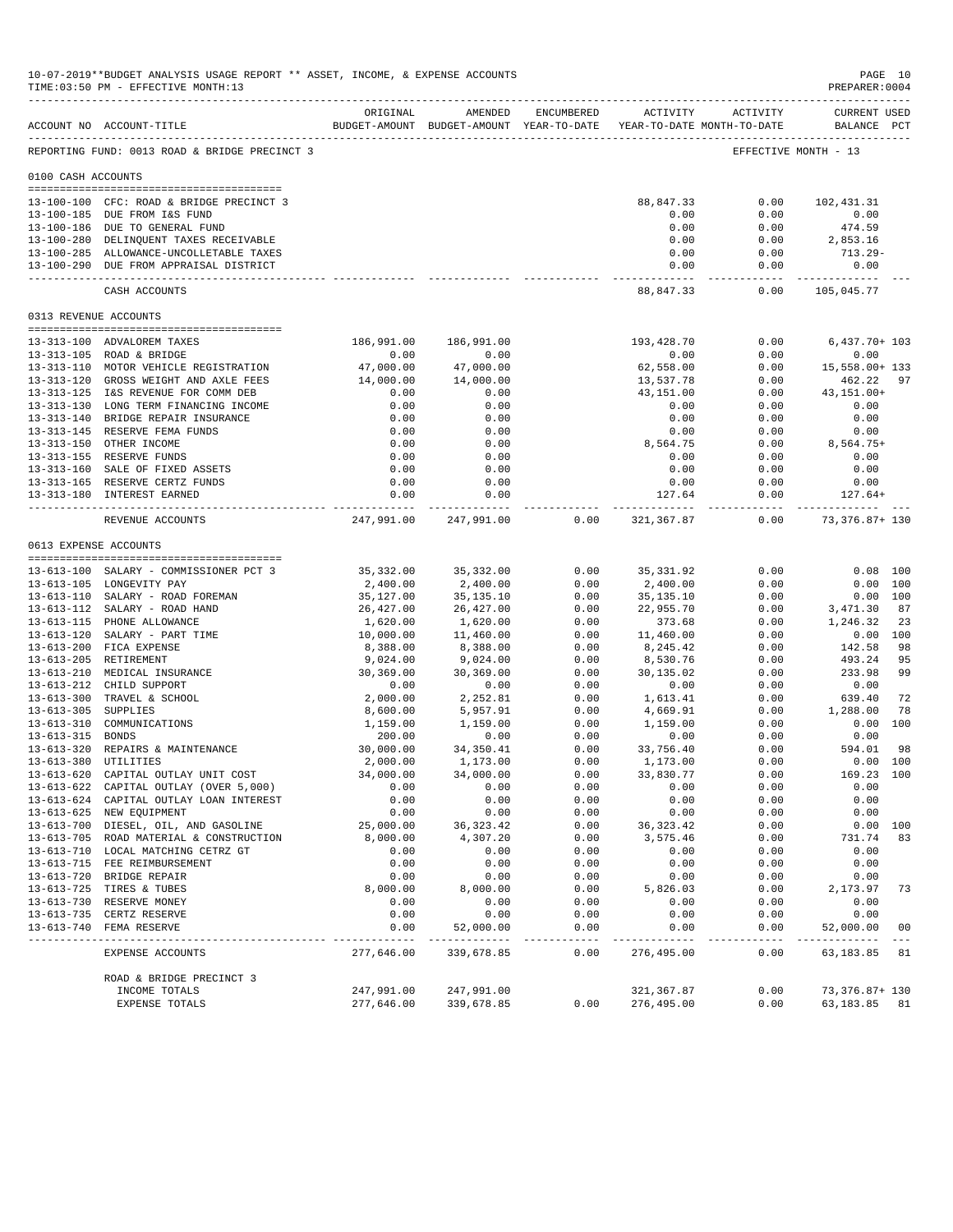|                     | 10-07-2019**BUDGET ANALYSIS USAGE REPORT ** ASSET, INCOME, & EXPENSE ACCOUNTS<br>TIME: 03:50 PM - EFFECTIVE MONTH: 13 |                                       |                                                                                |              |                         |                     | PREPARER: 0004                     | PAGE 11    |
|---------------------|-----------------------------------------------------------------------------------------------------------------------|---------------------------------------|--------------------------------------------------------------------------------|--------------|-------------------------|---------------------|------------------------------------|------------|
|                     | ACCOUNT NO ACCOUNT-TITLE                                                                                              | ORIGINAL                              | AMENDED<br>BUDGET-AMOUNT BUDGET-AMOUNT YEAR-TO-DATE YEAR-TO-DATE MONTH-TO-DATE | ENCUMBERED   |                         | ACTIVITY ACTIVITY   | <b>CURRENT USED</b><br>BALANCE PCT |            |
|                     | REPORTING FUND: 0014 ROAD & BRIDGE PRECINCT 4                                                                         |                                       |                                                                                |              |                         |                     | EFFECTIVE MONTH - 13               |            |
| 0100 CASH ACCOUNTS  |                                                                                                                       |                                       |                                                                                |              |                         |                     |                                    |            |
|                     | 14-100-100 CFC: ROAD & BRIDGE PRECINCT 4                                                                              |                                       |                                                                                |              | 58,381.33               | 0.00                | 58,585.78                          |            |
|                     | 14-100-185 DUE FROM I&S FUND                                                                                          |                                       |                                                                                |              | 0.00                    | 0.00                | 0.00                               |            |
|                     | 14-100-186 DUE FROM GENERAL FUND                                                                                      |                                       |                                                                                |              | 0.00                    | 0.00                | 474.59                             |            |
|                     | 14-100-280 DELINQUENT TAXES RECEIVABLE                                                                                |                                       |                                                                                |              | 0.00                    | 0.00                | 2,853.16                           |            |
|                     | 14-100-285 ALLOWANCE-UNCOLLETABLE TAXES                                                                               |                                       |                                                                                |              | 0.00                    | 0.00                | 713.29-                            |            |
|                     | 14-100-290 DUE FROM APPRAISAL DISTRICT                                                                                |                                       |                                                                                |              | 0.00<br>. <u>.</u>      | 0.00<br>$- - - - -$ | 0.00<br>------------               |            |
|                     | CASH ACCOUNTS                                                                                                         |                                       |                                                                                |              | 58,381.33               | 0.00                | 61,200.24                          |            |
|                     | 0314 REVENUE ACCOUNTS                                                                                                 |                                       |                                                                                |              |                         |                     |                                    |            |
|                     | --------------------------------------                                                                                |                                       |                                                                                |              |                         |                     |                                    |            |
|                     | 14-314-100 ADVALOREM TAXES<br>14-314-105 ROAD & BRIDGE                                                                | 230,142.00<br>0.00                    | 230,142.00<br>0.00                                                             |              | 236,579.67<br>0.00      | 0.00<br>0.00        | $6,437.67+103$<br>0.00             |            |
|                     | 14-314-110 MOTOR VEHICLE REGISTRATION                                                                                 | 47,000.00                             | 47,000.00                                                                      |              | 62,557.97               | 0.00                | 15,557.97+ 133                     |            |
|                     | 14-314-120 GROSS WEIGHT AND AXLE FEES                                                                                 | 14,000.00                             | 14,000.00                                                                      |              | 13,537.79               | 0.00                | 462.21                             | 97         |
|                     | 14-314-125 I&S REVENUE FOR COMM DEB                                                                                   | 0.00                                  | 0.00                                                                           |              | 0.00                    | 0.00                | 0.00                               |            |
|                     | 14-314-130 LONG TERM FINANCING INCOME                                                                                 | 0.00                                  | 0.00                                                                           |              | 0.00                    | 0.00                | 0.00                               |            |
|                     | 14-314-140 BRIDGE REPAIR INSURANCE                                                                                    | 0.00                                  | 0.00                                                                           |              | 0.00                    | 0.00                | 0.00                               |            |
|                     | 14-314-145 RESERVE FEMA FUNDS                                                                                         | 0.00                                  | 85,107.09                                                                      |              | 85,122.41               | 0.00                | $15.32 + 100$                      |            |
|                     | 14-314-150 OTHER INCOME                                                                                               | 0.00                                  | 922.90                                                                         |              | 9,712.48                | 0.00                | 8,789.58+ 52                       |            |
|                     | 14-314-155 RESERVE FUNDS                                                                                              | 0.00                                  | 0.00                                                                           |              | 0.00                    | 0.00                | 0.00                               |            |
|                     | 14-314-160 SALE OF FIXED ASSETS                                                                                       | 0.00                                  | 922.50                                                                         |              | 922.50                  | 0.00                | $0.00$ 100                         |            |
|                     | 14-314-165 RESERVE CERTZ FUNDS                                                                                        | 0.00                                  | 0.00                                                                           |              | 0.00                    | 0.00                | 0.00                               |            |
|                     | 14-314-180 INTEREST EARNED                                                                                            | 0.00<br>--------------- ------------- | 0.00<br>-----------                                                            |              | 323.18<br>_____________ | 0.00<br>-------     | $323.18+$                          |            |
|                     | REVENUE ACCOUNTS                                                                                                      | 291,142.00                            | 378,094.49                                                                     | 0.00         | 408,756.00              | 0.00                | 30,661.51+ 108                     |            |
|                     | 0614 EXPENSE ACCOUNTS                                                                                                 |                                       |                                                                                |              |                         |                     |                                    |            |
|                     | 14-614-100 SALARY - COMMISSIONER PCT 4                                                                                | 35,332.00                             | 35,332.00                                                                      | 0.00         | 35, 331.92              | 0.00                |                                    | $0.08$ 100 |
|                     | 14-614-105 LONGEVITY PAY                                                                                              | 2,850.00                              | 2,850.00                                                                       | 0.00         | 0.00                    | 0.00                | 2,850.00                           | 00         |
|                     | 14-614-110 SALARY - ROAD FOREMAN                                                                                      | 61,490.00                             | 35,578.49                                                                      | 0.00         | 35, 135. 10             | 0.00                | 443.39                             | 99         |
|                     | 14-614-112 SALARY - ROAD HAND                                                                                         | 0.00                                  | 27,032.31                                                                      | 0.00         | 27,032.31               | 0.00                | 0.00 100                           |            |
|                     | 14-614-115 PHONE ALLOWANCE                                                                                            | 1,356.00                              | 1,356.00                                                                       | 0.00         | 954.96                  | 0.00                | 401.04                             | 70         |
|                     | 14-614-120 SALARY - PART TIME                                                                                         | 10,000.00                             | 10,000.00                                                                      | 0.00         | 5,420.00                | 0.00                | 4,580.00                           | 54         |
|                     | 14-614-200 FICA EXPENSE                                                                                               | 8,445.00                              | 8,445.00                                                                       | 0.00         | 7,933.53                | 0.00                | 511.47                             | 94         |
|                     | 14-614-205 RETIREMENT                                                                                                 | 9,086.00                              | 9,086.00                                                                       | 0.00         | 8,522.66                | 0.00                | 563.34                             | 94         |
|                     | 14-614-210 MEDICAL INSURANCE                                                                                          | 30,369.00                             | 33, 387. 73                                                                    | 0.00         | 33, 387. 73             | 0.00                | 0.00 100                           |            |
|                     | 14-614-212 CHILD SUPPORT                                                                                              | 0.00                                  | 0.00                                                                           | 0.00         | 0.00                    | 0.00                | 0.00                               |            |
|                     | 14-614-300 TRAVEL & SCHOOL                                                                                            | 2,000.00                              | 2,000.00                                                                       | 0.00         | 1,905.65                | 0.00                | 94.35                              | 95         |
| 14-614-305 SUPPLIES |                                                                                                                       | 8,600.00                              | 8,654.92                                                                       | 0.00         | 8,068.00                | 0.00                | 586.92                             | 93         |
| 14-614-315 BONDS    | 14-614-310 COMMUNICATIONS                                                                                             | 650.00                                | 642.71                                                                         | 0.00<br>0.00 | 244.81                  | 0.00                | 397.90                             | 38         |
|                     | 14-614-320 REPAIRS & MAINTENANCE                                                                                      | 0.00<br>30,000.00                     | 0.00<br>32,555.01                                                              | 0.00         | 0.00<br>32,161.06       | 0.00<br>0.00        | 0.00<br>393.95                     | 99         |
|                     | 14-614-380 UTILITIES                                                                                                  | 2,000.00                              | 1,350.02                                                                       | 0.00         | 1,249.96                | 0.00                | 100.06                             | 93         |
|                     | 14-614-620 CAPITAL OUTLAY UNIT COST                                                                                   | 0.00                                  | 0.00                                                                           | 0.00         | 0.00                    | 0.00                | 0.00                               |            |
|                     | 14-614-622 CAPITAL OUTLAY (OVER 5,000)                                                                                | 43,151.00                             | 43, 151.00                                                                     | 0.00         | 43, 150. 15             | 0.00                | $0.85$ 100                         |            |
|                     | 14-614-624 CAPITAL OUTLAY LOAN INTEREST                                                                               | 0.00                                  | 0.00                                                                           | 0.00         | 0.00                    | 0.00                | 0.00                               |            |
|                     | 14-614-625 NEW EQUIPMENT                                                                                              | 0.00                                  | 0.00                                                                           | 0.00         | 0.00                    | 0.00                | 0.00                               |            |
|                     | 14-614-700 DIESEL, OIL, AND GASOLINE                                                                                  | 25,000.00                             | 33,561.34                                                                      | 0.00         | 25,786.57               | 0.00                | 7,774.77                           | 77         |
|                     | 14-614-705 ROAD MATERIAL & CONSTRUCTION                                                                               | 8,000.00                              | 7,430.60                                                                       | 0.00         | 7,357.41                | 0.00                | 73.19                              | 99         |
|                     | 14-614-710 LOCAL MATCHING CETRZ GT                                                                                    | 0.00                                  | 0.00                                                                           | 0.00         | 0.00                    | 0.00                | 0.00                               |            |
|                     | 14-614-715 FEE REIMBURSEMENT                                                                                          | 0.00                                  | 0.00                                                                           | 0.00         | 0.00                    | 0.00                | 0.00                               |            |
|                     | 14-614-720 BRIDGE REPAIR                                                                                              | 0.00                                  | 0.00                                                                           | 0.00         | 0.00                    | 0.00                | 0.00                               |            |
|                     | 14-614-725 TIRES & TUBES                                                                                              | 8,000.00                              | 8,569.40                                                                       | 0.00         | 8,319.40                | 0.00                | 250.00                             | 97         |
|                     | 14-614-735 CERTZ RESERVE                                                                                              | 0.00                                  | 0.00                                                                           | 0.00         | 0.00                    | 0.00                | 0.00                               |            |
|                     | 14-614-740 FEMA RESERVE                                                                                               | 0.00<br>-----------                   | 85,107.09<br>____________                                                      | 0.00<br>.    | 21,500.00<br>.          | 0.00<br>. <u>.</u>  | 63,607.09                          | 25         |
|                     | EXPENSE ACCOUNTS                                                                                                      | 286,329.00                            | 386,089.62                                                                     | 0.00         | 303,461.22              | 0.00                | 82,628.40 79                       |            |
|                     | ROAD & BRIDGE PRECINCT 4                                                                                              |                                       |                                                                                |              |                         |                     |                                    |            |
|                     | INCOME TOTALS                                                                                                         | 291,142.00                            | 378,094.49                                                                     |              | 408,756.00              | 0.00                | 30,661.51+ 108                     |            |
|                     | EXPENSE TOTALS                                                                                                        | 286,329.00                            | 386,089.62                                                                     |              | $0.00$ $303,461.22$     | 0.00                | 82,628.40 79                       |            |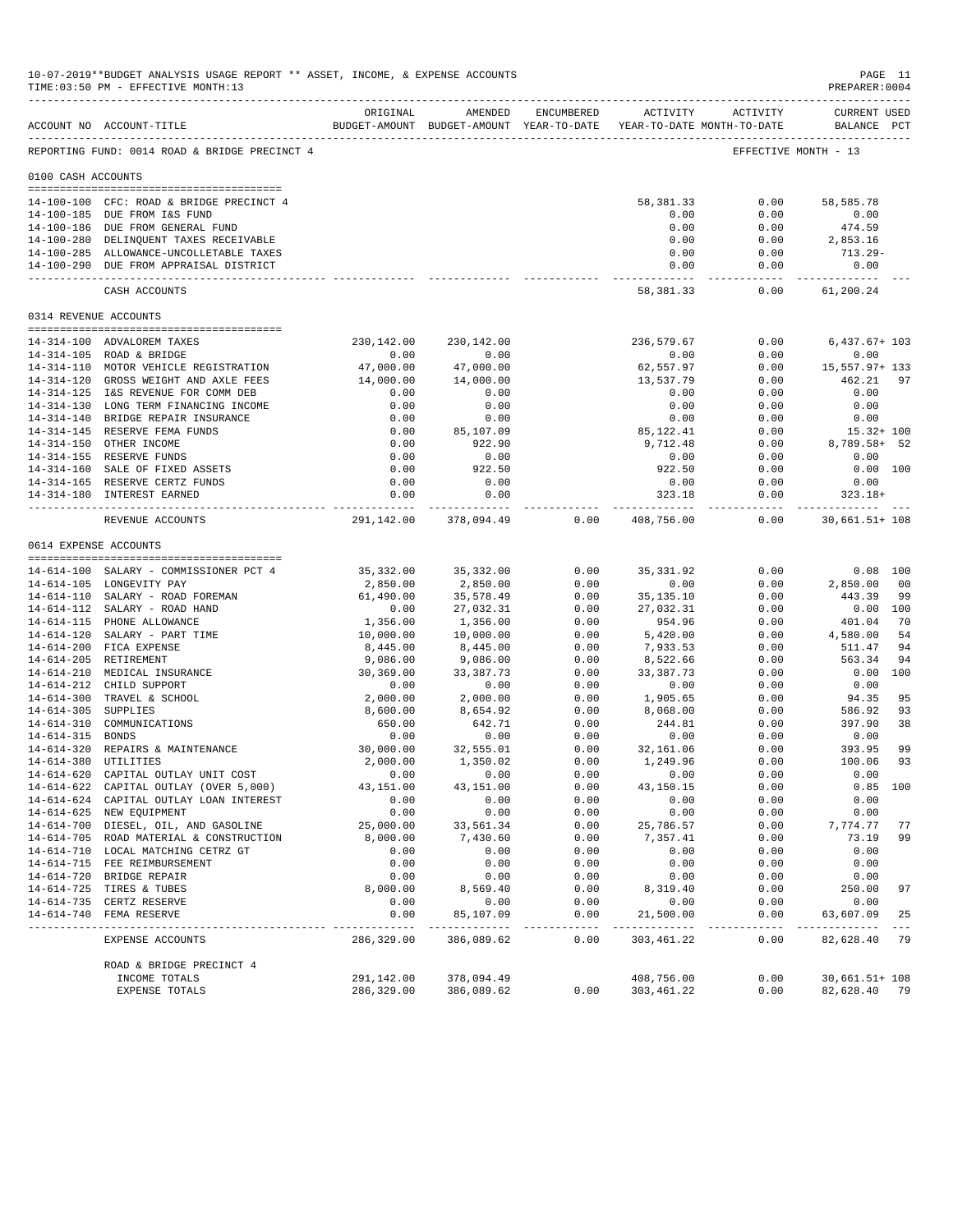|                       | 10-07-2019**BUDGET ANALYSIS USAGE REPORT ** ASSET, INCOME, & EXPENSE ACCOUNTS<br>TIME: 03:50 PM - EFFECTIVE MONTH: 13 |                                                                               |                                                     |                    |                  |                                                              | PREPARER: 0004              | PAGE 12 |
|-----------------------|-----------------------------------------------------------------------------------------------------------------------|-------------------------------------------------------------------------------|-----------------------------------------------------|--------------------|------------------|--------------------------------------------------------------|-----------------------------|---------|
|                       | ACCOUNT NO ACCOUNT-TITLE                                                                                              | ORIGINAL                                                                      | AMENDED<br>BUDGET-AMOUNT BUDGET-AMOUNT YEAR-TO-DATE | ENCUMBERED         | ACTIVITY         | ACTIVITY<br>YEAR-TO-DATE MONTH-TO-DATE                       | CURRENT USED<br>BALANCE PCT |         |
|                       | REPORTING FUND: 0020 JAIL BOND I&S                                                                                    |                                                                               |                                                     |                    |                  |                                                              | EFFECTIVE MONTH - 13        |         |
| 0100 CASH ACCOUNT     |                                                                                                                       |                                                                               |                                                     |                    |                  |                                                              |                             |         |
|                       |                                                                                                                       |                                                                               |                                                     |                    |                  |                                                              |                             |         |
|                       | 20-100-190 I&S ACCOUNT JAIL BOND                                                                                      |                                                                               |                                                     |                    | 6,949.56<br>0.00 | 0.00<br>0.00                                                 | 317,835.62<br>16,799.62     |         |
|                       | 20-100-280 DELINQUENT TAXES RECEIVABLE<br>20-100-285 ALLOWANCE-UNCOLLETABLE TAXES                                     |                                                                               |                                                     |                    | 0.00             | 0.00                                                         | 4,201.91-                   |         |
|                       | 20-100-290 DUE FROM APPRAISAL DISTRICT                                                                                |                                                                               |                                                     |                    | 0.00             |                                                              | $0.00$ 0.00                 |         |
|                       | 20-100-295 DUE FROM GENERAL FUND                                                                                      |                                                                               |                                                     |                    | 0.00             |                                                              | $0.00$ 25,369.42            |         |
|                       | CASH ACCOUNT                                                                                                          |                                                                               |                                                     |                    | 6,949.56         | 0.00                                                         | ------------<br>355,802.75  |         |
|                       | 0315 JAIL BOND I&S REVENUE                                                                                            |                                                                               |                                                     |                    |                  |                                                              |                             |         |
|                       | 20-315-100 BOND TAXES                                                                                                 |                                                                               |                                                     |                    |                  | $461,769.00$ $461,769.00$ $446,652.63$ $0.00$ $15,116.37$ 97 |                             |         |
|                       | 20-315-180 BOND TAXES INTEREST                                                                                        | 0.00                                                                          | 0.00                                                |                    |                  | 1,458.96 128.73- 1,458.96+                                   |                             |         |
|                       | JAIL BOND I&S REVENUE                                                                                                 | 461.769.00  461.769.00      0.00    448.111.59      128.73-    13.657.41   97 |                                                     |                    |                  |                                                              |                             |         |
| 0615 EXPENSE ACCOUNTS |                                                                                                                       |                                                                               |                                                     |                    |                  |                                                              |                             |         |
|                       |                                                                                                                       |                                                                               |                                                     |                    |                  |                                                              |                             |         |
|                       | 20-615-622 BOND PAYMENT PRINCIPAL                                                                                     |                                                                               | 305,000.00 305,000.00                               |                    | 0.0000305,000.00 | 0.00                                                         | 0.00 100                    |         |
|                       | 20-615-624 BOND PAYMENT INTEREST                                                                                      | 156,769.00                                                                    | 156,818.76                                          | 0.00               | 156,818.76       | 0.00                                                         | 0.00 100                    |         |
| 20-615-625            | BOND WIRE TRANSFER CHARGE                                                                                             | 0.00                                                                          | 0.00                                                | 0.00<br>---------- | 0.00             | 0.00                                                         | 0.00                        |         |
|                       | EXPENSE ACCOUNTS                                                                                                      |                                                                               | 461,769.00 461,818.76                               |                    | 0.00 461,818.76  | 0.00                                                         | 0.00 100                    |         |
|                       | JAIL BOND I&S                                                                                                         |                                                                               |                                                     |                    |                  |                                                              |                             |         |
|                       | INCOME TOTALS                                                                                                         | 461,769.00 461,769.00                                                         |                                                     |                    |                  | 448, 111.59 128.73- 13, 657.41 97                            |                             |         |
|                       | <b>EXPENSE TOTALS</b>                                                                                                 |                                                                               | 461,769.00 461,818.76                               |                    |                  | $0.00 \t 461,818.76 \t 0.00$                                 | $0.00$ 100                  |         |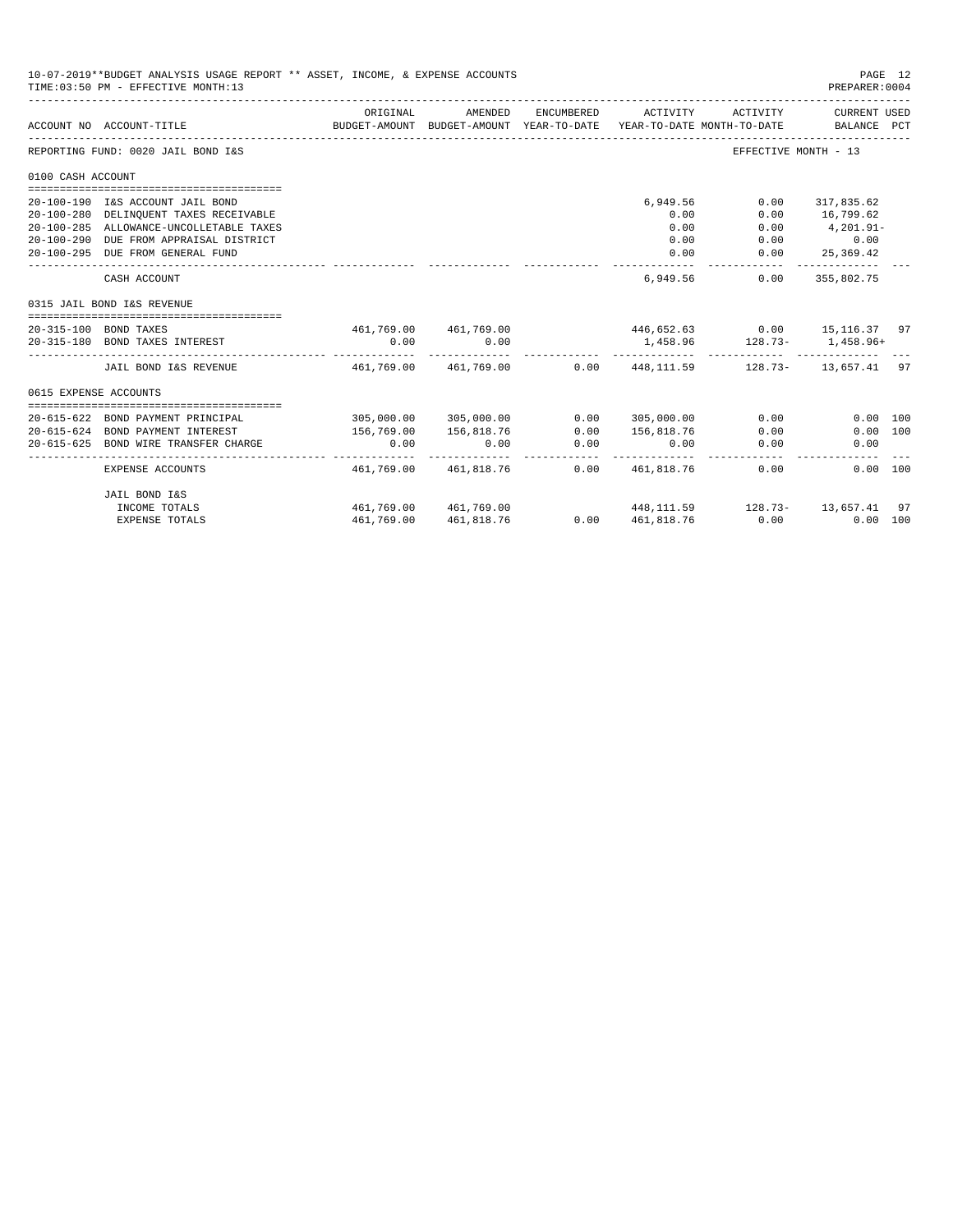|                       | 10-07-2019**BUDGET ANALYSIS USAGE REPORT ** ASSET, INCOME, & EXPENSE ACCOUNTS<br>TIME: 03:50 PM - EFFECTIVE MONTH: 13 |                                                                          |                        |      |                               |                    | PREPARER: 0004                 | PAGE 13 |
|-----------------------|-----------------------------------------------------------------------------------------------------------------------|--------------------------------------------------------------------------|------------------------|------|-------------------------------|--------------------|--------------------------------|---------|
|                       | ACCOUNT NO ACCOUNT-TITLE COMPUTE SUDGET-AMOUNT BUDGET-AMOUNT YEAR-TO-DATE YEAR-TO-DATE MONTH-TO-DATE BALANCE PCT      | ORIGINAL                                                                 | AMENDED                |      | ENCUMBERED ACTIVITY           | ACTIVITY           | CURRENT USED                   |         |
|                       | REPORTING FUND: 0021 LATERAL ROAD PRECINCT 1                                                                          |                                                                          |                        |      |                               |                    | EFFECTIVE MONTH - 13           |         |
| 0100 CASH ACCOUNTS    |                                                                                                                       |                                                                          |                        |      |                               |                    |                                |         |
|                       | 21-100-100 CFC: LATERAL ROAD PRECINCT 1                                                                               |                                                                          |                        |      |                               | 919.16 0.00 919.22 |                                |         |
|                       | CASH ACCOUNTS                                                                                                         |                                                                          |                        |      |                               | 919.16             | $0.00$ 919.22                  |         |
| 0321 REVENUE ACCOUNTS |                                                                                                                       |                                                                          |                        |      |                               |                    |                                |         |
|                       | 21-321-190 STATE ROAD FUND                                                                                            |                                                                          | 5,146.00 5,146.00      |      |                               |                    | 5,132.16   0.00   13.84   100  |         |
|                       | REVENUE ACCOUNTS                                                                                                      |                                                                          | 5,146.00 5,146.00 0.00 |      | 5, 132. 16                    |                    | 0.00<br>13.84 100              |         |
| 0621 EXPENSE ACCOUNTS |                                                                                                                       |                                                                          |                        |      |                               |                    |                                |         |
|                       | 21-621-700 DIESEL, OIL, AND GASOLINE<br>21-621-705 ROAD MATERIAL & CONSTRUCTION                                       | $2,573.00$ $2,573.00$ $0.00$ $2,573.00$ $0.00$ $0.00$ $0.00$<br>2,573.00 | 2,573.00               |      |                               |                    | $0.00$ 1,640.00 0.00 933.00 64 |         |
|                       | EXPENSE ACCOUNTS                                                                                                      |                                                                          | 5, 146, 00 5, 146, 00  | 0.00 | ---------------<br>4, 213, 00 |                    | 933.00 82<br>0.00              |         |
|                       | LATERAL ROAD PRECINCT 1                                                                                               |                                                                          |                        |      |                               |                    |                                |         |
|                       | INCOME TOTALS                                                                                                         |                                                                          | 5,146.00 5,146.00      |      | 5, 132, 16                    |                    | $0.00$ 13.84 100               |         |
|                       | <b>EXPENSE TOTALS</b>                                                                                                 | 5,146.00                                                                 | 5,146.00               | 0.00 | 4,213.00                      |                    | $0.00$ and $0.00$<br>933.00 82 |         |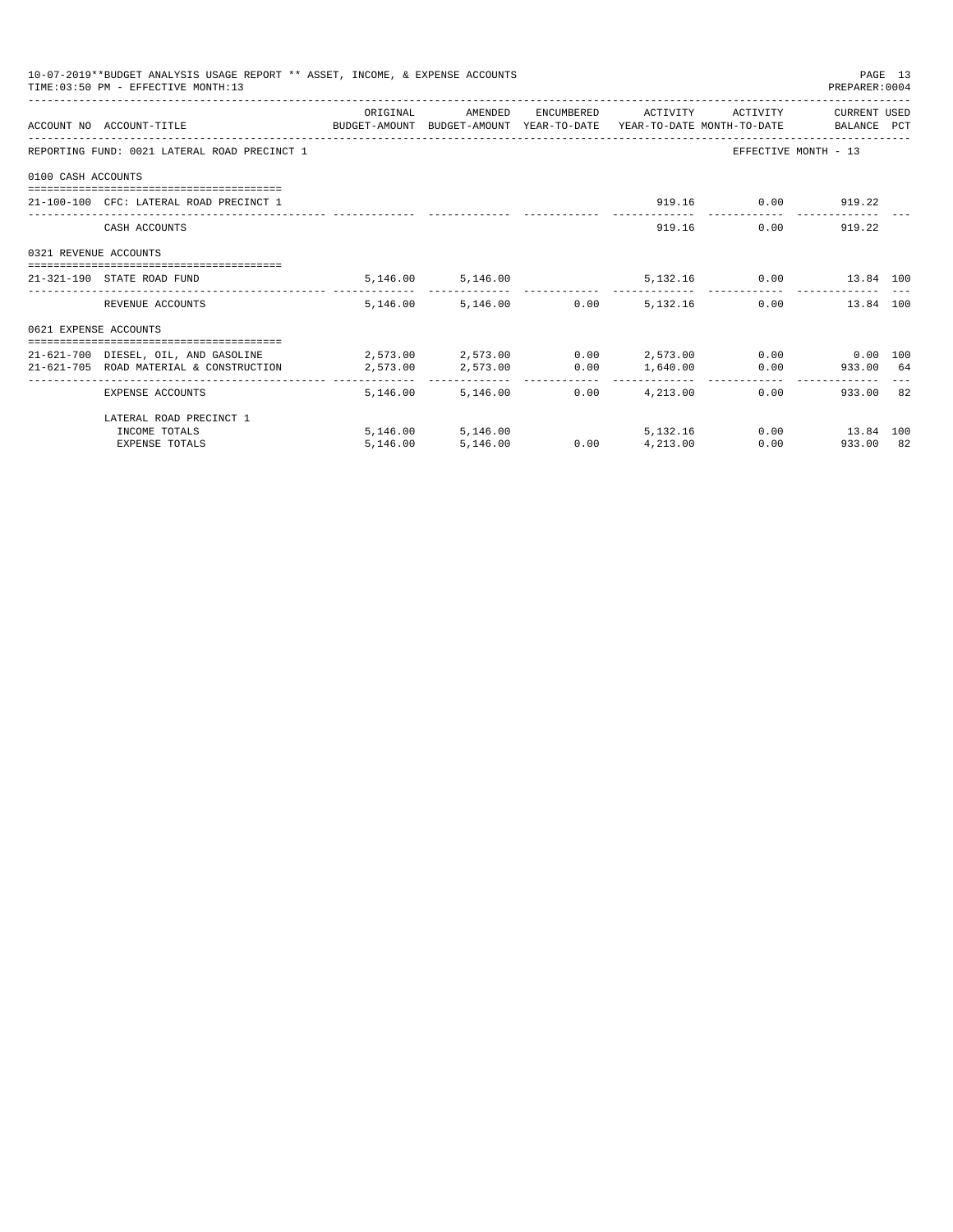|                       | 10-07-2019**BUDGET ANALYSIS USAGE REPORT ** ASSET, INCOME, & EXPENSE ACCOUNTS<br>TIME: 03:50 PM - EFFECTIVE MONTH: 13 |                                                                     |                        |      |                     |                         | PREPARER: 0004       | PAGE 14 |
|-----------------------|-----------------------------------------------------------------------------------------------------------------------|---------------------------------------------------------------------|------------------------|------|---------------------|-------------------------|----------------------|---------|
|                       |                                                                                                                       | ORIGINAL                                                            | AMENDED                |      | ENCUMBERED ACTIVITY | ACTIVITY                | CURRENT USED         |         |
|                       | ACCOUNT NO ACCOUNT-TITLE<br>BUDGET-AMOUNT BUDGET-AMOUNT YEAR-TO-DATE YEAR-TO-DATE MONTH-TO-DATE BALANCE PCT           |                                                                     |                        |      |                     |                         |                      |         |
|                       | REPORTING FUND: 0022 LATERAL ROAD PRECINCT 2                                                                          |                                                                     |                        |      |                     |                         | EFFECTIVE MONTH - 13 |         |
| 0100 CASH ACCOUNTS    |                                                                                                                       |                                                                     |                        |      |                     |                         |                      |         |
|                       | 22-100-100 CFC: LATERAL ROAD PRECINCT 2                                                                               |                                                                     |                        |      |                     | 475.17 0.00 1,728.24    |                      |         |
|                       | CASH ACCOUNTS                                                                                                         |                                                                     |                        |      |                     | 475.17                  | $0.00$ 1,728.24      |         |
| 0322 REVENUE ACCOUNTS |                                                                                                                       |                                                                     |                        |      |                     |                         |                      |         |
|                       | 22-322-190 STATE ROAD FUND                                                                                            |                                                                     | 5,146.00 5,146.00      |      |                     | 5,132.17 0.00 13.83 100 |                      |         |
|                       | REVENUE ACCOUNTS                                                                                                      |                                                                     | 5,146.00 5,146.00 0.00 |      | 5,132.17            |                         | 0.00<br>13.83 100    |         |
| 0622 EXPENSE ACCOUNTS |                                                                                                                       |                                                                     |                        |      |                     |                         |                      |         |
|                       | 22-622-700 DIESEL, OIL, AND GASOLINE                                                                                  | $2.573.00$ $2.573.00$ $0.00$ $2.573.00$ $0.00$ $0.00$ $0.00$ $0.00$ |                        |      |                     |                         |                      |         |
|                       | 22-622-705 ROAD MATERIAL & CONSTRUCTION                                                                               | 2,573.00                                                            | 2,573.00               | 0.00 | 2,084.00            |                         | $0.00$ 489.00 81     |         |
|                       | EXPENSE ACCOUNTS                                                                                                      |                                                                     | 5, 146.00 5, 146.00    | 0.00 | 4,657,00            |                         | 489.00 90<br>0.00    |         |
|                       | LATERAL ROAD PRECINCT 2                                                                                               |                                                                     |                        |      |                     |                         |                      |         |
|                       | INCOME TOTALS                                                                                                         |                                                                     | 5,146.00 5,146.00      |      |                     | 5, 132, 17              | $0.00$ 13.83 100     |         |
|                       | <b>EXPENSE TOTALS</b>                                                                                                 | 5,146.00                                                            | 5,146.00               | 0.00 | 4,657.00            |                         | 0.00<br>489.00 90    |         |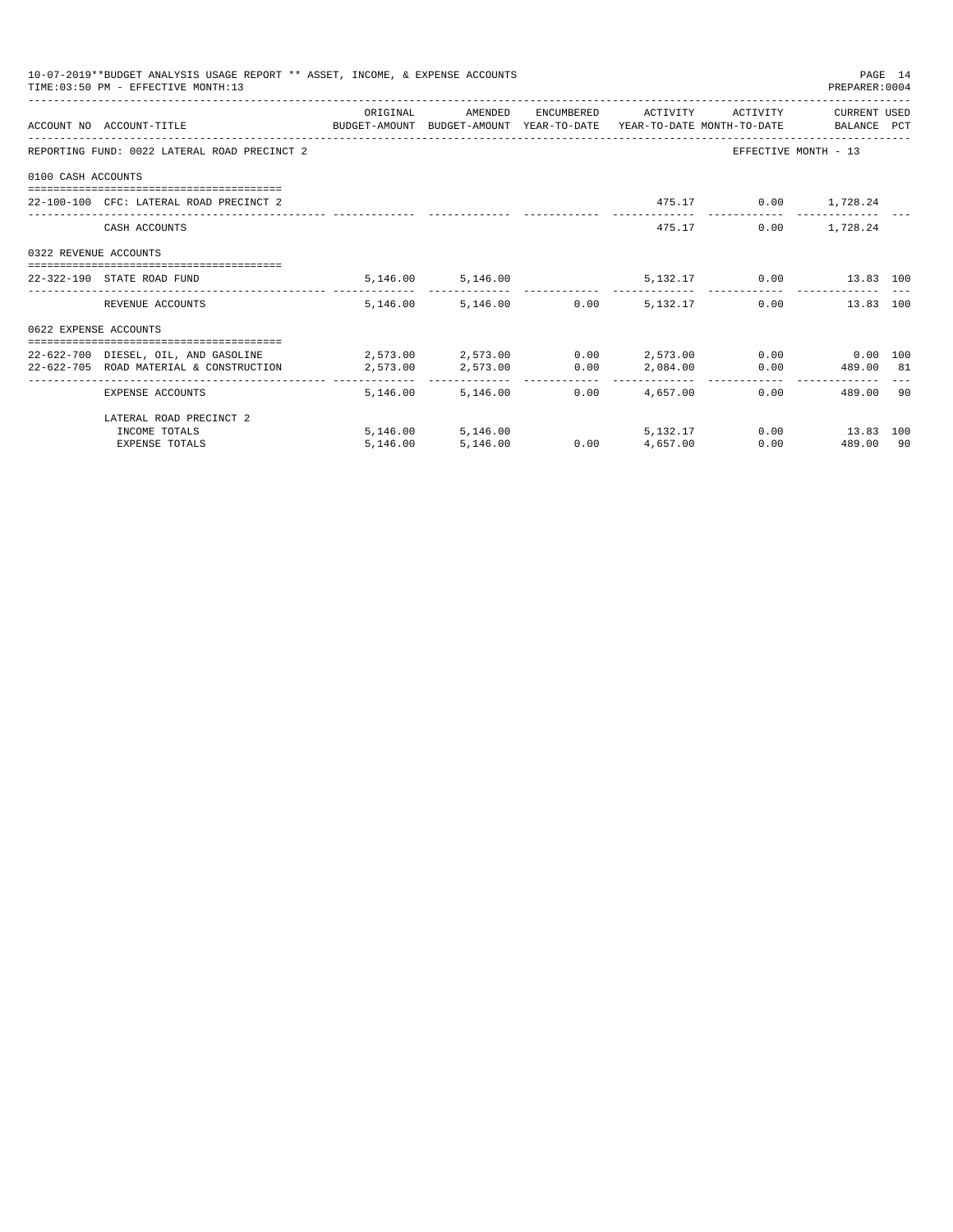|                       | 10-07-2019**BUDGET ANALYSIS USAGE REPORT ** ASSET, INCOME, & EXPENSE ACCOUNTS<br>TIME: 03:50 PM - EFFECTIVE MONTH: 13 |                                                |                        |      |                     |          | PREPARER: 0004                                                                                                                                                                                                                          | PAGE 15 |
|-----------------------|-----------------------------------------------------------------------------------------------------------------------|------------------------------------------------|------------------------|------|---------------------|----------|-----------------------------------------------------------------------------------------------------------------------------------------------------------------------------------------------------------------------------------------|---------|
|                       | ACCOUNT NO ACCOUNT-TITLE<br>BUDGET-AMOUNT BUDGET-AMOUNT YEAR-TO-DATE YEAR-TO-DATE MONTH-TO-DATE BALANCE PCT           | ORIGINAL                                       | AMENDED                |      | ENCUMBERED ACTIVITY | ACTIVITY | CURRENT USED                                                                                                                                                                                                                            |         |
|                       | REPORTING FUND: 0023 LATERAL ROAD PRECINCT 3                                                                          |                                                |                        |      |                     |          | EFFECTIVE MONTH - 13                                                                                                                                                                                                                    |         |
| 0100 CASH ACCOUNTS    |                                                                                                                       |                                                |                        |      |                     |          |                                                                                                                                                                                                                                         |         |
|                       |                                                                                                                       |                                                |                        |      |                     |          |                                                                                                                                                                                                                                         |         |
|                       | 23-100-100 CFC: LATERAL ROAD PRECINCT 3                                                                               |                                                |                        |      |                     |          | $13.83 - 0.00$ $13.77 -$                                                                                                                                                                                                                |         |
|                       | CASH ACCOUNTS                                                                                                         |                                                |                        |      |                     | $13.83-$ | $0.00$ 13.77-                                                                                                                                                                                                                           |         |
| 0323 REVENUE ACCOUNTS |                                                                                                                       |                                                |                        |      |                     |          |                                                                                                                                                                                                                                         |         |
|                       | 23-323-190 STATE ROAD FUND                                                                                            |                                                | 5,146.00 5,146.00      |      |                     |          | 5,132.17 0.00 13.83 100                                                                                                                                                                                                                 |         |
|                       | REVENUE ACCOUNTS                                                                                                      |                                                | 5,146.00 5,146.00 0.00 |      | 5, 132. 17          |          | 0.00<br>13.83 100                                                                                                                                                                                                                       |         |
| 0623 EXPENSE ACCOUNTS |                                                                                                                       |                                                |                        |      |                     |          |                                                                                                                                                                                                                                         |         |
|                       | 23-623-700 DIESEL, OIL, AND GASOLINE                                                                                  | $2.573.00$ $2.573.00$ $0.00$ $2.573.00$ $0.00$ |                        |      |                     |          | $0.00$ 100                                                                                                                                                                                                                              |         |
|                       | 23-623-705 ROAD MATERIAL & CONSTRUCTION                                                                               | 2,573.00                                       | 2,573.00               | 0.00 | 2,573.00            |          | $0.00$ and $0.00$ and $0.00$ and $0.00$ and $0.00$ and $0.00$ and $0.00$ and $0.00$ and $0.00$ and $0.00$ and $0.00$ and $0.00$ and $0.00$ and $0.00$ and $0.00$ and $0.00$ and $0.00$ and $0.00$ and $0.00$ and $0.00$ and<br>0.00 100 |         |
|                       | EXPENSE ACCOUNTS                                                                                                      |                                                | 5, 146.00 5, 146.00    | 0.00 | 5,146,00            |          | 0.00<br>$0.00$ 100                                                                                                                                                                                                                      |         |
|                       | LATERAL ROAD PRECINCT 3                                                                                               |                                                |                        |      |                     |          |                                                                                                                                                                                                                                         |         |
|                       | INCOME TOTALS                                                                                                         |                                                | 5,146.00 5,146.00      |      | 5, 132, 17          |          | $0.00$ 13.83 100                                                                                                                                                                                                                        |         |
|                       | <b>EXPENSE TOTALS</b>                                                                                                 | 5,146.00                                       | 5,146.00               | 0.00 | 5.146.00            | 0.00     | $0.00$ 100                                                                                                                                                                                                                              |         |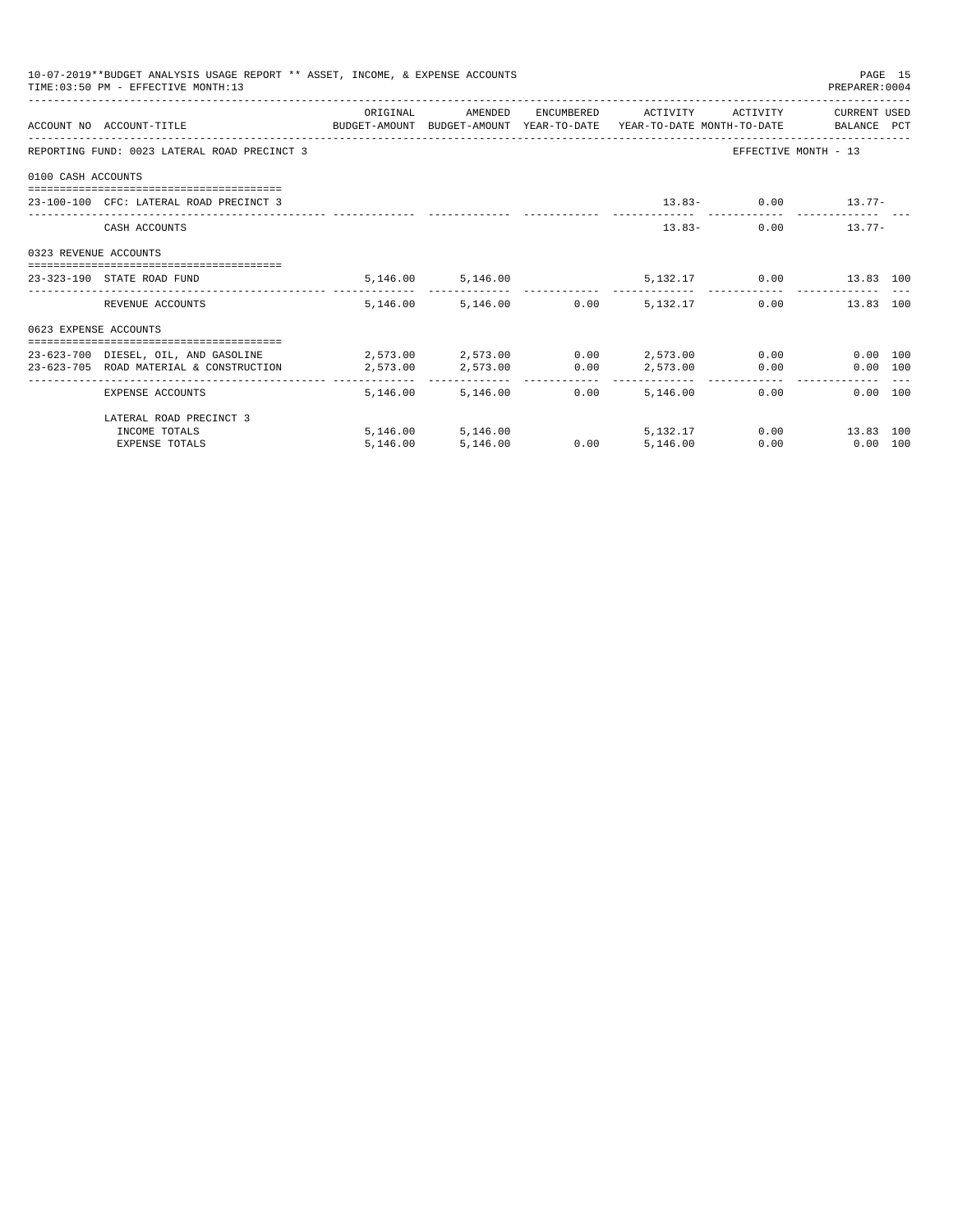|                       | 10-07-2019**BUDGET ANALYSIS USAGE REPORT ** ASSET, INCOME, & EXPENSE ACCOUNTS<br>TIME: 03:50 PM - EFFECTIVE MONTH: 13 |                                                |                        |      |                     |                                                                                                                                                                                                                             | PAGE 16<br>PREPARER: 0004 |  |
|-----------------------|-----------------------------------------------------------------------------------------------------------------------|------------------------------------------------|------------------------|------|---------------------|-----------------------------------------------------------------------------------------------------------------------------------------------------------------------------------------------------------------------------|---------------------------|--|
|                       | ACCOUNT NO ACCOUNT-TITLE COMPUTE SUDGET-AMOUNT BUDGET-AMOUNT YEAR-TO-DATE YEAR-TO-DATE MONTH-TO-DATE BALANCE PCT      | ORIGINAL                                       | AMENDED                |      | ENCUMBERED ACTIVITY | ACTIVITY                                                                                                                                                                                                                    | CURRENT USED              |  |
|                       | REPORTING FUND: 0024 LATERAL ROAD PRECINCT 4                                                                          |                                                |                        |      |                     | EFFECTIVE MONTH - 13                                                                                                                                                                                                        |                           |  |
| 0100 CASH ACCOUNTS    |                                                                                                                       |                                                |                        |      |                     |                                                                                                                                                                                                                             |                           |  |
|                       | 24-100-100 CFC: LATERAL ROAD PRECINCT 4                                                                               |                                                |                        |      |                     | $13.84 - 0.00$ $1,513.24$                                                                                                                                                                                                   |                           |  |
|                       | CASH ACCOUNTS                                                                                                         |                                                |                        |      | $13.84-$            |                                                                                                                                                                                                                             | $0.00$ 1,513.24           |  |
| 0324 REVENUE ACCOUNTS |                                                                                                                       |                                                |                        |      |                     |                                                                                                                                                                                                                             |                           |  |
|                       | 24-324-190 STATE ROAD FUND                                                                                            |                                                | 5,146.00 5,146.00      |      |                     | 5,132.16   0.00   13.84   100                                                                                                                                                                                               |                           |  |
|                       | REVENUE ACCOUNTS                                                                                                      |                                                | 5,146.00 5,146.00 0.00 |      | 5, 132. 16          | 0.00                                                                                                                                                                                                                        | 13.84 100                 |  |
| 0624 EXPENSE ACCOUNTS |                                                                                                                       |                                                |                        |      |                     |                                                                                                                                                                                                                             |                           |  |
|                       | 24-624-700 DIESEL, OIL, AND GASOLINE                                                                                  | $2,573.00$ $2,573.00$ $0.00$ $2,573.00$ $0.00$ |                        |      |                     |                                                                                                                                                                                                                             | 0.00 100                  |  |
|                       | 24-624-705 ROAD MATERIAL & CONSTRUCTION                                                                               | 2,573.00                                       | 2,573.00               | 0.00 | 2,573.00            | $0.00$ and $0.00$ and $0.00$ and $0.00$ and $0.00$ and $0.00$ and $0.00$ and $0.00$ and $0.00$ and $0.00$ and $0.00$ and $0.00$ and $0.00$ and $0.00$ and $0.00$ and $0.00$ and $0.00$ and $0.00$ and $0.00$ and $0.00$ and | 0.00 100                  |  |
|                       | EXPENSE ACCOUNTS                                                                                                      |                                                | 5, 146, 00 5, 146, 00  | 0.00 | 5,146.00            | 0.00                                                                                                                                                                                                                        | $0.00$ 100                |  |
|                       | LATERAL ROAD PRECINCT 4                                                                                               |                                                |                        |      |                     |                                                                                                                                                                                                                             |                           |  |
|                       | INCOME TOTALS                                                                                                         |                                                | 5,146.00 5,146.00      |      | 5, 132, 16          |                                                                                                                                                                                                                             | $0.00$ 13.84 100          |  |
|                       | <b>EXPENSE TOTALS</b>                                                                                                 | 5,146.00                                       | 5,146.00               | 0.00 | 5.146.00            | 0.00                                                                                                                                                                                                                        | $0.00$ 100                |  |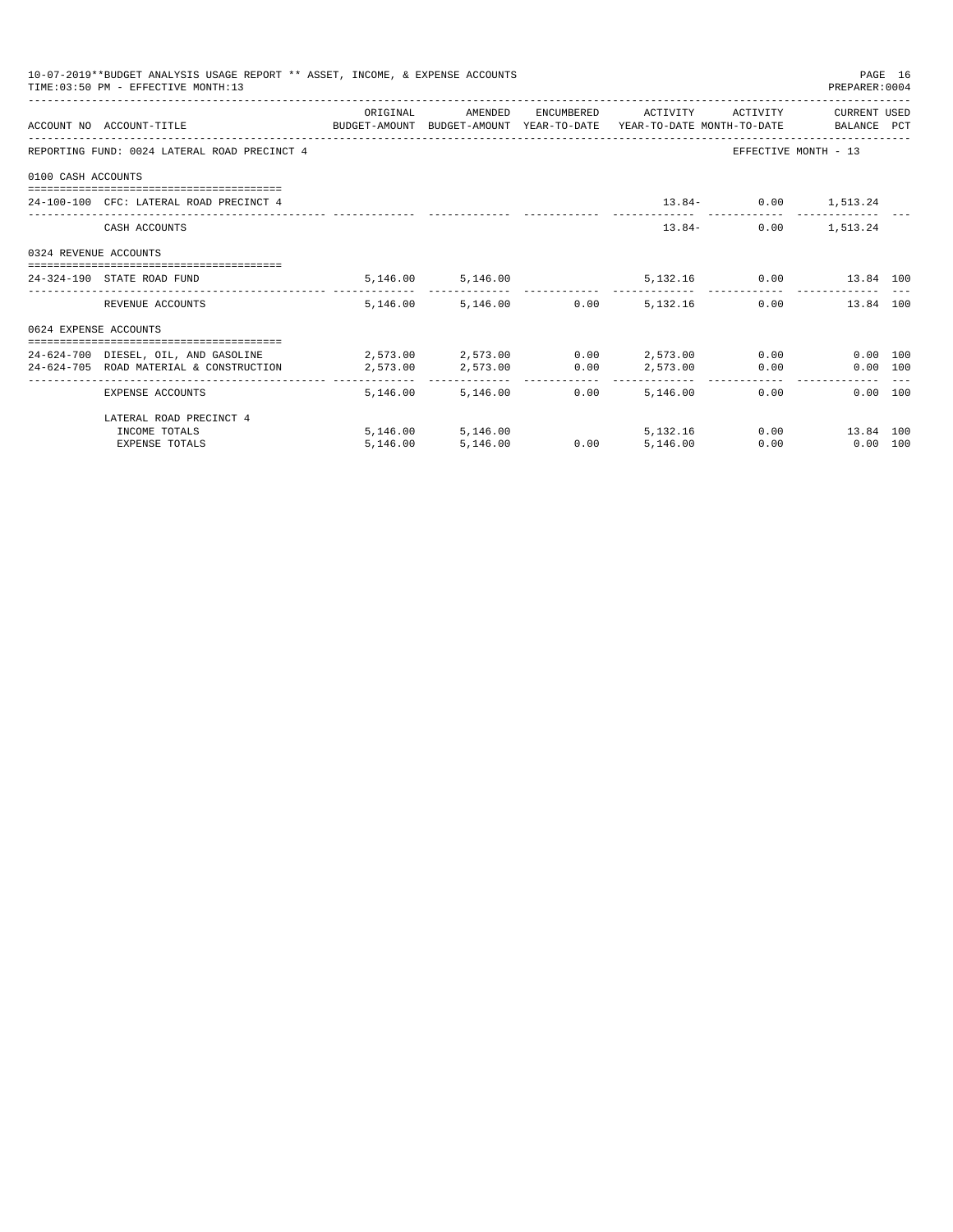|                      | 10-07-2019**BUDGET ANALYSIS USAGE REPORT ** ASSET, INCOME, & EXPENSE ACCOUNTS<br>TIME: 03:50 PM - EFFECTIVE MONTH: 13 |              |                          |      |                              |                            | PAGE 17<br>PREPARER: 0004 |  |
|----------------------|-----------------------------------------------------------------------------------------------------------------------|--------------|--------------------------|------|------------------------------|----------------------------|---------------------------|--|
|                      | ACCOUNT NO ACCOUNT-TITLE<br>BUDGET-AMOUNT BUDGET-AMOUNT YEAR-TO-DATE YEAR-TO-DATE MONTH-TO-DATE BALANCE PCT           | ORIGINAL     | AMENDED                  |      | ENCUMBERED ACTIVITY          | ACTIVITY                   | CURRENT USED              |  |
|                      | REPORTING FUND: 0027 IT DEPARTMENT MARCH 2019                                                                         |              |                          |      |                              | EFFECTIVE MONTH - 13       |                           |  |
| 0100 IT CASH ACCOUNT |                                                                                                                       |              |                          |      |                              |                            |                           |  |
|                      | 27-100-100 IT DEPARTMENT CHECKING                                                                                     |              |                          |      |                              | 96,370.93- 0.00 96,370.93- |                           |  |
|                      | IT CASH ACCOUNT                                                                                                       |              |                          |      |                              | $96,370.93 - 0.00$         | $96,370.93 -$             |  |
|                      | 0327 IT REVENUE ACCOUNT                                                                                               |              |                          |      |                              |                            |                           |  |
|                      | ==================================<br>27-327-180 IT INTEREST                                                          | 0.00         | 0.00                     |      | 0.00                         | 0.00                       | 0.00                      |  |
|                      | 27-327-181 IT REVENUE                                                                                                 | 0.00         | 0.00                     |      | 0.00                         | 0.00                       | 0.00                      |  |
|                      | IT REVENUE ACCOUNT                                                                                                    | 0.00         | -------------<br>0.00    | 0.00 | --------------<br>0.00       | 0.00                       | 0.00                      |  |
|                      | 0627 IT EXPENSE ACCOUNT                                                                                               |              |                          |      |                              |                            |                           |  |
|                      |                                                                                                                       |              |                          |      |                              |                            |                           |  |
|                      | 27-627-620 IT EQUIPMENT & SUPPLIES FOR LEC                                                                            | 0.00         | 43,863.15                |      | $0.00$ 37,865.68             | 0.00                       | 5,997.47 86               |  |
|                      | 27-627-621 IT PROJECT MANAGMENT FOR LEC                                                                               | 0.00         | 5,769.00                 | 0.00 | 5,769.00                     | 0.00                       | $0.00$ 100                |  |
|                      | 27-627-622 NTEGRATION & SUPPORT FOR LEC<br>27-627-623 MONTHLY SERVICES FOR CH                                         | 0.00<br>0.00 | 38,831.25<br>6,075,00    | 0.00 | 38,831.25<br>$0.00$ 6.075.00 | 0.00<br>0.00               | 0.00 100<br>0.00 100      |  |
|                      | 27-627-624 MONTHLY SRVICES FOR LEC                                                                                    | 0.00         | 7,830.00                 | 0.00 | 7,830.00                     | 0.00                       | 0.00 100                  |  |
|                      | IT EXPENSE ACCOUNT                                                                                                    | 0.00         | . <u>.</u><br>102,368.40 |      | .<br>$0.00$ 96,370.93        | 0.00                       | 5.997.47 94               |  |
|                      | IT DEPARTMENT MARCH 2019                                                                                              |              |                          |      |                              |                            |                           |  |
|                      | INCOME TOTALS                                                                                                         | 0.00         | 0.00                     |      | 0.00                         |                            | 0.00<br>0.00              |  |
|                      | <b>EXPENSE TOTALS</b>                                                                                                 | 0.00         | 102,368.40               |      | $0.00$ 96,370.93             | 0.00                       | 5,997.47 94               |  |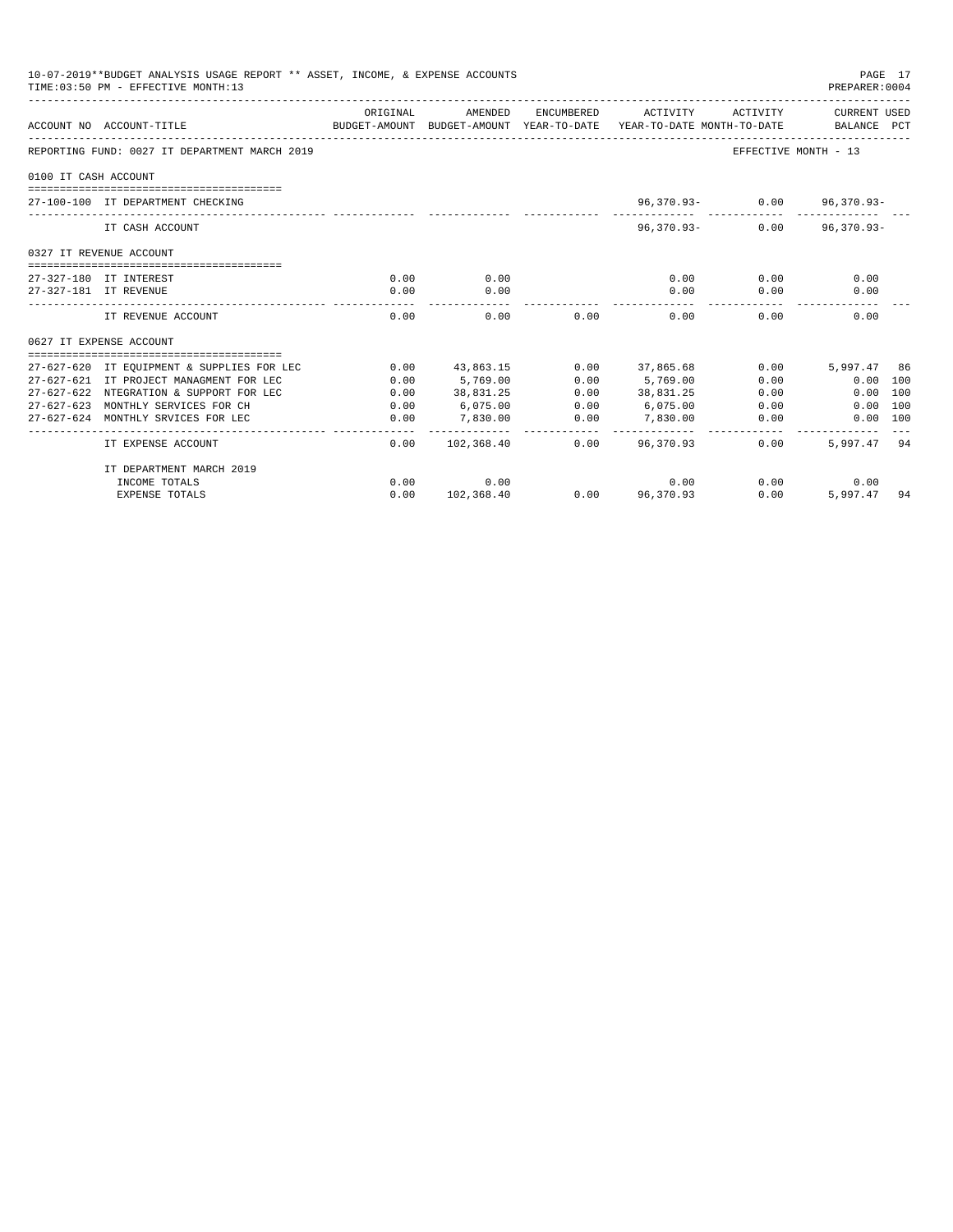|                       | 10-07-2019**BUDGET ANALYSIS USAGE REPORT ** ASSET, INCOME, & EXPENSE ACCOUNTS<br>TIME: 03:50 PM - EFFECTIVE MONTH: 13 |          |         |            |          |             | PAGE 18<br>PREPARER: 0004   |
|-----------------------|-----------------------------------------------------------------------------------------------------------------------|----------|---------|------------|----------|-------------|-----------------------------|
|                       | ACCOUNT NO ACCOUNT-TITLE CONTROL BUDGET-AMOUNT BUDGET-AMOUNT YEAR-TO-DATE YEAR-TO-DATE MONTH-TO-DATE                  | ORIGINAL | AMENDED | ENCUMBERED | ACTIVITY | ACTIVITY    | CURRENT USED<br>BALANCE PCT |
|                       | REPORTING FUND: 0028 CONTINGENCY FUND                                                                                 |          |         |            |          |             | EFFECTIVE MONTH - 13        |
| 0100 CONTINGENCY CASH |                                                                                                                       |          |         |            |          |             |                             |
|                       | 28-100-100 CONTINGENCY FUND CHECKING                                                                                  | 0.00     | 0.00    |            | -------  | $0.00$ 0.00 | 0.00                        |
|                       | CONTINGENCY CASH                                                                                                      | 0.00     | 0.00    | 0.00       | 0.00     | 0.00        | 0.00                        |
|                       | 0328 CONTIGENCY REVENUE                                                                                               |          |         |            |          |             |                             |
|                       | 28-328-100 WIND TAX REVENUE                                                                                           | 0.00     | 0.00    |            | 0.00     | 0.00        | 0.00                        |
|                       | CONTIGENCY REVENUE                                                                                                    | 0.00     | 0.00    | 0.00       | 0.00     | 0.00        | 0.00                        |
|                       | 0628 CONTIGENCY EXPENSE                                                                                               |          |         |            |          |             |                             |
|                       | 28-628-628 CONTIGENCY MISC EXPENSE                                                                                    | 0.00     | 0.00    | 0.00       | 0.00     | 0.00        | 0.00                        |
|                       | CONTIGENCY EXPENSE                                                                                                    | 0.00     | 0.00    | 0.00       | 0.00     | 0.00        | 0.00                        |
|                       | CONTINGENCY FUND                                                                                                      |          |         |            |          |             |                             |
|                       | INCOME TOTALS                                                                                                         | 0.00     | 0.00    |            | 0.00     | 0.00        | 0.00                        |
|                       | <b>EXPENSE TOTALS</b>                                                                                                 | 0.00     | 0.00    | 0.00       | 0.00     | 0.00        | 0.00                        |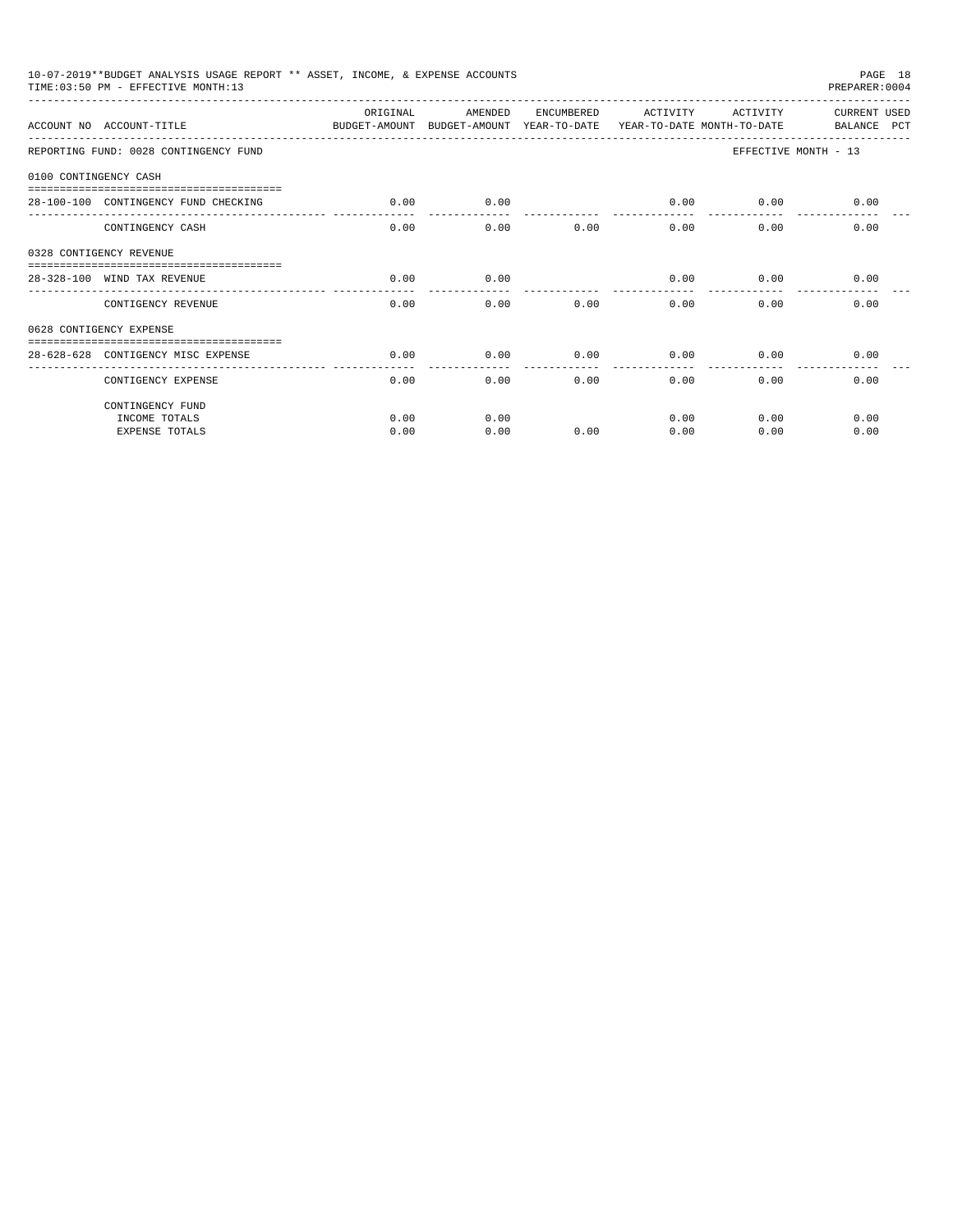|                       | 10-07-2019**BUDGET ANALYSIS USAGE REPORT ** ASSET, INCOME, & EXPENSE ACCOUNTS<br>TIME: 03:50 PM - EFFECTIVE MONTH: 13     |                |                |        |                        |                | PAGE 19<br>PREPARER: 0004                        |
|-----------------------|---------------------------------------------------------------------------------------------------------------------------|----------------|----------------|--------|------------------------|----------------|--------------------------------------------------|
|                       | ACCOUNT NO ACCOUNT-TITLE COMPUTE SUDGET-AMOUNT BUDGET-AMOUNT YEAR-TO-DATE YEAR-TO-DATE MONTH-TO-DATE BALANCE PCT          | ORIGINAL       | AMENDED        |        |                        |                | ENCUMBERED ACTIVITY ACTIVITY CURRENT USED        |
|                       | REPORTING FUND: 0030 COURT RECORDS PRESERVATION FUND                                                                      |                |                |        |                        |                | EFFECTIVE MONTH - 13                             |
| 0100 CASH ACCOUNTS    |                                                                                                                           |                |                |        |                        |                |                                                  |
|                       | 30-100-100 CFC: COURT RECORDS PRES FUND<br>30-100-230 DISTRICT CREDIT CARD ACCOUNT<br>30-100-231 COUNTY CLERK CREDIT CARD |                |                |        | 190.00<br>140.00       | 340.75<br>0.00 | $0.00$ 4,692.67<br>190.00<br>$0.00$ 140.00       |
|                       | CASH ACCOUNTS                                                                                                             |                |                |        | ------------<br>670.75 | 0.00           | -----------------------------<br>5.022.67        |
| 0330 REVENUE ACCOUNTS |                                                                                                                           |                |                |        |                        |                |                                                  |
|                       | -----------------------------------<br>30-330-180 INTEREST EARNED<br>30-330-730 RECORDS PRESERVATION FEES                 | 0.00<br>500.00 | 0.00<br>500.00 |        |                        |                | $0.75$ 0.00 0.75+<br>670.00   0.00   170.00+ 134 |
|                       | REVENUE ACCOUNTS                                                                                                          | 500.00         |                | 500.00 | 0.00                   | 670.75         | $0.00$ 170.75+ 134                               |
| 0730 EXPENSE ACCOUNTS |                                                                                                                           |                |                |        |                        |                |                                                  |
|                       | 30-730-730 RECORDS PRES EXPENSES                                                                                          | 0.00           | 0.00           | 0.00   | 0.00                   | 0.00           | 0.00                                             |
|                       | <b>EXPENSE ACCOUNTS</b>                                                                                                   | 0.00           | 0.00           | 0.00   | 0.00                   | 0.00           | 0.00                                             |
|                       | COURT RECORDS PRESERVATION FUND                                                                                           |                |                |        |                        |                |                                                  |
|                       | INCOME TOTALS<br><b>EXPENSE TOTALS</b>                                                                                    | 500.00<br>0.00 | 500.00<br>0.00 | 0.00   | 0.00                   | 670.75<br>0.00 | $0.00$ 170.75+ 134<br>0.00                       |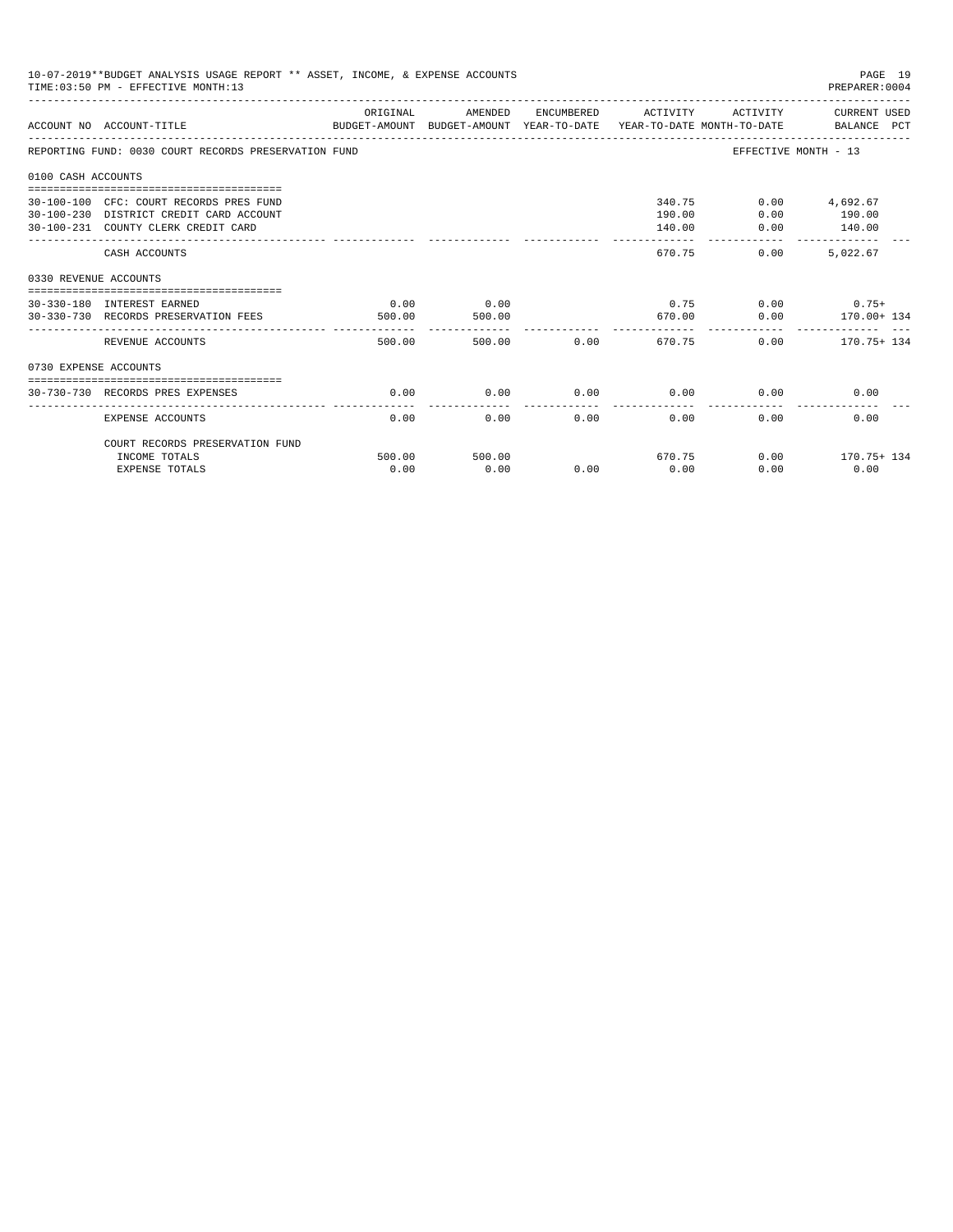|                       | 10-07-2019**BUDGET ANALYSIS USAGE REPORT ** ASSET, INCOME, & EXPENSE ACCOUNTS<br>TIME: 03:50 PM - EFFECTIVE MONTH: 13   |               |               |               |                      |                             | PAGE 20<br>PREPARER: 0004                    |
|-----------------------|-------------------------------------------------------------------------------------------------------------------------|---------------|---------------|---------------|----------------------|-----------------------------|----------------------------------------------|
|                       | ACCOUNT NO ACCOUNT-TITLE<br>BUDGET-AMOUNT BUDGET-AMOUNT YEAR-TO-DATE YEAR-TO-DATE MONTH-TO-DATE     BALANCE PCT         | ORIGINAL      | AMENDED       |               | ENCUMBERED ACTIVITY  |                             | ACTIVITY CURRENT USED                        |
|                       | REPORTING FUND: 0033 C&D COURT TECHNOLOGY FUND                                                                          |               |               |               |                      |                             | EFFECTIVE MONTH - 13                         |
| 0100 CASH ACCOUNTS    |                                                                                                                         |               |               |               |                      |                             |                                              |
|                       | 33-100-100 CFC: C&D COURT TECHNOLOGY FUND<br>33-100-230 DISTRICT CLERK CC ACCOUNT<br>33-100-231 COUNTY CLERK CC ACCOUNT |               |               |               | 0.00<br>0.00         | 61.40<br>0.00<br>0.00       | 0.00 531.96<br>0.00<br>0.00<br>------------- |
|                       | CASH ACCOUNTS                                                                                                           |               |               |               | 61.40                |                             | 0.00<br>531.96                               |
| 0333 REVENUE ACCOUNTS |                                                                                                                         |               |               |               |                      |                             |                                              |
|                       | 33-333-180 INTEREST EARNED<br>33-333-733 C&D COURT TECH FEES                                                            | 0.00<br>50.00 | 0.00<br>50.00 |               |                      | $0.00$ $0.00$ $0.00$ $0.00$ | 61.40   0.00   11.40+ 123                    |
|                       | REVENUE ACCOUNTS                                                                                                        | 50.00         |               | 50.00 0.00    | ---------------      | 61.40                       | $0.00$ 11.40 + 123                           |
| 0733 EXPENSE ACCOUNTS |                                                                                                                         |               |               |               |                      |                             |                                              |
|                       | 33-733-733 C&D COURT TECH EXPENSES                                                                                      | 0.00          | 0.00          | $0.00$ 0.00   |                      |                             | 0.00<br>0.00                                 |
|                       | EXPENSE ACCOUNTS                                                                                                        | 0.00          | 0.00          | ------------- | ------------<br>0.00 | 0.00<br>0.00                | 0.00                                         |
|                       | C&D COURT TECHNOLOGY FUND                                                                                               |               |               |               |                      |                             |                                              |
|                       | INCOME TOTALS<br><b>EXPENSE TOTALS</b>                                                                                  | 50.00<br>0.00 | 50.00<br>0.00 | 0.00          | 0.00                 | 61.40<br>0.00               | $0.00$ 11.40+ 123<br>0.00                    |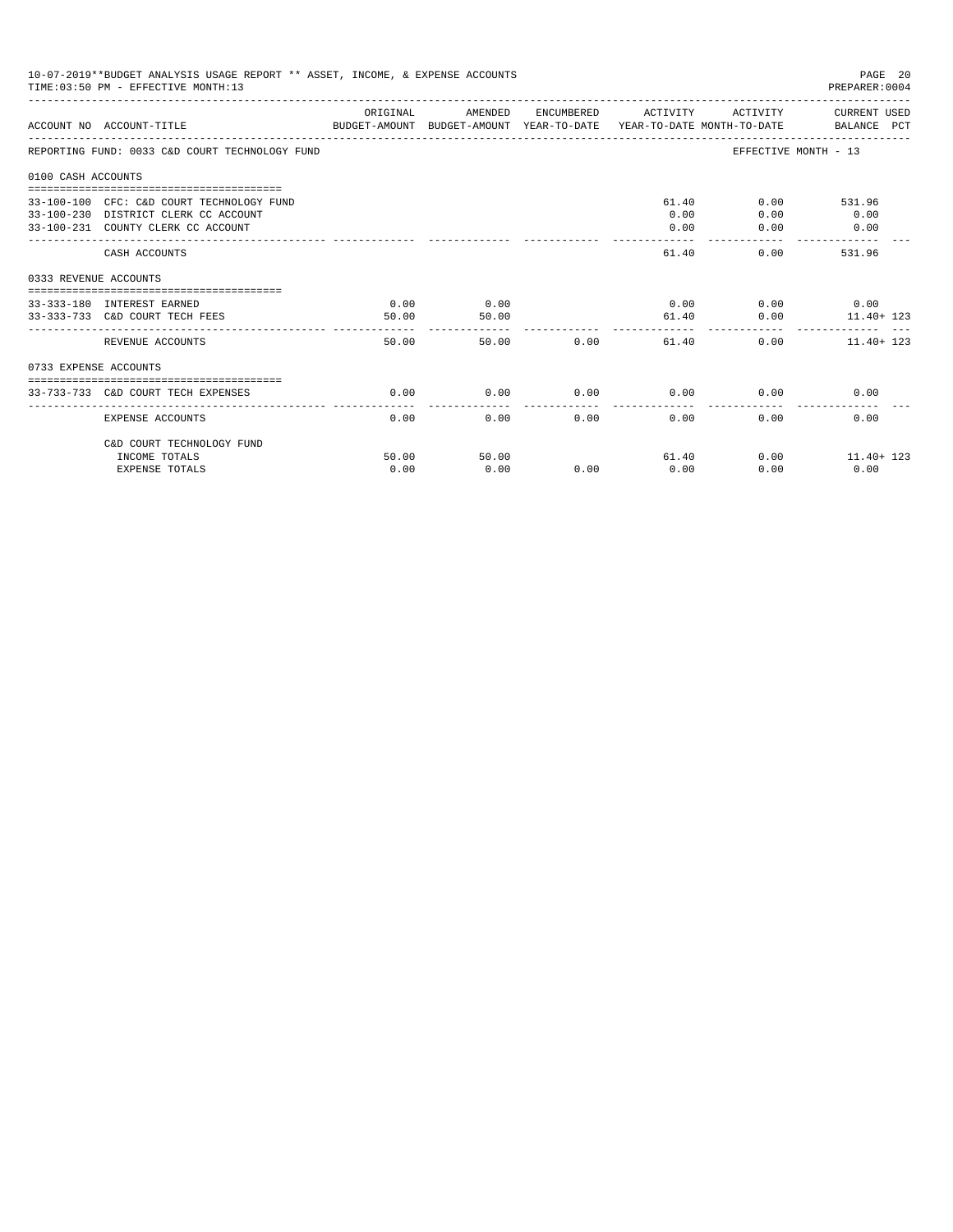|                       | 10-07-2019**BUDGET ANALYSIS USAGE REPORT ** ASSET, INCOME, & EXPENSE ACCOUNTS<br>TIME: 03:50 PM - EFFECTIVE MONTH: 13 |                        |                |                             |                      |                          | PAGE 21<br>PREPARER: 0004                            |
|-----------------------|-----------------------------------------------------------------------------------------------------------------------|------------------------|----------------|-----------------------------|----------------------|--------------------------|------------------------------------------------------|
|                       | BUDGET-AMOUNT BUDGET-AMOUNT YEAR-TO-DATE YEAR-TO-DATE MONTH-TO-DATE     BALANCE PCT<br>ACCOUNT NO ACCOUNT-TITLE       | ORIGINAL               | AMENDED        |                             |                      |                          | ENCUMBERED ACTIVITY ACTIVITY CURRENT USED            |
|                       | REPORTING FUND: 0036 DISTRICT COURT RECORDS TECH FUND                                                                 |                        |                |                             |                      |                          | EFFECTIVE MONTH - 13                                 |
| 0100 CASH ACCOUNTS    |                                                                                                                       |                        |                |                             |                      |                          |                                                      |
|                       | 36-100-100 CFC: DIST COURT RECORDS TECH FUND<br>36-100-230 DISTRICT CLERK CC ACCOUNT                                  |                        |                |                             | 280.00               | 384.86   0.00   4,081.71 | 10.00 280.00                                         |
|                       | CASH ACCOUNTS                                                                                                         |                        |                |                             |                      | 664.86 10.00 4,361.71    |                                                      |
| 0336 REVENUE ACCOUNTS |                                                                                                                       |                        |                |                             |                      |                          |                                                      |
|                       | 36-336-180 INTEREST EARNED<br>36-336-736 DIST COURT REC TECH FEES                                                     | 3.00<br>415.00         | 3.00<br>415.00 |                             |                      |                          | $0.31$ $0.00$ $2.69$ $10$<br>664.55 10.00 249.55+160 |
|                       | REVENUE ACCOUNTS                                                                                                      | ------------<br>418.00 |                |                             |                      | . <u>.</u>               | 418.00 0.00 664.86 10.00 246.86 159                  |
| 0736 EXPENSE ACCOUNTS |                                                                                                                       |                        |                |                             |                      |                          |                                                      |
|                       | 36-736-736 DIST COURT REC TECH EXPENSES                                                                               | 0.00                   | 0.00           | $0.00$ $0.00$ $0.00$ $0.00$ |                      |                          | 0.00                                                 |
|                       | <b>EXPENSE ACCOUNTS</b>                                                                                               | 0.00                   | 0.00           | 0.00                        | ------------<br>0.00 | 0.00                     | 0.00                                                 |
|                       | DISTRICT COURT RECORDS TECH FUND                                                                                      |                        |                |                             |                      |                          |                                                      |
|                       | INCOME TOTALS                                                                                                         | 418.00                 | 418.00         |                             |                      |                          | 664.86 10.00 246.86+159                              |
|                       | <b>EXPENSE TOTALS</b>                                                                                                 | 0.00                   | 0.00           | 0.00                        | 0.00                 | 0.00                     | 0.00                                                 |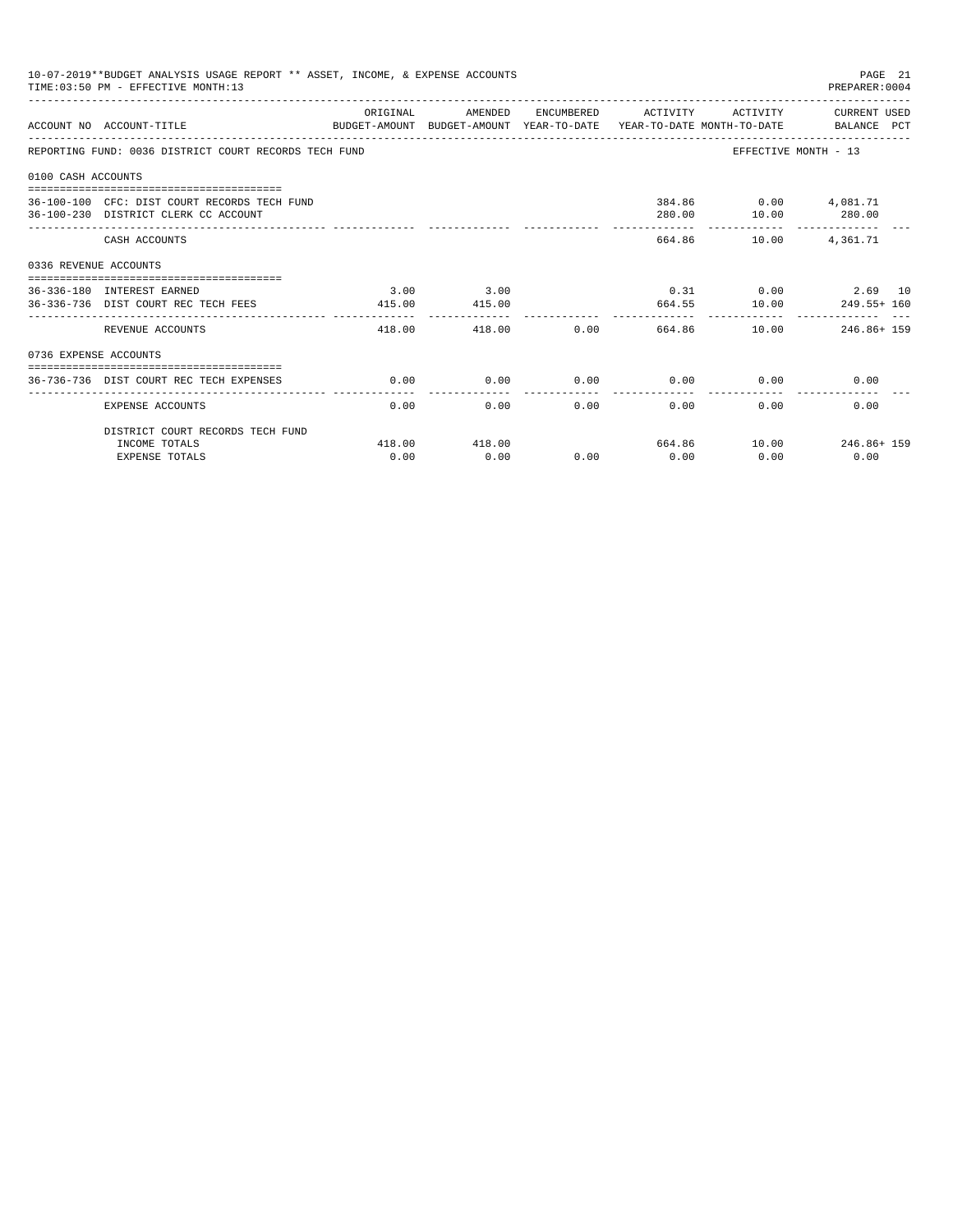|                    | 10-07-2019**BUDGET ANALYSIS USAGE REPORT ** ASSET, INCOME, & EXPENSE ACCOUNTS<br>TIME: 03:50 PM - EFFECTIVE MONTH: 13 |                       |                           |                      |                 |                      | PAGE 22<br>PREPARER: 0004          |     |
|--------------------|-----------------------------------------------------------------------------------------------------------------------|-----------------------|---------------------------|----------------------|-----------------|----------------------|------------------------------------|-----|
|                    | ACCOUNT NO ACCOUNT-TITLE<br>BUDGET-AMOUNT BUDGET-AMOUNT YEAR-TO-DATE YEAR-TO-DATE MONTH-TO-DATE     BALANCE PCT       | OR TGTNAL             | AMENDED                   | ENCUMBERED           | ACTIVITY        | ACTIVITY             | CURRENT USED                       |     |
|                    | REPORTING FUND: 0039 COMMISSARY PROFIT ACCOUNT                                                                        |                       |                           |                      |                 |                      | EFFECTIVE MONTH - 13               |     |
| 0100 CASH ACCOUNTS |                                                                                                                       |                       |                           |                      |                 |                      |                                    |     |
|                    | 39-100-170 COMMISSARY CHECKING                                                                                        |                       |                           |                      |                 | 511.59 0.00 2,628.22 |                                    |     |
|                    | CASH ACCOUNTS                                                                                                         |                       |                           |                      | 511.59          | 0.00                 | 2,628.22                           |     |
|                    | 0300 COMMISSARY REVENUE ACCOUNT                                                                                       |                       |                           |                      |                 |                      |                                    |     |
|                    | 39-300-110 REVENUE COMMISSARY<br>39-300-120 INTEREST EARNED                                                           | 0.00                  | 1,242.00 1,242.00<br>0.00 |                      | 473.63<br>37.44 |                      | 0.00 768.37 38<br>$0.52 - 37.44 +$ |     |
|                    | COMMISSARY REVENUE ACCOUNT                                                                                            | $1.242.00$ $1.242.00$ |                           | 0.00                 |                 | 511.07               | $0.52 -$<br>730.93 41              |     |
|                    | 0400 COMMISSARY EXPENSE                                                                                               |                       |                           |                      |                 |                      |                                    |     |
| 39-400-110 EXPENSE |                                                                                                                       | 0.00                  | 0.00                      | 0.00                 | 0.00            |                      | 0.00<br>0.00                       |     |
|                    | COMMISSARY EXPENSE                                                                                                    | 0.00                  | 0.00                      | ------------<br>0.00 | ------------    | 0.00<br>0.00         | 0.00                               |     |
|                    | COMMISSARY PROFIT ACCOUNT                                                                                             |                       |                           |                      |                 |                      |                                    |     |
|                    | INCOME TOTALS                                                                                                         |                       | 1,242.00 1,242.00         |                      |                 | 511.07               | $0.52 - 730.93$                    | -41 |
|                    | <b>EXPENSE TOTALS</b>                                                                                                 | 0.00                  | 0.00                      | 0.00                 | 0.00            | 0.00                 | 0.00                               |     |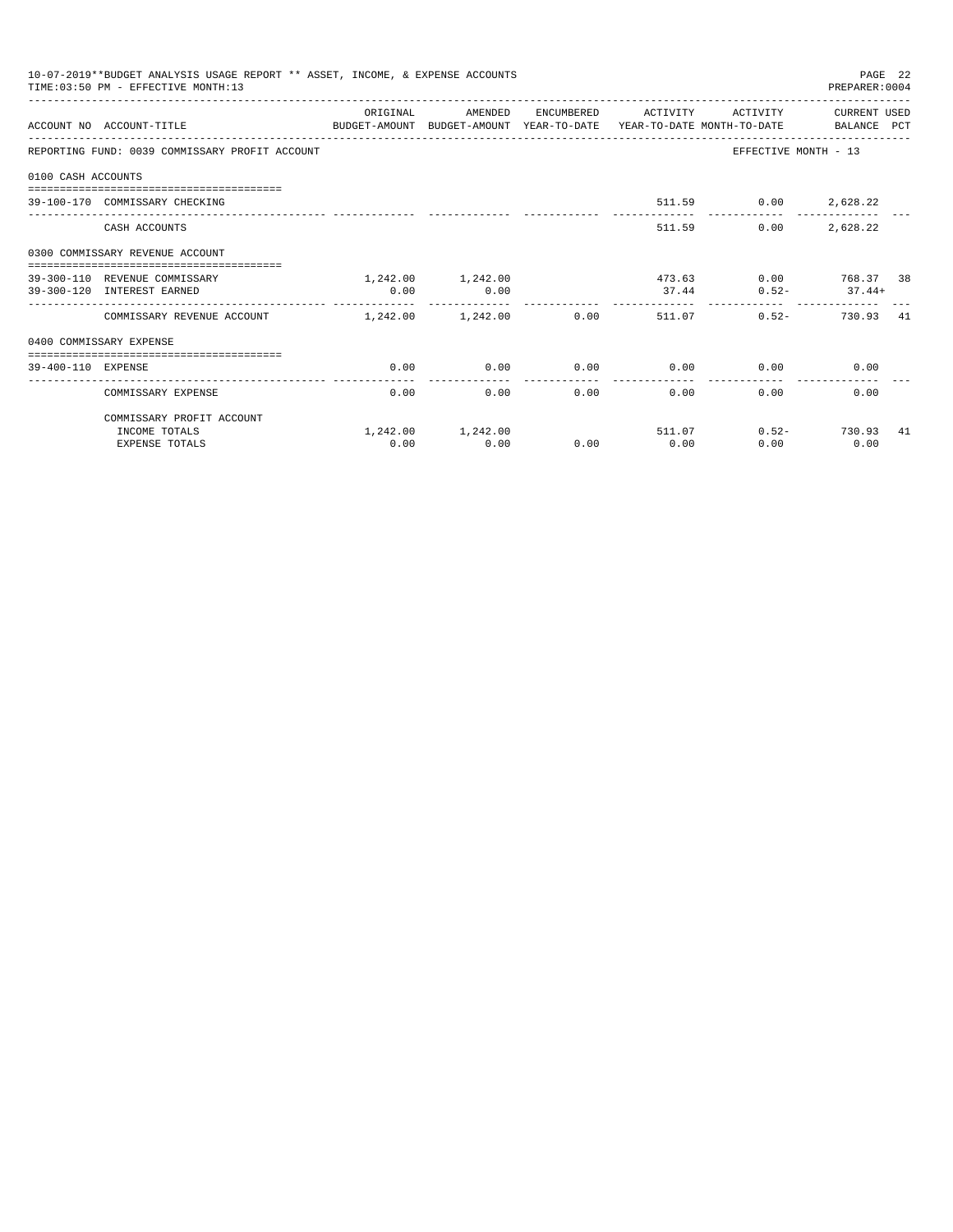|                       | 10-07-2019**BUDGET ANALYSIS USAGE REPORT ** ASSET, INCOME, & EXPENSE ACCOUNTS<br>TIME: 03:50 PM - EFFECTIVE MONTH: 13 |          |         |                                                        |                              |                     | PREPARER: 0004              | PAGE 23 |
|-----------------------|-----------------------------------------------------------------------------------------------------------------------|----------|---------|--------------------------------------------------------|------------------------------|---------------------|-----------------------------|---------|
|                       | ACCOUNT NO ACCOUNT-TITLE<br>BUDGET-AMOUNT BUDGET-AMOUNT YEAR-TO-DATE YEAR-TO-DATE MONTH-TO-DATE BALANCE PCT           | ORIGINAL | AMENDED |                                                        | ENCUMBERED ACTIVITY ACTIVITY |                     | CURRENT USED                |         |
|                       | REPORTING FUND: 0040 ELECTION SERVICE CONTRACT FUND                                                                   |          |         |                                                        |                              |                     | EFFECTIVE MONTH - 13        |         |
| 0100 CASH ACCOUNTS    |                                                                                                                       |          |         |                                                        |                              |                     |                             |         |
|                       | 40-100-100 CFC: ELECTION SERVICES CONT FUND                                                                           |          |         |                                                        |                              | 543.02- 0.00 421.49 |                             |         |
|                       | CASH ACCOUNTS                                                                                                         |          |         |                                                        |                              | $543.02 -$          | $0.00$ $421.49$             |         |
| 0340 REVENUE ACCOUNTS |                                                                                                                       |          |         |                                                        |                              |                     |                             |         |
|                       | 40-340-180 INTEREST EARNED                                                                                            | 0.00     | 0.00    |                                                        |                              |                     | $0.00$ $0.00$ $0.00$ $0.00$ |         |
|                       | 40-340-740 ELECTION SERVICE REVENUES                                                                                  | 800.00   | 800.00  |                                                        |                              | 256.98 0.00         | 543.02                      | -32     |
|                       | REVENUE ACCOUNTS                                                                                                      | 800.00   |         | 800.00 0.00                                            |                              | 256.98              | 0.00<br>543.02              | 32      |
| 0740 EXPENSE ACCOUNTS |                                                                                                                       |          |         |                                                        |                              |                     |                             |         |
|                       |                                                                                                                       |          |         |                                                        |                              |                     |                             |         |
|                       | 40-740-740 ELECTION SERVICE EXPENSES                                                                                  | 800.00   | 800.00  | $0.00$ 800.00 0.00<br>________________________________ | ----------------             |                     | 0.00 100<br>----------      |         |
|                       | EXPENSE ACCOUNTS                                                                                                      | 800.00   | 800.00  | 0.00                                                   |                              | 800.00              | 0.00<br>0.00 100            |         |
|                       | ELECTION SERVICE CONTRACT FUND                                                                                        |          |         |                                                        |                              |                     |                             |         |
|                       | INCOME TOTALS                                                                                                         | 800.00   | 800.00  |                                                        |                              | 256.98              | $0.00$ 543.02 32            |         |
|                       | <b>EXPENSE TOTALS</b>                                                                                                 | 800.00   | 800.00  | 0.00                                                   | 800.00                       | 0.00                | $0.00$ 100                  |         |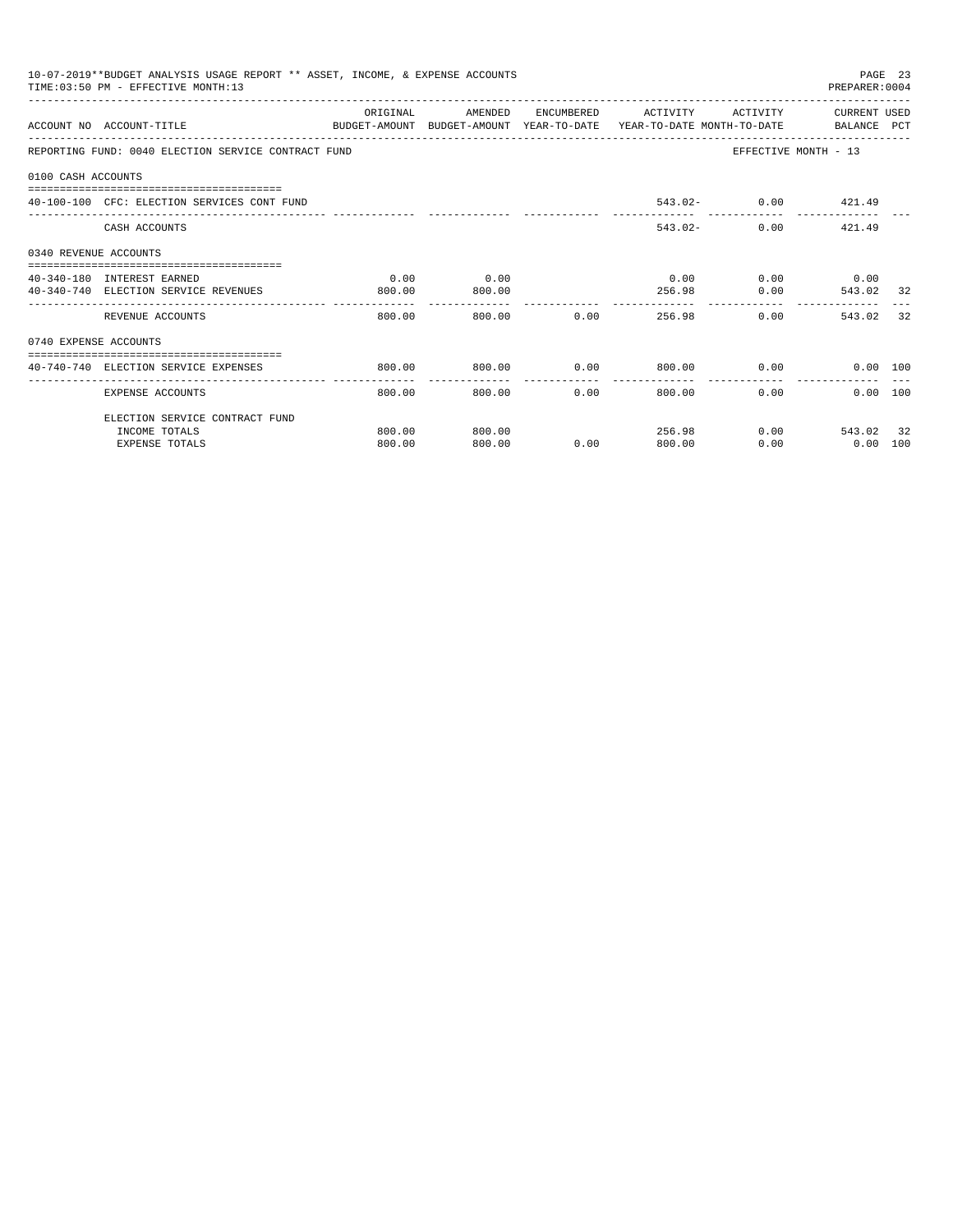|                       | 10-07-2019**BUDGET ANALYSIS USAGE REPORT ** ASSET, INCOME, & EXPENSE ACCOUNTS<br>TIME: 03:50 PM - EFFECTIVE MONTH: 13                              |                                   |                                                                   |                                               |                                             |                                                  | PAGE 24<br>PREPARER: 0004                                  |                      |
|-----------------------|----------------------------------------------------------------------------------------------------------------------------------------------------|-----------------------------------|-------------------------------------------------------------------|-----------------------------------------------|---------------------------------------------|--------------------------------------------------|------------------------------------------------------------|----------------------|
|                       | BUDGET-AMOUNT BUDGET-AMOUNT YEAR-TO-DATE YEAR-TO-DATE MONTH-TO-DATE BALANCE PCT<br>ACCOUNT NO ACCOUNT-TITLE<br>----------------------------------- | ORIGINAL                          | AMENDED                                                           |                                               | ENCUMBERED ACTIVITY                         | ACTIVITY                                         | CURRENT USED                                               |                      |
|                       | REPORTING FUND: 0050 COUNTY CLERK ARCHIVES FUND                                                                                                    |                                   |                                                                   |                                               |                                             |                                                  | EFFECTIVE MONTH - 13                                       |                      |
| 0100 CASH ACCOUNTS    |                                                                                                                                                    |                                   |                                                                   |                                               |                                             |                                                  |                                                            |                      |
|                       | 50-100-100 CFC: COUNTY CLERK ARCHIVES FUND<br>50-100-231 COUNTY CLERK CC ACCOUNT                                                                   |                                   |                                                                   |                                               |                                             | 5,937.50- 170.00 68,853.46<br>486.00 0.00 486.00 |                                                            |                      |
|                       | CASH ACCOUNTS                                                                                                                                      |                                   |                                                                   |                                               |                                             | 5,451.50- 170.00 69,339.46                       |                                                            |                      |
| 0350 REVENUE ACCOUNTS |                                                                                                                                                    |                                   |                                                                   |                                               |                                             |                                                  |                                                            |                      |
|                       | 50-350-180 INTEREST EARNED<br>50-350-750 COUNTY CLERK ARCHIVE FEES 16,956.00                                                                       |                                   | 65.00 65.00<br>16,956.00                                          |                                               | 16,120.00                                   | 8.61 0.00 56.39 13<br>170.00                     | 836.00 95                                                  |                      |
|                       | REVENUE ACCOUNTS                                                                                                                                   |                                   | 17,021.00    17,021.00                                            |                                               |                                             | $0.00$ 16,128.61 170.00                          | 892.39                                                     | 95                   |
| 0750 EXPENSE ACCOUNTS |                                                                                                                                                    |                                   |                                                                   |                                               |                                             |                                                  |                                                            |                      |
|                       | 50-750-110 COUNTY CLERK ADMIN ASSISTANT<br>50-750-200 FICA EXPENSE<br>50-750-205 RETIREMENT EXPENSE<br>50-750-750 COUNTY CLERK ARCHIVE EXPENSES    | 0.00<br>0.00<br>0.00<br>52,000.00 | 25,000.00<br>1,912.50<br>1,793.44<br>23, 294.06<br>______________ | 0.00<br>0.00<br>0.00<br>0.00<br>_____________ | 19,166.89<br>1,445.13<br>1, 212, 61<br>0.00 | 0.00<br>0.00                                     | $0.00$ 5.833.11<br>467.37<br>0.00<br>580.83<br>23, 294, 06 | 77<br>76<br>68<br>00 |
|                       | <b>EXPENSE ACCOUNTS</b>                                                                                                                            | 52,000.00                         | 52,000.00                                                         | 0.00                                          | 21,824,63                                   | 0.00                                             | _____________________________<br>30,175.37                 | 42                   |
|                       | COUNTY CLERK ARCHIVES FUND<br>INCOME TOTALS<br><b>EXPENSE TOTALS</b>                                                                               | 52,000.00                         | 17,021.00 17,021.00<br>52,000.00                                  | 0.00                                          | 21,824.63                                   | 16,128.61 170.00 892.39<br>0.00                  | 30,175.37                                                  | 95<br>42             |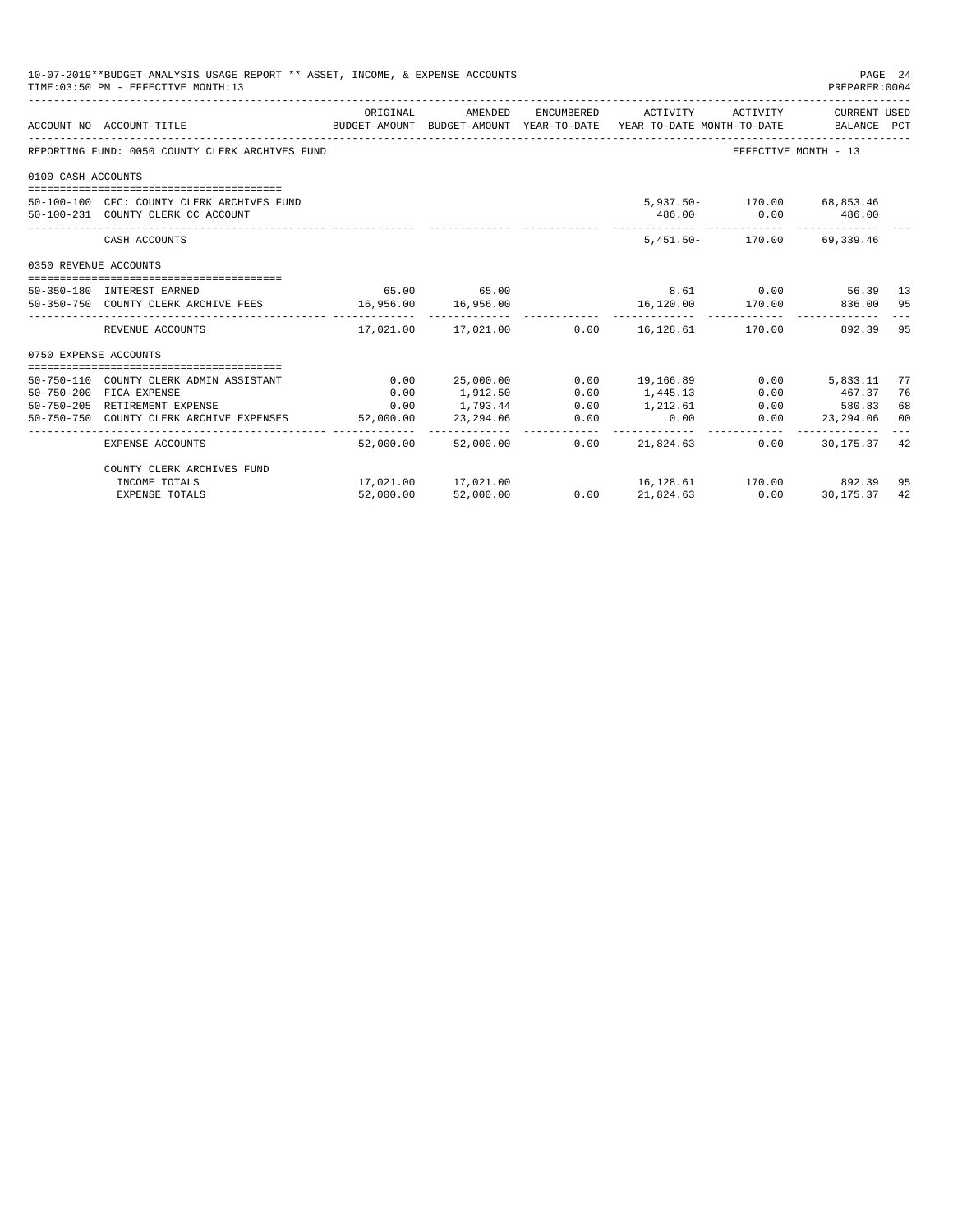|                       | 10-07-2019**BUDGET ANALYSIS USAGE REPORT ** ASSET, INCOME, & EXPENSE ACCOUNTS<br>TIME: 03:50 PM - EFFECTIVE MONTH: 13 |          |         |       |                             |          | PAGE 25<br>PREPARER: 0004 |       |
|-----------------------|-----------------------------------------------------------------------------------------------------------------------|----------|---------|-------|-----------------------------|----------|---------------------------|-------|
|                       | ACCOUNT NO ACCOUNT-TITLE COMPUTER ANOUNT BUDGET-AMOUNT HEAR-TO-DATE YEAR-TO-DATE MONTH-TO-DATE BALANCE PCT            | ORIGINAL | AMENDED |       | ENCUMBERED ACTIVITY         |          | ACTIVITY CURRENT USED     |       |
|                       | REPORTING FUND: 0053 JUDICIAL TRAINING FUND                                                                           |          |         |       |                             |          | EFFECTIVE MONTH - 13      |       |
| 0100 CASH ACCOUNTS    |                                                                                                                       |          |         |       |                             |          |                           |       |
|                       |                                                                                                                       |          |         |       |                             |          | 30.00   0.00   876.01     |       |
|                       | 53-100-100 JUDICIAL TRAINING FUND                                                                                     |          |         |       |                             |          |                           |       |
|                       | 53-100-231 COUNTY CLERK CC ACCOUNT                                                                                    |          |         |       | 65.00                       | 0.00     | 65.00                     |       |
|                       | CASH ACCOUNTS                                                                                                         |          |         |       | 95.00                       |          | 0.00<br>941.01            |       |
| 0353 REVENUE ACCOUNTS |                                                                                                                       |          |         |       |                             |          |                           |       |
|                       | 53-353-180 INTEREST EARNED                                                                                            | 0.00     | 0.00    |       | $0.00$ $0.00$ $0.00$ $0.00$ |          |                           |       |
|                       | 53-353-753 JUDICIAL TRAINING FEES                                                                                     | 85.00    | 85.00   |       |                             | 95.00    | $0.00$ $10.00+112$        |       |
|                       |                                                                                                                       | -------  |         |       | _____________               |          |                           |       |
|                       | REVENUE ACCOUNTS                                                                                                      | 85.00    |         | 85.00 | 0.00                        | 95.00    | 0.00<br>$10.00 + 112$     |       |
| 0753 EXPENSE ACCOUNTS |                                                                                                                       |          |         |       |                             |          |                           |       |
|                       |                                                                                                                       |          |         |       |                             |          |                           |       |
|                       | 53-753-753 JUDICIAL TRAINING EXPENSES                                                                                 | 60.00    | 60.00   |       | $0.00$ $0.00$ $0.00$        |          | 60.00 00                  |       |
|                       | EXPENSE ACCOUNTS                                                                                                      | 60.00    | 60.00   | 0.00  | $0.00 -$                    | $0.00 -$ | 60.00                     | - 0.0 |
|                       | JUDICIAL TRAINING FUND                                                                                                |          |         |       |                             |          |                           |       |
|                       | INCOME TOTALS                                                                                                         | 85.00    | 85.00   |       | 95.00                       |          | $0.00$ 10.00+ 112         |       |
|                       | <b>EXPENSE TOTALS</b>                                                                                                 | 60.00    | 60.00   | 0.00  | 0.00                        | 0.00     | 60.00 00                  |       |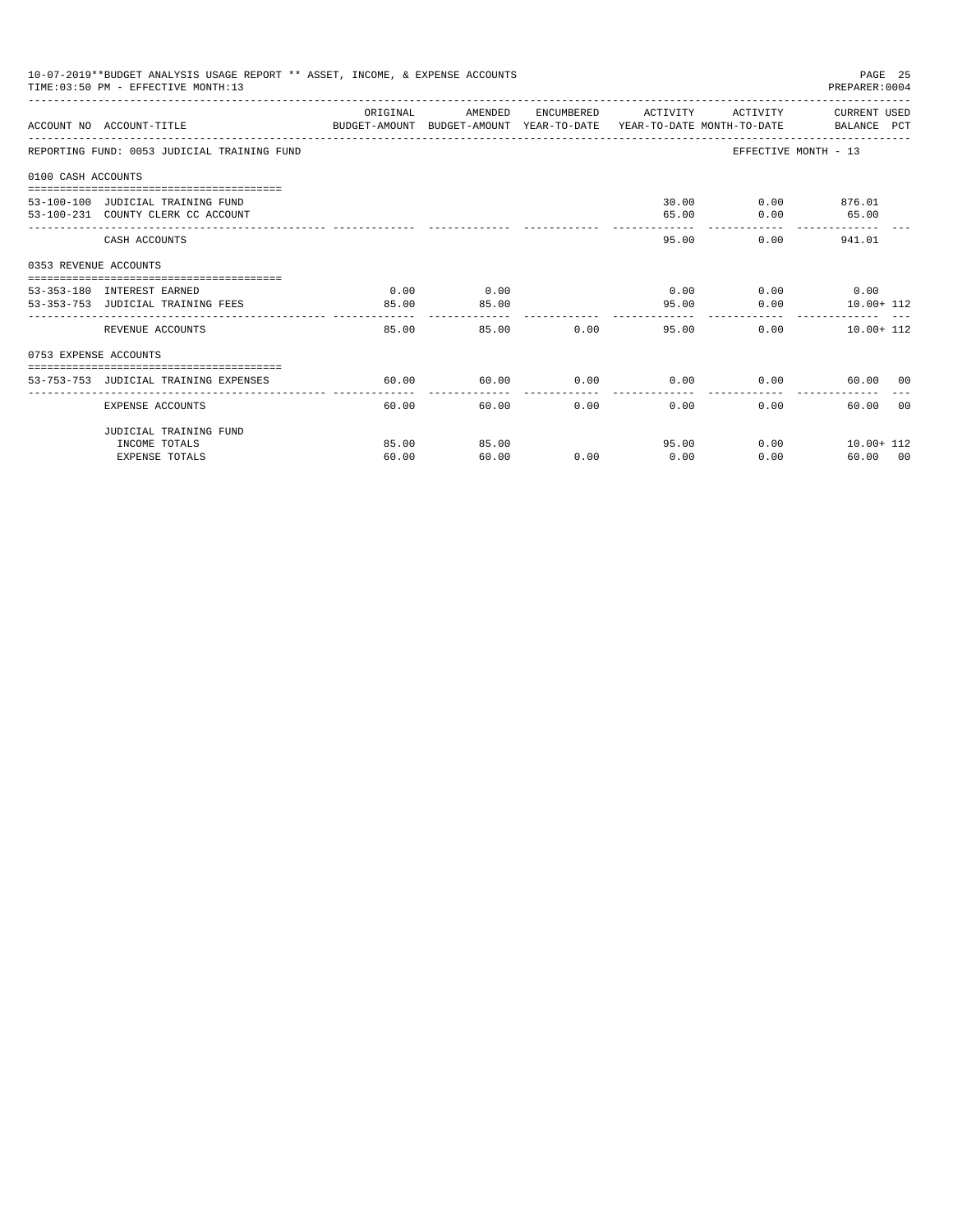|                       | 10-07-2019**BUDGET ANALYSIS USAGE REPORT ** ASSET, INCOME, & EXPENSE ACCOUNTS<br>TIME: 03:50 PM - EFFECTIVE MONTH: 13 |             |                                                                                |      |                     |                           | PAGE 26<br>PREPARER: 0004      |     |
|-----------------------|-----------------------------------------------------------------------------------------------------------------------|-------------|--------------------------------------------------------------------------------|------|---------------------|---------------------------|--------------------------------|-----|
|                       | ACCOUNT NO ACCOUNT-TITLE                                                                                              | ORIGINAL    | AMENDED<br>BUDGET-AMOUNT BUDGET-AMOUNT YEAR-TO-DATE YEAR-TO-DATE MONTH-TO-DATE |      | ENCUMBERED ACTIVITY | ACTIVITY                  | CURRENT USED<br>BALANCE PCT    |     |
|                       | REPORTING FUND: 0056 COUNTY CLERK PRESERVATION FUND                                                                   |             |                                                                                |      |                     |                           | EFFECTIVE MONTH - 13           |     |
| 0100 CASH ACCOUNTS    |                                                                                                                       |             |                                                                                |      |                     |                           |                                |     |
|                       |                                                                                                                       |             |                                                                                |      |                     |                           |                                |     |
|                       | 56-100-100 CFC: COUNTY CLERK PRESERVATION                                                                             |             |                                                                                |      |                     | 5,029.46- 179.00 9,546.89 |                                |     |
|                       | 56-100-231 COUNTY CLERK CC ACCOUNT                                                                                    |             |                                                                                |      |                     | 390.00 0.00 390.00        |                                |     |
|                       | CASH ACCOUNTS                                                                                                         |             |                                                                                |      |                     | 4.639.46- 179.00 9.936.89 |                                |     |
| 0356 REVENUE ACCOUNTS |                                                                                                                       |             |                                                                                |      |                     |                           |                                |     |
|                       | 56-356-180 INTEREST EARNED                                                                                            |             | 247.00 247.00                                                                  |      |                     |                           | 26.77 0.00 220.23 11           |     |
|                       | 56-356-756 COUNTY CLERK PRESERVATION FEES 11,000.00 11,000.00                                                         |             |                                                                                |      |                     | 16, 367.69 178.00         | $5.367.69 + 149$               |     |
|                       | 56-356-757 PRESERVATION VS HB 1744                                                                                    | 2,059.00    | 2,059.00                                                                       |      | 212.00              | 1.00                      | 1,847.00 10                    |     |
|                       | REVENUE ACCOUNTS                                                                                                      | ----------- | -------------<br>$13,306.00$ $13,306.00$ $0.00$ $16,606.46$ $179.00$           |      | . <u>.</u>          |                           | $3,300.46+125$                 |     |
| 0756 EXPENSE ACCOUNTS |                                                                                                                       |             |                                                                                |      |                     |                           |                                |     |
|                       |                                                                                                                       |             |                                                                                |      |                     |                           |                                |     |
|                       | 56-756-110 COUNTY CLERK ADMIN ASSISTANT                                                                               | 10.000.00   | 10,000.00                                                                      | 0.00 | 9,911,27            |                           | $0.00$ 88.73                   | -99 |
|                       | 56-756-200 FICA EXPENSE                                                                                               | 700.00      | 700.00                                                                         | 0.00 | 549.21              |                           | $0.00$ 150.79                  | 78  |
|                       | 56-756-205 RETIREMENT EXPENSE                                                                                         | 700.00      | 700.00                                                                         | 0.00 | 530.71              | 0.00                      | 169.29                         | 76  |
|                       | 56-756-756 COUNTY CLERK PRESERVATION EXPENSE 11,000.00 10,427.29                                                      |             |                                                                                |      | $0.00$ 10,427.29    |                           | $0.00$ $0.00$ 100              |     |
|                       | 56-756-757 PRESERVATION VS HB 1744                                                                                    | 0.00        | 0.00                                                                           | 0.00 | 0.00                | 0.00                      | 0.00                           |     |
|                       | EXPENSE ACCOUNTS                                                                                                      |             | 22,400.00 21,827.29                                                            | 0.00 | 21,418.48           |                           | -------<br>0.00 408.81 98      |     |
|                       | COUNTY CLERK PRESERVATION FUND                                                                                        |             |                                                                                |      |                     |                           |                                |     |
|                       | INCOME TOTALS                                                                                                         |             | 13,306.00 13,306.00                                                            |      |                     |                           | 16,606.46 179.00 3,300.46+ 125 |     |
|                       | <b>EXPENSE TOTALS</b>                                                                                                 | 22,400.00   | 21,827.29                                                                      | 0.00 | 21,418.48           | 0.00                      | 408.81 98                      |     |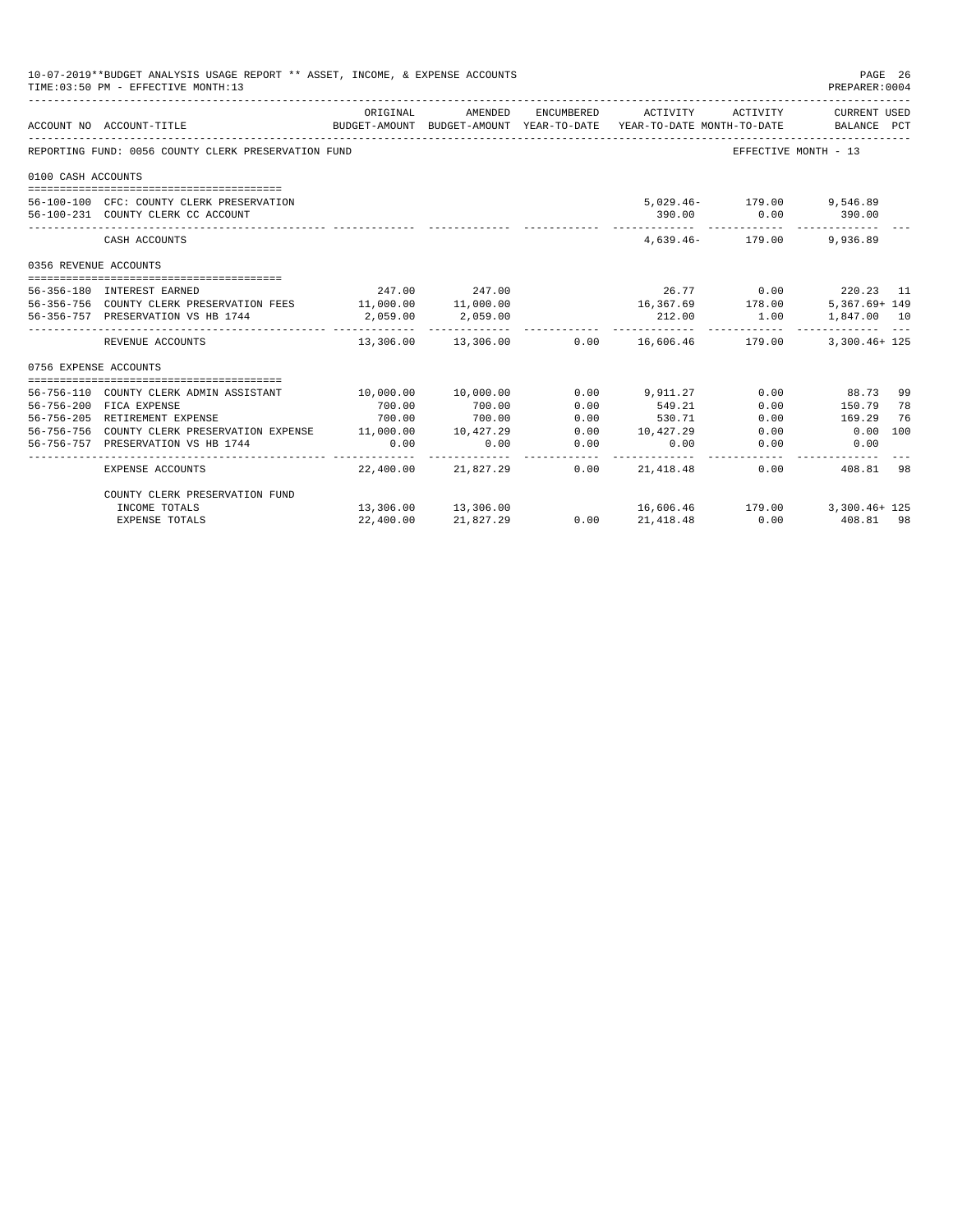|                       | 10-07-2019**BUDGET ANALYSIS USAGE REPORT ** ASSET, INCOME, & EXPENSE ACCOUNTS<br>TIME: 03:50 PM - EFFECTIVE MONTH: 13 |                   |                            |                                         |                      | PAGE 27<br>PREPARER: 0004    |
|-----------------------|-----------------------------------------------------------------------------------------------------------------------|-------------------|----------------------------|-----------------------------------------|----------------------|------------------------------|
|                       | ACCOUNT NO ACCOUNT-TITLE COMPUTER SUDGET-AMOUNT BUDGET-AMOUNT YEAR-TO-DATE YEAR-TO-DATE MONTH-TO-DATE BALANCE PCT     | ORIGINAL          | AMENDED                    | ENCUMBERED ACTIVITY                     |                      | ACTIVITY CURRENT USED        |
|                       | REPORTING FUND: 0060 LAW LIBRARY FUND                                                                                 |                   |                            |                                         | EFFECTIVE MONTH - 13 |                              |
| 0100 CASH ACCOUNTS    |                                                                                                                       |                   |                            |                                         |                      |                              |
|                       | 60-100-100 CFC: LAW LIBRARY                                                                                           |                   |                            | 910.00                                  |                      | $0.00$ 10,946.51             |
|                       | 60-100-230 DISTRICT CLERK CC ACCOUNT                                                                                  |                   |                            | 665.00                                  | 0.00                 | 665.00                       |
|                       | 60-100-231 COUNTY CLERK CC ACCOUNT                                                                                    |                   |                            | 490.00                                  |                      | $0.00$ 490.00                |
|                       | CASH ACCOUNTS                                                                                                         |                   |                            | 2,065.00                                |                      | $0.00$ 12,101.51             |
| 0360 REVENUE ACCOUNTS |                                                                                                                       |                   |                            |                                         |                      |                              |
|                       | 60-360-180 INTEREST EARNED                                                                                            |                   | $0.00$ 0.00                |                                         | $0.00$ 0.00 0.00     |                              |
|                       | 60-360-760 LAW LIBRARY FEES                                                                                           | 1,750.00 1,750.00 |                            |                                         |                      | $2,065.00$ 0.00 315.00 + 118 |
|                       | REVENUE ACCOUNTS                                                                                                      |                   |                            | $1.750.00$ $1.750.00$ $0.00$ $2.065.00$ |                      | $0.00$ $315.00 + 118$        |
| 0760 EXPENSE ACCOUNTS |                                                                                                                       |                   |                            |                                         |                      |                              |
|                       |                                                                                                                       |                   |                            |                                         |                      |                              |
|                       | 60-760-760 LAW LIBRARY EXPENSES                                                                                       | 1,500.00 1,500.00 |                            | $0.00$ 0.00                             |                      | $0.00$ 1,500.00 00           |
|                       | EXPENSE ACCOUNTS                                                                                                      |                   | $1.500.00$ $1.500.00$ 0.00 | 0.00                                    | $0.00 -$             | 1,500.00<br>0 <sup>0</sup>   |
|                       | LAW LIBRARY FUND                                                                                                      |                   |                            |                                         |                      |                              |
|                       | INCOME TOTALS                                                                                                         |                   |                            | $1,750.00$ $1,750.00$ $2,065.00$        |                      | $0.00$ $315.00+118$          |
|                       | <b>EXPENSE TOTALS</b>                                                                                                 | 1,500.00          | 1,500.00                   | $0.00$ 0.00                             | 0.00                 | 1,500.00 00                  |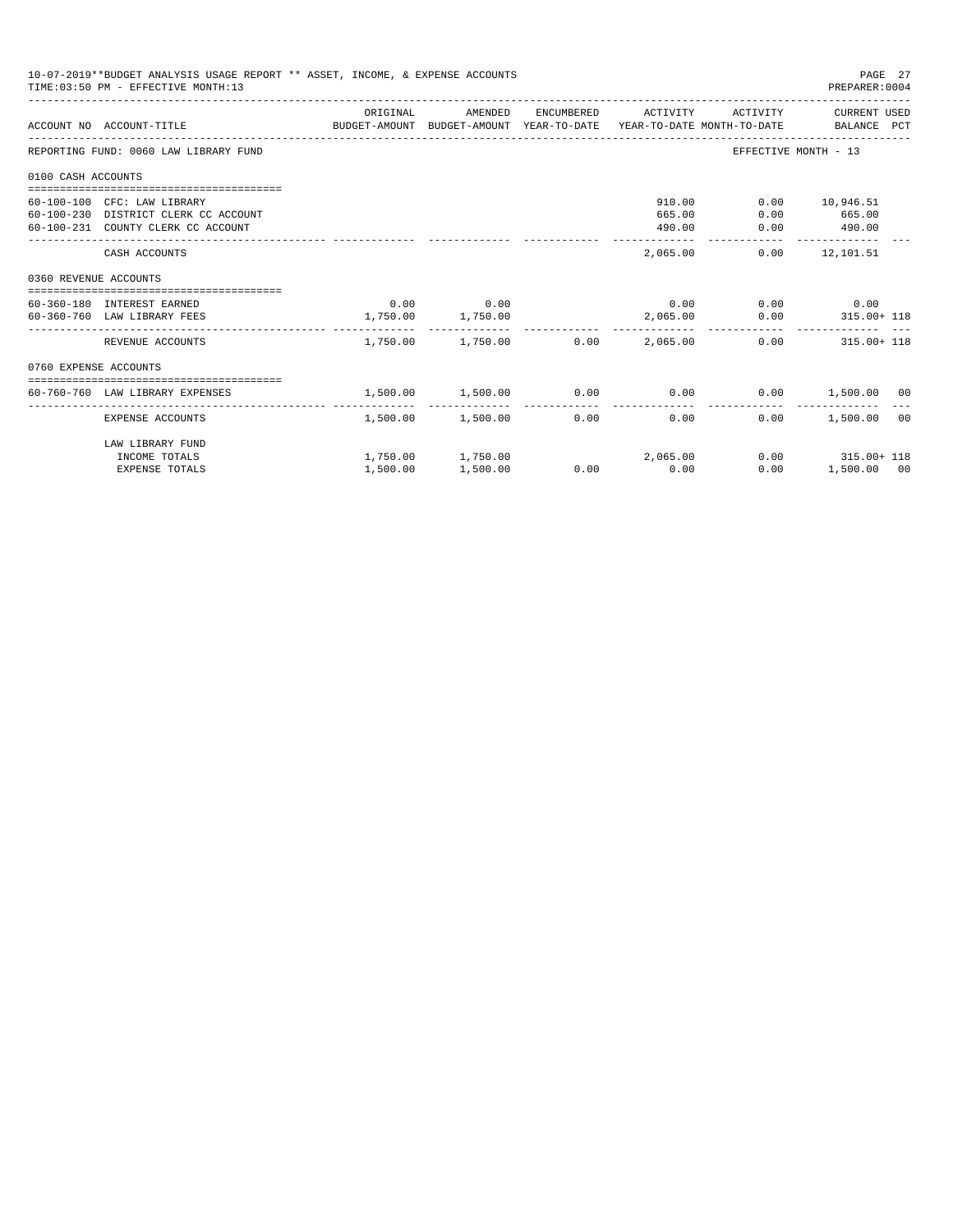|                       | 10-07-2019**BUDGET ANALYSIS USAGE REPORT ** ASSET, INCOME, & EXPENSE ACCOUNTS<br>TIME: 03:50 PM - EFFECTIVE MONTH: 13 |          |                                                     |            |          |                                        | PAGE 28<br>PREPARER: 0004   |
|-----------------------|-----------------------------------------------------------------------------------------------------------------------|----------|-----------------------------------------------------|------------|----------|----------------------------------------|-----------------------------|
|                       | ACCOUNT NO ACCOUNT-TITLE                                                                                              | ORIGINAL | AMENDED<br>BUDGET-AMOUNT BUDGET-AMOUNT YEAR-TO-DATE | ENCUMBERED | ACTIVITY | ACTIVITY<br>YEAR-TO-DATE MONTH-TO-DATE | CURRENT USED<br>BALANCE PCT |
|                       | REPORTING FUND: 0063 DISTRICT CLERK PRESERVATION FUND                                                                 |          |                                                     |            |          |                                        | EFFECTIVE MONTH - 13        |
| 0100 CASH ACCOUNTS    |                                                                                                                       |          |                                                     |            |          |                                        |                             |
|                       | 63-100-100 CFC: DISTRICT CLERK PRESERVATION<br>63-100-230 DISTRICT CLERK CC ACCOUNT                                   |          |                                                     |            | 110.00   | 194.89<br>0.00                         | $0.00$ 1,510.64<br>110.00   |
|                       | CASH ACCOUNTS                                                                                                         |          |                                                     |            | 304.89   | 0.00                                   | 1,620.64                    |
| 0363 REVENUE ACCOUNTS |                                                                                                                       |          |                                                     |            |          |                                        |                             |
|                       |                                                                                                                       |          |                                                     |            |          |                                        |                             |
|                       | 63-363-180 INTEREST EARNED                                                                                            | 87.00    | 87.00                                               |            | 9.42     | 0.00                                   | 77.58 11                    |
|                       | 63-363-763 DIST CLERK PRESERVATION FEES                                                                               | 211.00   | 211.00                                              |            | 295.47   | 0.00                                   | $84.47 + 140$               |
|                       | 63-363-764 DIST CLERK CHILD SUPPORT                                                                                   | 0.00     | 0.00                                                |            | 0.00     | 0.00                                   | 0.00                        |
|                       | 63-363-765 UNALLOCATED COURT COSTS BEFORE 03                                                                          | 0.00     | 0.00                                                |            | 0.00     | 0.00                                   | 0.00                        |
|                       | REVENUE ACCOUNTS                                                                                                      | 298.00   | 298.00                                              | 0.00       | 304.89   | 0.00                                   | $6.89 + 102$                |
| 0763 EXPENSE ACCOUNTS |                                                                                                                       |          |                                                     |            |          |                                        |                             |
|                       |                                                                                                                       |          |                                                     |            |          |                                        |                             |
|                       | 63-763-763 DIST CLERK PRESERVATION EXPENSE                                                                            | 0.00     | 0.00                                                | 0.00       | 0.00     | 0.00                                   | 0.00                        |
|                       | 63-763-764 DIST CLERK CHILD SUPPORT                                                                                   | 0.00     | 0.00                                                | 0.00       | 0.00     | 0.00                                   | 0.00                        |
|                       | 63-763-765 UNALLOCATED COURT COSTS BEFORE 03                                                                          | 0.00     | 0.00                                                | 0.00       | 0.00     | 0.00                                   | 0.00                        |
|                       | EXPENSE ACCOUNTS                                                                                                      | 0.00     | 0.00                                                | 0.00       | 0.00     | 0.00                                   | 0.00                        |
|                       | DISTRICT CLERK PRESERVATION FUND                                                                                      |          |                                                     |            |          |                                        |                             |
|                       | INCOME TOTALS                                                                                                         | 298.00   | 298.00                                              |            | 304.89   | 0.00                                   | $6.89 + 102$                |
|                       | <b>EXPENSE TOTALS</b>                                                                                                 | 0.00     | 0.00                                                | 0.00       | 0.00     | 0.00                                   | 0.00                        |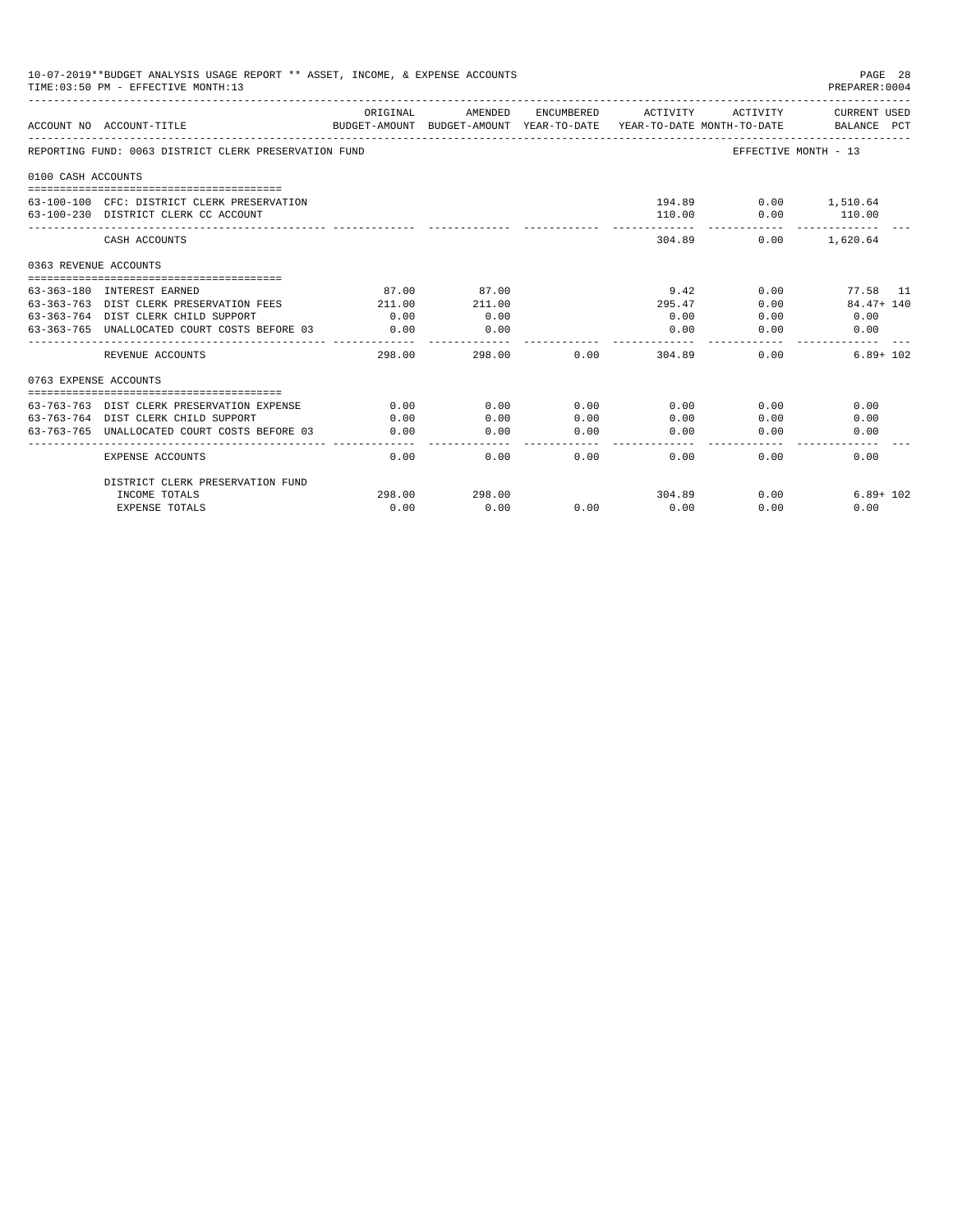|                       | 10-07-2019**BUDGET ANALYSIS USAGE REPORT ** ASSET, INCOME, & EXPENSE ACCOUNTS<br>TIME: 03:50 PM - EFFECTIVE MONTH: 13                      |          |                       |            |                                       |                       | PAGE 29<br>PREPARER: 0004                     |
|-----------------------|--------------------------------------------------------------------------------------------------------------------------------------------|----------|-----------------------|------------|---------------------------------------|-----------------------|-----------------------------------------------|
|                       | BUDGET-AMOUNT BUDGET-AMOUNT YEAR-TO-DATE YEAR-TO-DATE_MONTH-TO-DATE<br>ACCOUNT NO ACCOUNT-TITLE                                            | ORIGINAL | AMENDED               | ENCUMBERED | ACTIVITY                              | ACTIVITY              | CURRENT USED<br>BALANCE PCT                   |
|                       | REPORTING FUND: 0066 COURTHOUSE SECURITY FUND                                                                                              |          |                       |            |                                       |                       | EFFECTIVE MONTH - 13                          |
| 0100 CASH ACCOUNTS    |                                                                                                                                            |          |                       |            |                                       |                       |                                               |
|                       | 66-100-100 CFC: COURTHOUSE SECURITY<br>66-100-230 DISTRICT CLERK CC ACCOUNT<br>66-100-231 COUNTY CLERK CC ACCOUNT<br>66-100-232 JP ACCOUNT |          |                       |            | 2,472.53<br>90.00<br>105.80<br>894.80 | 0.00<br>0.00<br>0.00  | 25.00 25,589.84<br>90.00<br>105.80<br>894.80  |
|                       | CASH ACCOUNTS                                                                                                                              |          |                       |            | -------------<br>3,563.13             | ------------<br>25.00 | _____________<br>26,680.44                    |
|                       |                                                                                                                                            |          |                       |            |                                       |                       |                                               |
| 0366 REVENUE ACCOUNTS | 66-366-180 INTEREST EARNED<br>66-366-766 COURTHOUSE SECURITY FEES 3,400.00                                                                 | 0.00     | 0.00<br>3,400.00      |            | 4,308.53                              | 25.00                 | $0.00$ $0.00$ $0.00$ $0.00$<br>$908.53 + 127$ |
|                       | REVENUE ACCOUNTS                                                                                                                           | 3,400.00 | 3,400.00              |            | $0.00$ 4,308.53                       |                       | 25.00 908.53+ 127                             |
| 0766 EXPENSE ACCOUNTS |                                                                                                                                            |          |                       |            |                                       |                       |                                               |
|                       | 66-766-766 COURTHOUSE SECURITY EXPENSES                                                                                                    | 1,000.00 | 1,000.00              | 0.00       | 754.40                                | 0.00                  | 245.60 75                                     |
|                       | <b>EXPENSE ACCOUNTS</b>                                                                                                                    |          | $1.000.00$ $1.000.00$ | 0.00       | 754.40                                |                       | 0.00<br>245.60<br>75                          |
|                       | COURTHOUSE SECURITY FUND<br>INCOME TOTALS                                                                                                  |          |                       |            | $3,400.00$ $3,400.00$ $4,308.53$      |                       | 25.00 908.53+ 127                             |
|                       | <b>EXPENSE TOTALS</b>                                                                                                                      | 1,000.00 | 1,000.00              | 0.00       | 754.40                                | 0.00                  | 245.60 75                                     |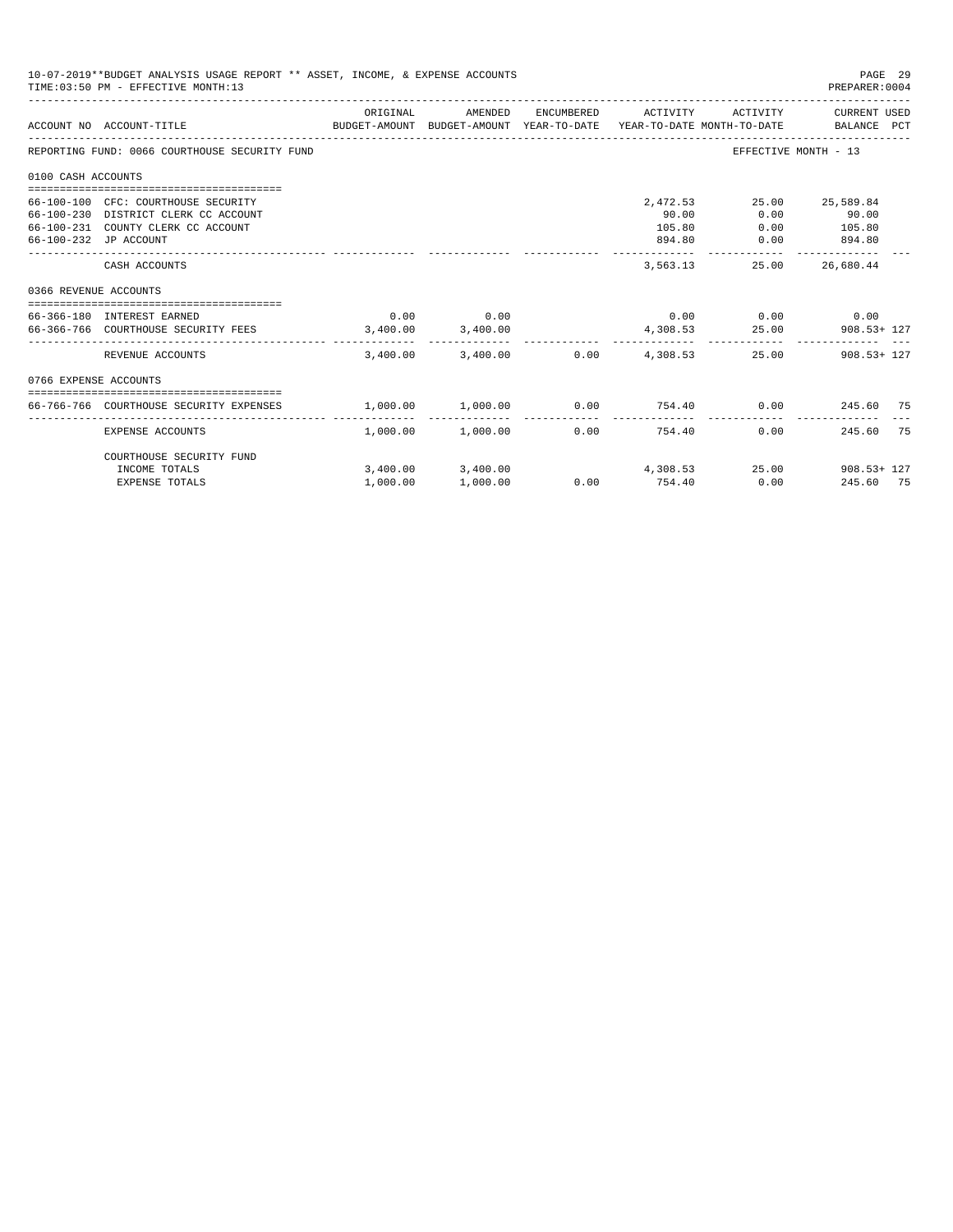|                       | 10-07-2019**BUDGET ANALYSIS USAGE REPORT ** ASSET, INCOME, & EXPENSE ACCOUNTS<br>TIME: 03:50 PM - EFFECTIVE MONTH: 13 |                 |                 |             |                     |                               | PAGE 30<br>PREPARER: 0004          |    |
|-----------------------|-----------------------------------------------------------------------------------------------------------------------|-----------------|-----------------|-------------|---------------------|-------------------------------|------------------------------------|----|
|                       | BUDGET-AMOUNT BUDGET-AMOUNT YEAR-TO-DATE  YEAR-TO-DATE MONTH-TO-DATE     BALANCE PCT<br>ACCOUNT NO ACCOUNT-TITLE      | ORIGINAL        | AMENDED         |             | ENCUMBERED ACTIVITY |                               | ACTIVITY CURRENT USED              |    |
|                       | REPORTING FUND: 0068 COUNTY PRESERVATION FUND                                                                         |                 |                 |             |                     |                               | EFFECTIVE MONTH - 13               |    |
| 0100 CASH ACCOUNTS    |                                                                                                                       |                 |                 |             |                     |                               |                                    |    |
|                       | 68-100-100 CFC: COUNTY PRESERVATION<br>68-100-230 DISTRICT CLERK CC ACCOUNT<br>68-100-231 COUNTY CLERK CC ACCOUNT     |                 |                 |             | 115.00<br>70.00     | 549.54<br>0.00<br>0.00        | $0.00$ 3,379.28<br>115.00<br>70.00 |    |
|                       | CASH ACCOUNTS                                                                                                         |                 |                 |             |                     | 734.54<br>0.00                | -------------<br>3,564.28          |    |
| 0368 REVENUE ACCOUNTS |                                                                                                                       |                 |                 |             |                     |                               |                                    |    |
|                       | 68-368-180 INTEREST EARNED<br>68-368-768 COUNTY PRESERVATION FEES                                                     | 11.00<br>794.00 | 11.00<br>794.00 |             |                     | $1.16$ 0.00<br>733.38<br>0.00 | 9.84 11<br>60.62 92                |    |
|                       | REVENUE ACCOUNTS                                                                                                      | 805.00          |                 | 805.00 0.00 |                     | 734.54                        | 0.00<br>70.46 91                   |    |
| 0768 EXPENSE ACCOUNTS |                                                                                                                       |                 |                 |             |                     |                               |                                    |    |
|                       | 68-768-768 COUNTY PRESERVATION EXPENSES                                                                               | 0.00            | 0.00            | $0.00$ 0.00 |                     |                               | 0.00<br>0.00                       |    |
|                       | EXPENSE ACCOUNTS                                                                                                      | 0.00            | 0.00            |             | 0.00<br>0.00        | 0.00                          | 0.00                               |    |
|                       | COUNTY PRESERVATION FUND                                                                                              |                 |                 |             |                     |                               |                                    |    |
|                       | INCOME TOTALS<br><b>EXPENSE TOTALS</b>                                                                                | 805.00<br>0.00  | 805.00<br>0.00  | 0.00        | 0.00                | 734.54<br>0.00                | 0.00<br>70.46<br>0.00              | 91 |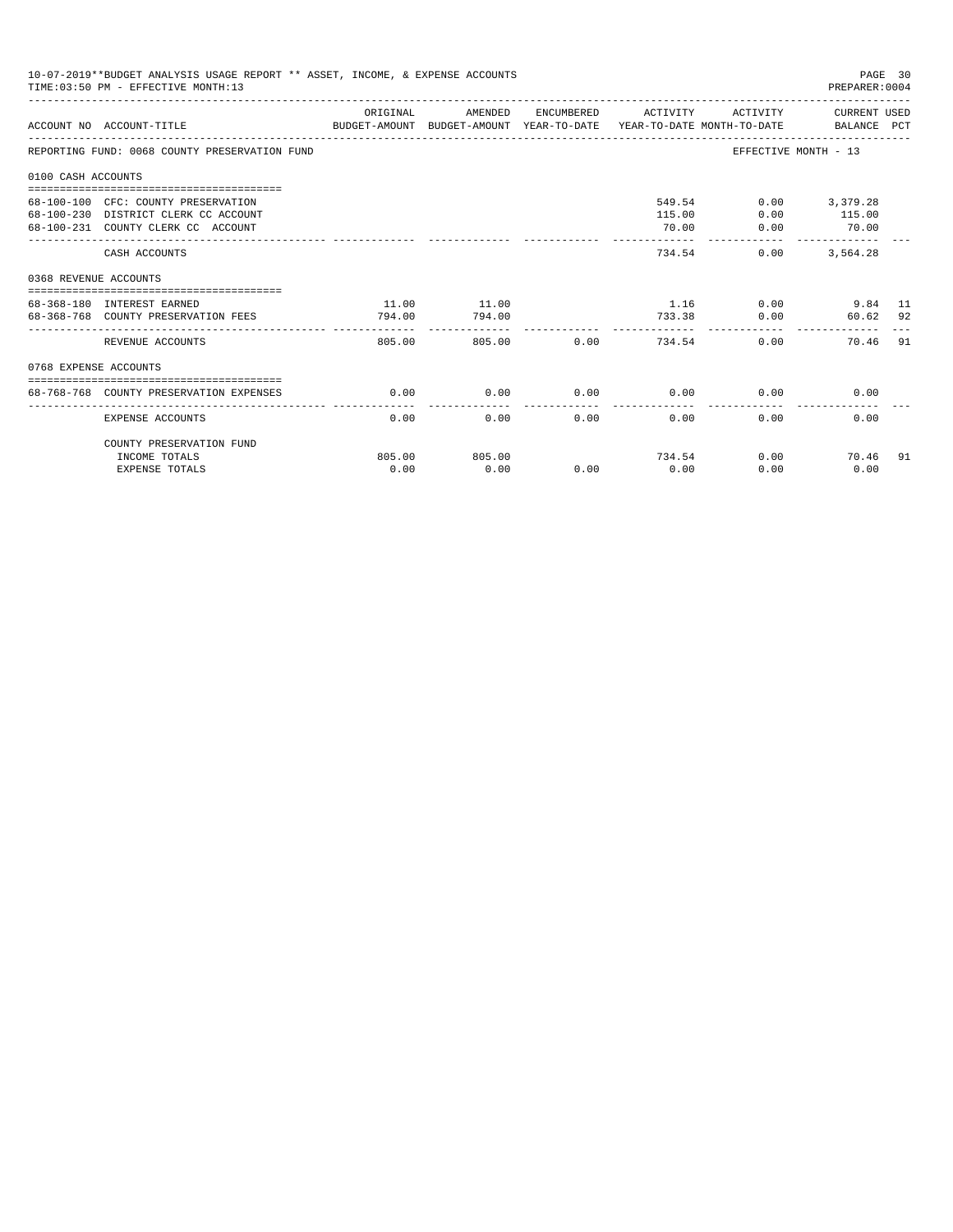|                       | 10-07-2019**BUDGET ANALYSIS USAGE REPORT ** ASSET, INCOME, & EXPENSE ACCOUNTS<br>TIME: 03:50 PM - EFFECTIVE MONTH: 13 |           |                                            |             |               |                                            | PAGE 31<br>PREPARER: 0004                                   |
|-----------------------|-----------------------------------------------------------------------------------------------------------------------|-----------|--------------------------------------------|-------------|---------------|--------------------------------------------|-------------------------------------------------------------|
|                       | ACCOUNT NO ACCOUNT-TITLE<br>BUDGET-AMOUNT BUDGET-AMOUNT YEAR-TO-DATE YEAR-TO-DATE MONTH-TO-DATE BALANCE PCT           | ORIGINAL  |                                            |             |               |                                            | AMENDED ENCUMBERED ACTIVITY ACTIVITY CURRENT_USED           |
|                       | REPORTING FUND: 0070 INMATE PHONE FUND PROFIT ACCOUNT                                                                 |           |                                            |             |               |                                            | EFFECTIVE MONTH - 13                                        |
| 0100 CASH ACCOUNTS    |                                                                                                                       |           |                                            |             |               |                                            |                                                             |
|                       | 70-100-100 CFC: INMATE PHONE FUND<br>70-100-110 INMATE PHONE CHECKING                                                 |           |                                            |             |               | 957.18 0.00 2,123.16<br>54.00- 0.00 895.06 |                                                             |
|                       | CASH ACCOUNTS                                                                                                         |           |                                            |             |               | 0.00<br>903.18                             | 3,018.22                                                    |
| 0370 REVENUE ACCOUNTS |                                                                                                                       |           |                                            |             |               |                                            |                                                             |
|                       | ----------------------------------<br>70-370-180 INTEREST EARNED<br>70-370-770 INMATE PHONE REVENUES                  |           | $0.00$ 0.00<br>1,000.00 1,000.00           |             |               | $0.00$ 0.00 0.00                           | 1,197.75 0.00 197.75+120                                    |
|                       | REVENUE ACCOUNTS                                                                                                      | --------- | -------------                              |             | .             |                                            | $1,000.00$ $1,000.00$ $0.00$ $1,197.75$ $0.00$ $197.75+120$ |
| 0770 EXPENSE ACCOUNTS |                                                                                                                       |           |                                            |             |               |                                            |                                                             |
|                       | 70-770-770 INMATE PHONE EXPENSES                                                                                      | 0.00      |                                            |             |               |                                            | $294.57$ $0.00$ $294.57$ $0.00$ $0.00$ $0.00$               |
|                       | EXPENSE ACCOUNTS                                                                                                      | 0.00      |                                            | 294.57 0.00 |               | 294.57<br>0.00                             | $0.00$ 100                                                  |
|                       | INMATE PHONE FUND PROFIT ACCOUNT                                                                                      |           |                                            |             |               |                                            |                                                             |
|                       | INCOME TOTALS<br><b>EXPENSE TOTALS</b>                                                                                | 0.00      | $1,000.00$ $1,000.00$ $1,197.75$<br>294.57 |             | $0.00$ 294.57 | 0.00                                       | $0.00$ 197.75+ 120<br>$0.00$ 100                            |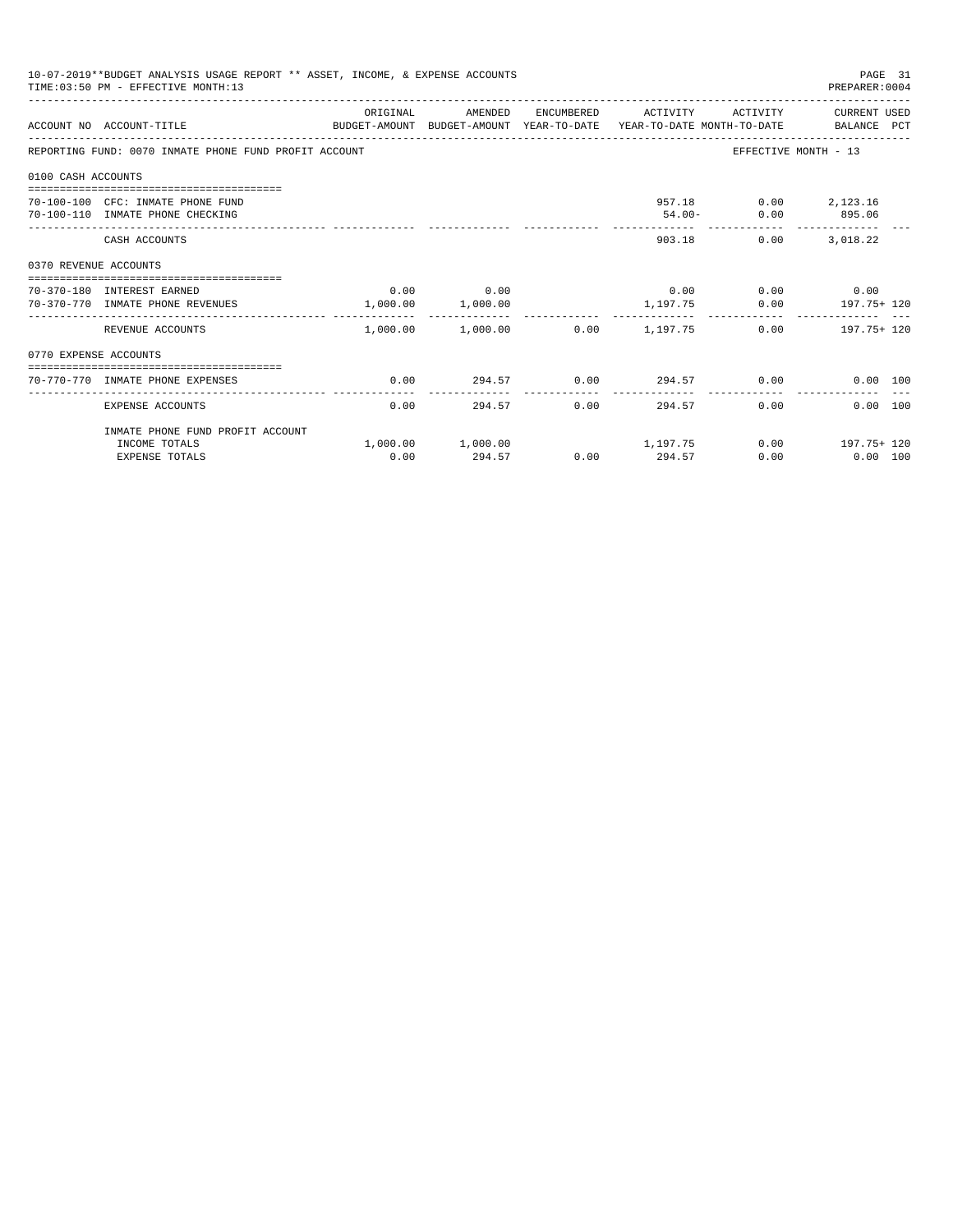| 10-07-2019**BUDGET ANALYSIS USAGE REPORT ** ASSET, INCOME, & EXPENSE ACCOUNTS<br>TIME: 03:50 PM - EFFECTIVE MONTH: 13 |                                                                                                                  |                   |                                         |  |                 |                         | PAGE 32<br>PREPARER: 0004                                    |
|-----------------------------------------------------------------------------------------------------------------------|------------------------------------------------------------------------------------------------------------------|-------------------|-----------------------------------------|--|-----------------|-------------------------|--------------------------------------------------------------|
|                                                                                                                       | ACCOUNT NO ACCOUNT-TITLE COMPUTE BUDGET-AMOUNT BUDGET-AMOUNT YEAR-TO-DATE YEAR-TO-DATE MONTH-TO-DATE BALANCE PCT | ORIGINAL          | AMENDED ENCUMBERED ACTIVITY ACTIVITY    |  |                 |                         | CURRENT USED                                                 |
|                                                                                                                       | REPORTING FUND: 0072 HOT CHECK FUND                                                                              |                   |                                         |  |                 |                         | EFFECTIVE MONTH - 13                                         |
| 0100 CASH ACCOUNTS                                                                                                    |                                                                                                                  |                   |                                         |  |                 |                         |                                                              |
|                                                                                                                       | 72-100-100 CFC: HOT CHECK FUND                                                                                   |                   |                                         |  |                 | $17.76 - 0.00$ 2,691.07 |                                                              |
|                                                                                                                       | CASH ACCOUNTS                                                                                                    |                   |                                         |  |                 | $17.76 -$               | $0.00$ 2,691.07                                              |
| 0372 REVENUE ACCOUNTS                                                                                                 |                                                                                                                  |                   |                                         |  |                 |                         |                                                              |
|                                                                                                                       | 72-372-180 INTEREST EARNED                                                                                       |                   | 35.00 35.00                             |  |                 |                         | 3.99 0.00 31.01 11                                           |
|                                                                                                                       | 72-372-772 HOT CHECK REVENUES                                                                                    | 1,686.00 1,686.00 |                                         |  |                 |                         | 2,032.20   0.00   346.20+ 121                                |
|                                                                                                                       | REVENUE ACCOUNTS                                                                                                 |                   | $1.721.00$ $1.721.00$ $0.00$ $2.036.19$ |  |                 |                         | $0.00$ $315.19 + 118$                                        |
| 0772 EXPENSE ACCOUNTS                                                                                                 |                                                                                                                  |                   |                                         |  |                 |                         |                                                              |
|                                                                                                                       | --------------------------------------<br>72-772-772 HOT CHECK EXPENSES                                          |                   |                                         |  |                 |                         | $1,600.00$ $1,852.20$ $0.00$ $1,922.20$ $0.00$ $70.00 - 104$ |
|                                                                                                                       | EXPENSE ACCOUNTS                                                                                                 |                   | $1,600.00$ $1,852.20$ $0.00$ $1,922.20$ |  |                 |                         | -----------<br>0.00<br>$70.00 - 104$                         |
|                                                                                                                       | HOT CHECK FUND                                                                                                   |                   |                                         |  |                 |                         |                                                              |
|                                                                                                                       | INCOME TOTALS                                                                                                    |                   |                                         |  | 2,036.19        |                         | $0.00$ $315.19 + 118$                                        |
|                                                                                                                       | <b>EXPENSE TOTALS</b>                                                                                            | 1,600.00          | 1,852.20                                |  | $0.00$ 1,922.20 |                         | $0.00$ 70.00 - 104                                           |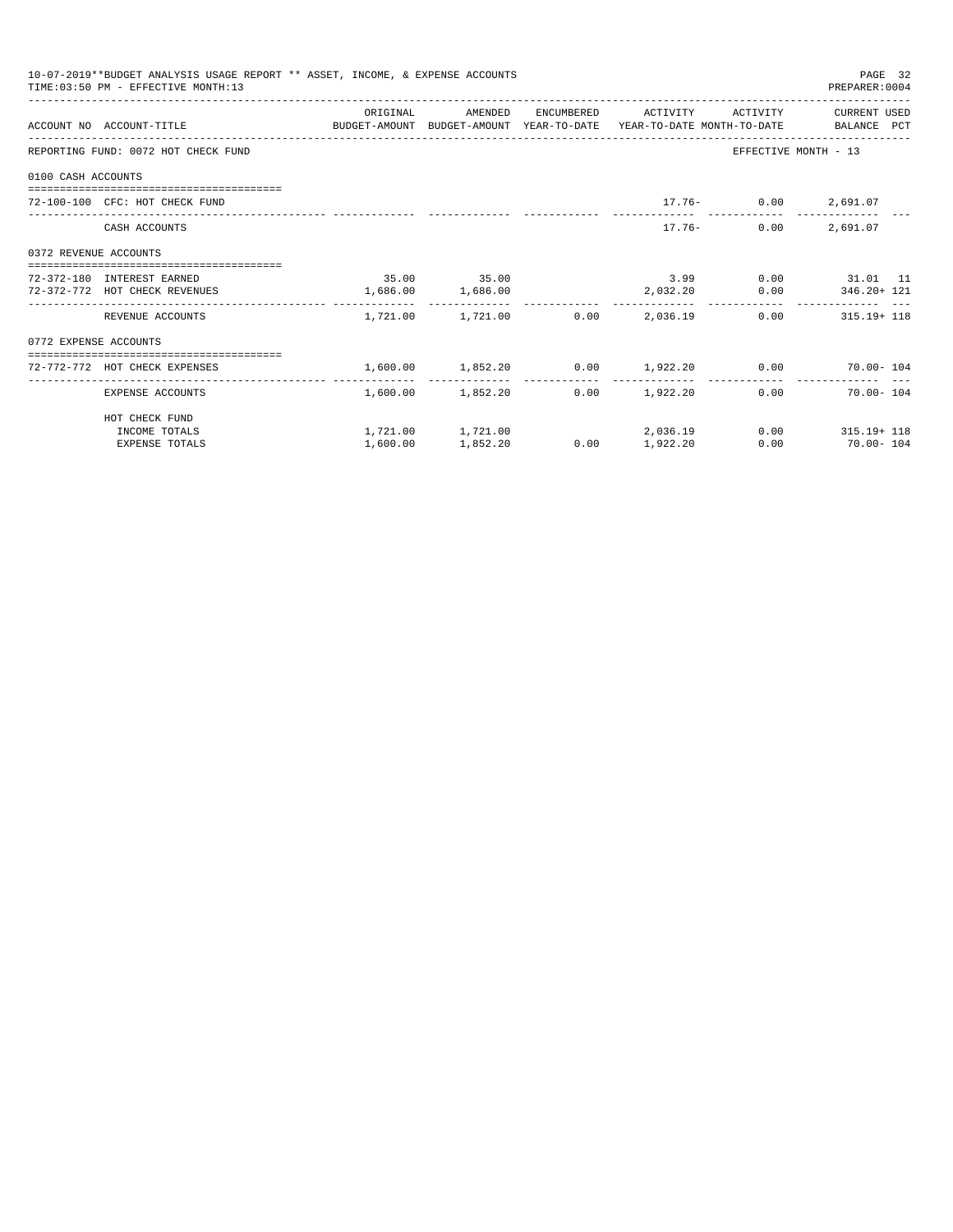|                       | 10-07-2019**BUDGET ANALYSIS USAGE REPORT ** ASSET, INCOME, & EXPENSE ACCOUNTS<br>TIME: 03:50 PM - EFFECTIVE MONTH: 13 |                |                                                                                |                  |                             |                                 | PAGE 33<br>PREPARER: 0004   |  |
|-----------------------|-----------------------------------------------------------------------------------------------------------------------|----------------|--------------------------------------------------------------------------------|------------------|-----------------------------|---------------------------------|-----------------------------|--|
|                       | ACCOUNT NO ACCOUNT-TITLE                                                                                              | ORIGINAL       | AMENDED<br>BUDGET-AMOUNT BUDGET-AMOUNT YEAR-TO-DATE YEAR-TO-DATE MONTH-TO-DATE | ENCUMBERED       | ACTIVITY                    | ACTIVITY                        | CURRENT USED<br>BALANCE PCT |  |
|                       | REPORTING FUND: 0074 BAIL BOND FUND                                                                                   |                |                                                                                |                  |                             |                                 | EFFECTIVE MONTH - 13        |  |
| 0100 CASH ACCOUNTS    |                                                                                                                       |                |                                                                                |                  |                             |                                 |                             |  |
|                       | 74-100-100 CFC: BAIL BOND FUND<br>74-100-232 JP CREDIT CARD ACCOUNT                                                   |                |                                                                                |                  | 985.00                      | 2,705.00 0.00 37,243.88<br>0.00 | 985.00                      |  |
|                       | CASH ACCOUNTS                                                                                                         |                |                                                                                |                  | 3,690.00                    |                                 | $0.00$ 38,228.88            |  |
| 0374 REVENUE ACCOUNTS |                                                                                                                       |                |                                                                                |                  |                             |                                 |                             |  |
|                       |                                                                                                                       |                |                                                                                |                  |                             |                                 |                             |  |
|                       | 74-374-180 INTEREST EARNED                                                                                            | 0.00           | 0.00                                                                           |                  | 0.00                        | 0.00                            | 0.00                        |  |
|                       | 74-374-774 BAIL BOND FEES<br>74-374-775 SALE OF ESTRAY                                                                | 640.00<br>0.00 | 640.00<br>0.00                                                                 |                  | 4,260.00<br>0.00            | 0.00<br>0.00                    | 3,620.00+ 666               |  |
|                       |                                                                                                                       |                |                                                                                |                  |                             |                                 | 0.00                        |  |
|                       | 74-374-776 CASH BAIL BOND'S                                                                                           | 4,400.00       | 4,400.00<br>-------------                                                      |                  | 55,760.00<br>-------------- | 0.00                            | 51,360.00+ 267              |  |
|                       | REVENUE ACCOUNTS                                                                                                      |                | 5,040.00 5,040.00 0.00                                                         |                  | 60,020.00                   | 0.00                            | 54,980.00+ 191              |  |
| 0774 EXPENSE ACCOUNTS |                                                                                                                       |                |                                                                                |                  |                             |                                 |                             |  |
|                       |                                                                                                                       |                |                                                                                |                  |                             |                                 |                             |  |
|                       | 74-774-774 BAIL BOND EXPENSES                                                                                         |                | 600.00 2.900.00                                                                |                  | $0.00$ 2.900.00             | 0.00                            | 0.00 100                    |  |
|                       | 74-774-775 SALE OF ESTRAY                                                                                             | 0.00           | 0.00                                                                           | 0.00             | 0.00                        | 0.00                            | 0.00                        |  |
|                       | 74-774-776 CASH BOND EXPENSES                                                                                         | 0.00           | 53,430.00<br>------------                                                      | 0.00<br>-------  | 53,430.00<br>-------------- | 0.00                            | 0.00 100                    |  |
|                       | <b>EXPENSE ACCOUNTS</b>                                                                                               | 600.00         | 56,330.00                                                                      | 0.00             | 56,330,00                   | 0.00                            | 0.00 100                    |  |
|                       | BAIL BOND FUND                                                                                                        |                |                                                                                |                  |                             |                                 |                             |  |
|                       | INCOME TOTALS                                                                                                         |                | 5,040.00 5,040.00                                                              |                  | 60,020.00                   | 0.00                            | 54,980.00+ 191              |  |
|                       | <b>EXPENSE TOTALS</b>                                                                                                 | 600.00         | 56,330.00                                                                      | $0.00$ 56,330.00 |                             | 0.00                            | $0.00$ 100                  |  |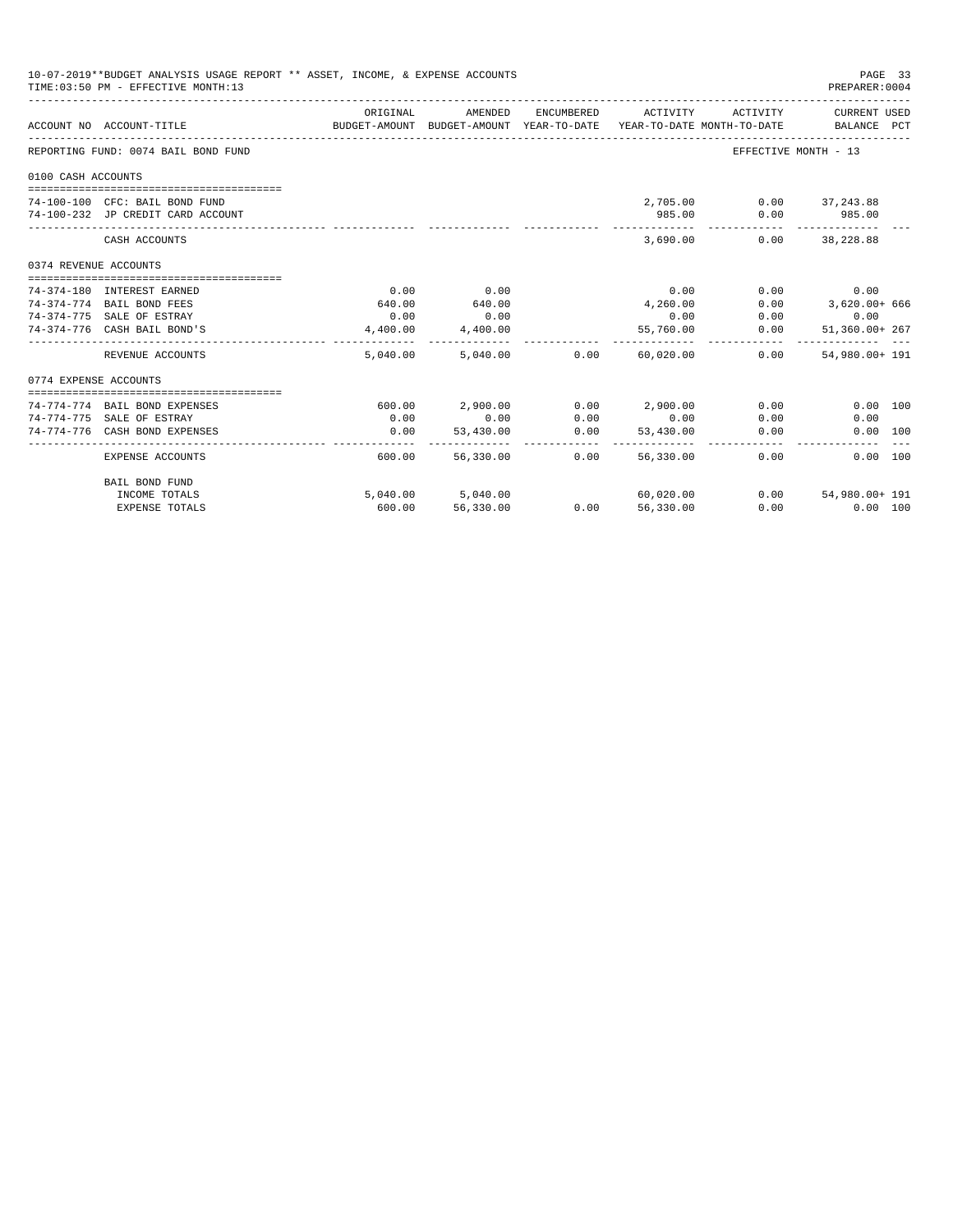|                       | 10-07-2019**BUDGET ANALYSIS USAGE REPORT ** ASSET, INCOME, & EXPENSE ACCOUNTS<br>TIME: 03:50 PM - EFFECTIVE MONTH: 13 |                |                                                                                                                       |            |                                                                                             |                      | PAGE 34<br>PREPARER:0004        |                |
|-----------------------|-----------------------------------------------------------------------------------------------------------------------|----------------|-----------------------------------------------------------------------------------------------------------------------|------------|---------------------------------------------------------------------------------------------|----------------------|---------------------------------|----------------|
|                       | ACCOUNT NO ACCOUNT-TITLE                                                                                              | ORIGINAL       | AMENDED                                                                                                               | ENCUMBERED | ACTIVITY<br>BUDGET-AMOUNT BUDGET-AMOUNT YEAR-TO-DATE YEAR-TO-DATE MONTH-TO-DATE BALANCE PCT | ACTIVITY             | CURRENT USED                    |                |
|                       | REPORTING FUND: 0076 STATE CRIMINAL & CIVIL FEES FUND                                                                 |                |                                                                                                                       |            |                                                                                             | EFFECTIVE MONTH - 13 |                                 |                |
| 0100 CASH ACCOUNTS    |                                                                                                                       |                |                                                                                                                       |            |                                                                                             |                      |                                 |                |
|                       |                                                                                                                       |                |                                                                                                                       |            |                                                                                             |                      |                                 |                |
|                       | 76-100-100 CFC: STATE CRIMINAL & CIVIL FEES                                                                           |                |                                                                                                                       |            | 10,066.92- 198.80 82,320.22                                                                 |                      |                                 |                |
|                       | 76-100-230 DISTRICT CLERK CC ACCOUNT                                                                                  |                |                                                                                                                       |            |                                                                                             |                      |                                 |                |
|                       | 76-100-231 COUNTY CLERK CC ACCOUNT                                                                                    |                |                                                                                                                       |            | 2,228.18 0.00 2,228.18                                                                      |                      |                                 |                |
|                       | 76-100-232 JP CC ACCOUNT                                                                                              |                |                                                                                                                       |            | 17,762.90   0.00   17,762.90                                                                |                      |                                 |                |
|                       | CASH ACCOUNTS                                                                                                         |                |                                                                                                                       |            |                                                                                             |                      | 12,861.16 208.80 105,248.30     |                |
| 0376 REVENUE ACCOUNTS |                                                                                                                       |                |                                                                                                                       |            |                                                                                             |                      |                                 |                |
|                       |                                                                                                                       |                |                                                                                                                       |            |                                                                                             |                      |                                 |                |
|                       | 76-376-180 INTEREST EARNED                                                                                            | 0.00           | 0.00                                                                                                                  |            | 0.00                                                                                        | 0.00                 | 0.00                            |                |
|                       | 76-376-701 DELINQUENT CASES                                                                                           | 0.00<br>380.00 | 0.00<br>380.00                                                                                                        |            | 0.00<br>229.78                                                                              | 0.00                 | 0.00<br>150.22                  |                |
|                       | 76-376-702 GUARDIANSHIP                                                                                               | 6.00           | 6.00                                                                                                                  |            |                                                                                             | 0.00<br>$0.00$ 0.00  | 6.00                            | 60             |
|                       | 76-376-703 DC-CAR-BVS TO TX VITAL STATISTICS<br>76-376-704 PARKS & WILDLIFE                                           |                | 2,000.00 2,000.00                                                                                                     |            |                                                                                             |                      |                                 | 0 <sup>0</sup> |
|                       | 76-376-776 STATE FEE CRIMINAL & CIVIL                                                                                 |                | 52,125.00 52,125.00                                                                                                   |            |                                                                                             |                      | 63,686.75 208.80 11,561.75+ 122 | 21             |
|                       | REVENUE ACCOUNTS                                                                                                      |                |                                                                                                                       |            | 54,511.00 54,511.00 0.00 64,329.63 208.80 9,818.63+ 118                                     |                      |                                 |                |
| 0776 EXPENSE ACCOUNTS |                                                                                                                       |                |                                                                                                                       |            |                                                                                             |                      |                                 |                |
|                       |                                                                                                                       | 1,000.00       |                                                                                                                       |            | 0.00                                                                                        |                      | $0.00$ 994.00                   | 00             |
|                       | 76-776-701 DELINQUENT CASES<br>76-776-703 DC-CAR-BVS TO TX VITAL STATISTICS                                           |                | 994.00                                                                                                                | 0.00       |                                                                                             | 0.00                 | 0.00 100                        |                |
|                       | 76-776-704 PARKS & WILDLIFE                                                                                           |                | $\begin{array}{cccc} 75.00 & 140.91 & 0.00 \\ 2,700.00 & 2,700.00 & 0.00 \\ 42,000.00 & 50,938.07 & 0.00 \end{array}$ |            | 140.91                                                                                      |                      | $0.00$ 2, 319.20 14             |                |
|                       | 76-776-776 STATE FEE CRIMINAL & CIVIL                                                                                 |                |                                                                                                                       |            | $380.80$<br>50,938.07                                                                       | 0.00                 | 0.00 100                        |                |
|                       |                                                                                                                       |                |                                                                                                                       |            |                                                                                             |                      |                                 |                |
|                       | EXPENSE ACCOUNTS                                                                                                      |                | 45.775.00 54.772.98 0.00                                                                                              |            | 51,459.78                                                                                   | 0.00                 | 3, 313, 20 94                   |                |
|                       | STATE CRIMINAL & CIVIL FEES FUND                                                                                      |                |                                                                                                                       |            |                                                                                             |                      |                                 |                |
|                       | INCOME TOTALS                                                                                                         |                | 54,511.00 54,511.00                                                                                                   | 0.00       | $64,329.63$ 208.80 9,818.63+ 118                                                            |                      |                                 |                |
|                       | <b>EXPENSE TOTALS</b>                                                                                                 | 45,775.00      | 54,772.98                                                                                                             | 0.00       | 51,459.78                                                                                   | 0.00                 | 3, 313, 20 94                   |                |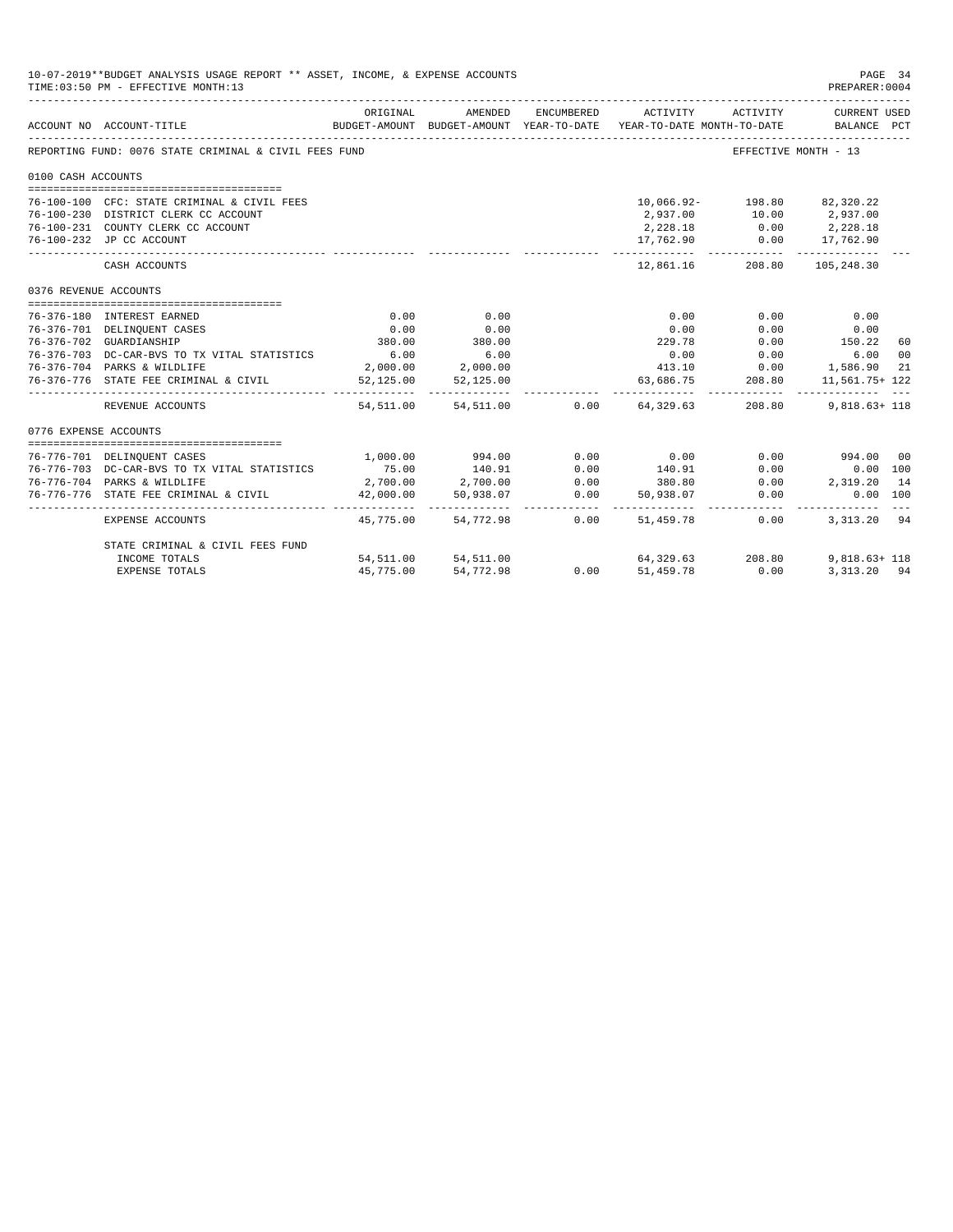|                                          | 10-07-2019**BUDGET ANALYSIS USAGE REPORT ** ASSET, INCOME, & EXPENSE ACCOUNTS<br>TIME: 03:50 PM - EFFECTIVE MONTH: 13 |                          |                                                     |                      |                                        |                      | PAGE 35<br>PREPARER: 0004          |                |
|------------------------------------------|-----------------------------------------------------------------------------------------------------------------------|--------------------------|-----------------------------------------------------|----------------------|----------------------------------------|----------------------|------------------------------------|----------------|
|                                          | ACCOUNT NO ACCOUNT-TITLE                                                                                              | ORIGINAL                 | AMENDED<br>BUDGET-AMOUNT BUDGET-AMOUNT YEAR-TO-DATE | ENCUMBERED           | ACTIVITY<br>YEAR-TO-DATE MONTH-TO-DATE | ACTIVITY             | <b>CURRENT USED</b><br>BALANCE PCT |                |
|                                          | REPORTING FUND: 0078 SENIOR CITIZENS FUND                                                                             |                          |                                                     |                      |                                        | EFFECTIVE MONTH - 13 |                                    |                |
| 0100 CASH ACCOUNTS                       |                                                                                                                       |                          |                                                     |                      |                                        |                      |                                    |                |
|                                          | 78-100-100 CFC: SENIOR CITIZENS                                                                                       |                          |                                                     |                      |                                        | $91,024.11-$ 0.00    | $90,726.10 -$                      |                |
|                                          | CASH ACCOUNTS                                                                                                         |                          |                                                     |                      | 91,024.11-                             | 0.00                 | $90,726.10 -$                      |                |
| 0378 REVENUE ACCOUNTS                    |                                                                                                                       |                          |                                                     |                      |                                        |                      |                                    |                |
|                                          | 78-378-160 SALE OF FIXED ASSETS                                                                                       | 0.00                     | 0.00                                                |                      | 0.00                                   | 0.00                 | 0.00                               |                |
|                                          | 78-378-180 INTEREST EARNED                                                                                            | 0.00                     | 0.00                                                |                      | 0.00                                   | 0.00                 | 0.00                               |                |
|                                          | 78-378-710 WCTCOG PROGRAM                                                                                             | 22,000.00                | 22,000.00                                           |                      | 22,554.55                              | 0.00                 | $554.55 + 103$                     |                |
|                                          | 78-378-711 DEPT OF HUMAN RESOURCES                                                                                    | 0.00                     | 0.00                                                |                      | 0.00                                   | 0.00                 | 0.00                               |                |
|                                          | 78-378-712 FOOD DONATIONS                                                                                             | 10,000.00                | 10,000.00                                           |                      | 11,911.53                              | 0.00                 | 1,911.53+ 119                      |                |
|                                          | 78-378-713 BUILDING RENT                                                                                              | 400.00                   | 400.00                                              |                      | 0.00                                   | 0.00                 | 400.00                             | 0 <sub>0</sub> |
|                                          | 78-378-714 DEPT OF AGING & DISABILITY                                                                                 | 20,000.00                | 20,000.00                                           |                      | 16,335.00                              | 0.00                 | 3,665.00                           | 82             |
|                                          | 78-378-715 GIFT DONATIONS                                                                                             | 0.00                     | 600.00                                              |                      | 600.00                                 | 0.00                 | $0.00$ 100                         |                |
|                                          | 78-378-716 OTHER INCOME                                                                                               | 0.00                     | 0.00                                                |                      | 88.32                                  | 0.00                 | 88.32+                             |                |
|                                          | 78-378-815 INCOME FROM OTHER FUNDS<br>-----------------------------                                                   | 36,000.00<br>----------- | 36,000.00<br>------------                           |                      | 0.00                                   | 0.00<br>.            | 36,000.00                          | 00             |
|                                          | REVENUE ACCOUNTS                                                                                                      | 88,400.00                | 89,000.00                                           | 0.00                 | 51,489.40                              | 0.00                 | 37,510.60 58                       |                |
| 0778 EXPENSE ACCOUNTS                    |                                                                                                                       |                          |                                                     |                      |                                        |                      |                                    |                |
|                                          |                                                                                                                       |                          |                                                     |                      |                                        |                      |                                    |                |
|                                          | 78-778-100 SALARY - GENERAL PAYROLL                                                                                   | 21,912.00                | 21,912.00                                           | 0.00                 | 21,911.50                              | 0.00                 | 0.50 100                           |                |
|                                          | 78-778-105 LONGEVITY PAY                                                                                              | 0.00                     | 0.00                                                | 0.00                 | 0.00                                   | 0.00                 | 0.00                               |                |
|                                          | 78-778-110 SALARY - FULL TIME (PART TIME)                                                                             | 33,813.00                | 33,813.00                                           | 0.00                 | 33, 378.25                             | 0.00                 | 434.75                             | 99             |
|                                          | 78-778-200 FICA EXPENSE                                                                                               | 4,263.00                 | 4,263.00                                            | 0.00                 | 4,229.55                               | 0.00                 | 33.45                              | 99             |
|                                          | 78-778-205 RETIREMENT                                                                                                 | 4,587.00                 | 4,587.00                                            | 0.00                 | 4,286.74                               | 0.00                 | 300.26                             | 93             |
| 78-778-300 TRAVEL<br>78-778-305 SUPPLIES |                                                                                                                       | 1,500.00                 | 1,500.00                                            | 0.00                 | 835.51                                 | 0.00                 | 664.49                             | 56             |
|                                          | 78-778-310 COMMUNICATIONS                                                                                             | 2,000.00<br>960.00       | 2, 217.12                                           | 0.00<br>0.00         | 2,216.78                               | 0.00<br>0.00         | $0.34$ 100<br>$24.95 - 102$        |                |
|                                          | 78-778-320 REPAIRS & MAINTENANCE                                                                                      | 2,000.00                 | 1,035.37<br>2,215.00                                | 0.00                 | 1,060.32<br>1,583.23                   | 0.00                 | 631.77                             | 71             |
| 78-778-380 UTILITIES                     |                                                                                                                       | 6,500.00                 | 6,745.46                                            | 0.00                 | 6,707.47                               | 0.00                 | 37.99                              | 99             |
|                                          | 78-778-400 NEW EQUIPMENT                                                                                              | 5,450.00                 | 5,233.08                                            | 0.00                 | 2,135.56                               | 0.00                 | 3,097.52                           | 41             |
|                                          | 78-778-680 VAN EXPENSE                                                                                                | 4,500.00                 | 4,500.00                                            | 0.00                 | 3,542.75                               | 0.00                 | 957.25                             | 79             |
|                                          | 78-778-685 NEW VAN - BUDGET AMENDMENT 2019                                                                            | 0.00                     | 21,532.00                                           | 0.00                 | 21,532.00                              | 0.00                 | $0.00$ 100                         |                |
|                                          | 78-778-690 EDIBLE GOODS                                                                                               | 25,000.00                | 30,894.78                                           | 0.00                 | 30,890.61                              | 0.00                 | 4.17 100                           |                |
|                                          | 78-778-692 PAPER GOODS                                                                                                | 7,900.00                 | 7,900.00                                            | 0.00                 | 7,107.95                               | 0.00                 | 792.05                             | 90             |
|                                          | 78-778-693 GIFT EXPENSE                                                                                               | 0.00                     | 167.88                                              | 0.00                 | 167.88                                 | 0.00                 | 0.00 100                           |                |
|                                          | EXPENSE ACCOUNTS                                                                                                      | 120,385.00               | -------------<br>148,515.69                         | ------------<br>0.00 | --------------<br>141,586.10           | ------------<br>0.00 | 6,929.59                           | $- - -$<br>95  |
|                                          | SENIOR CITIZENS FUND                                                                                                  |                          |                                                     |                      |                                        |                      |                                    |                |
|                                          | INCOME TOTALS                                                                                                         | 88,400.00                | 89,000.00                                           |                      | 51,489.40                              | 0.00                 | 37,510.60                          | 58             |
|                                          | <b>EXPENSE TOTALS</b>                                                                                                 | 120,385.00               | 148,515.69                                          | 0.00                 | 141,586.10                             | 0.00                 | 6,929.59                           | 95             |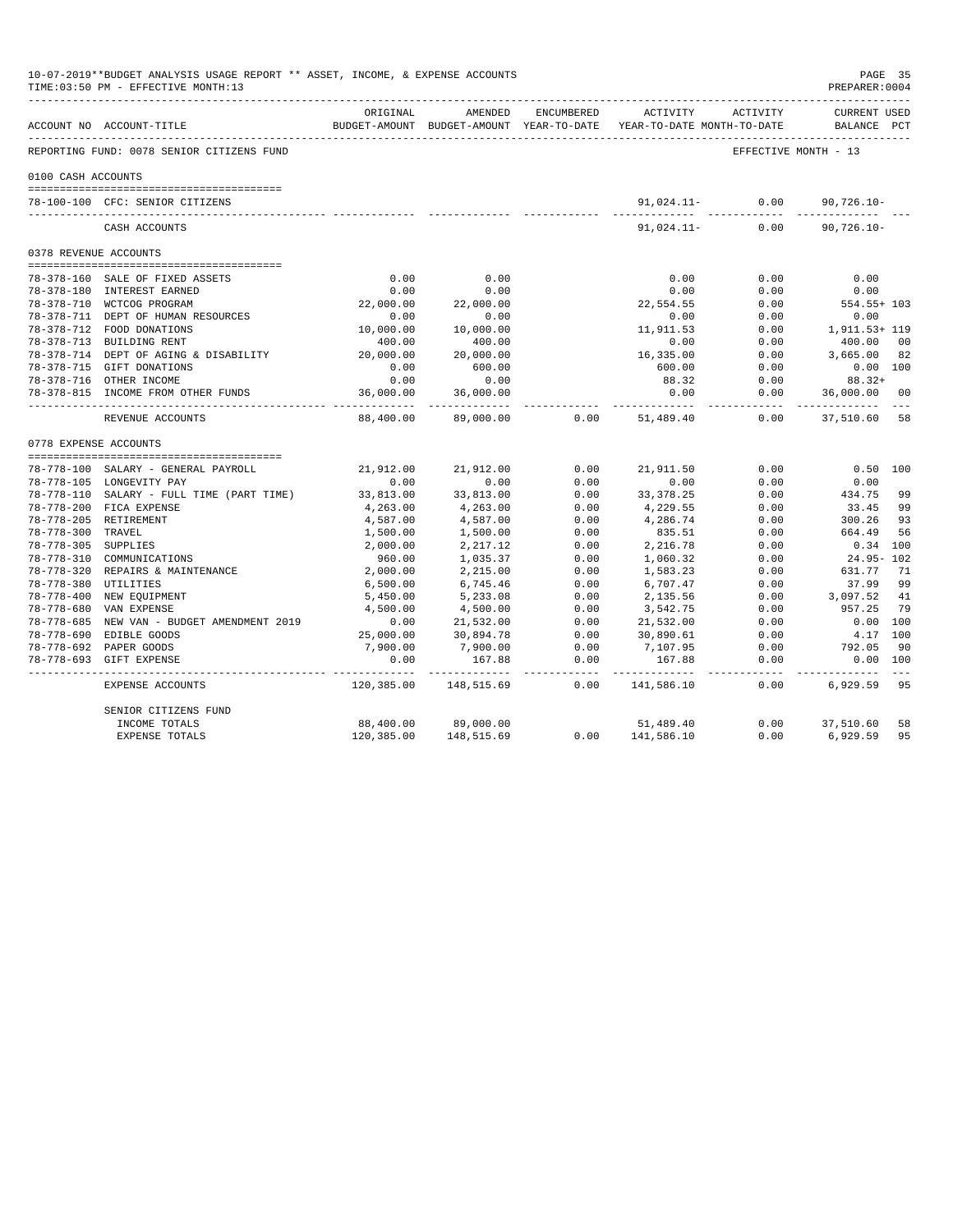| 10-07-2019**BUDGET ANALYSIS USAGE REPORT ** ASSET, INCOME, & EXPENSE ACCOUNTS<br>PAGE 36<br>TIME: 03:50 PM - EFFECTIVE MONTH: 13<br>PREPARER: 0004<br>ORIGINAL<br>ENCUMBERED ACTIVITY ACTIVITY<br>CURRENT USED<br>AMENDED<br>ACCOUNT NO ACCOUNT-TITLE COMPUTE BUDGET-AMOUNT BUDGET-AMOUNT YEAR-TO-DATE YEAR-TO-DATE MONTH-TO-DATE BALANCE PCT<br>REPORTING FUND: 0080 LEOSE GRANT FUND<br>EFFECTIVE MONTH - 13<br>0100 CASH ACCOUNTS<br>1,291.84 0.00 4,771.69<br>80-100-100 CFC: LEOSE GRANT CHECKING<br>1,291.84<br>$0.00$ 4,771.69<br>CASH ACCOUNTS<br>0380 REVENUE ACCOUNTS<br>$0.00$ 0.00<br>$0.00$ $0.00$ $0.00$ $0.00$<br>80-380-180 INTEREST EARNED<br>$1,400.00$ $1,400.00$<br>1,309.84<br>0.00<br>80-380-800 LEOSE GRANT REVENUES<br>90.16 94<br>$1,400.00$ $1,400.00$ $0.00$ $1,309.84$<br>90.16 94<br>REVENUE ACCOUNTS<br>0.00<br>0800 EXPENSE ACCOUNTS<br>-------------------------------------<br>$1,400.00$ $1,400.00$ $0.00$ $1,278.00$ $0.00$ $122.00$ 91<br>80-800-800 LEOSE GRANT EXPENSES<br>$1,400.00$ $1,400.00$ $0.00$ $1,278.00$<br>$0.00$ 122.00 91<br>EXPENSE ACCOUNTS |          |                                  |                 |  |                |     |
|--------------------------------------------------------------------------------------------------------------------------------------------------------------------------------------------------------------------------------------------------------------------------------------------------------------------------------------------------------------------------------------------------------------------------------------------------------------------------------------------------------------------------------------------------------------------------------------------------------------------------------------------------------------------------------------------------------------------------------------------------------------------------------------------------------------------------------------------------------------------------------------------------------------------------------------------------------------------------------------------------------------------------------------------------------------------------------------------------|----------|----------------------------------|-----------------|--|----------------|-----|
|                                                                                                                                                                                                                                                                                                                                                                                                                                                                                                                                                                                                                                                                                                                                                                                                                                                                                                                                                                                                                                                                                                  |          |                                  |                 |  |                |     |
|                                                                                                                                                                                                                                                                                                                                                                                                                                                                                                                                                                                                                                                                                                                                                                                                                                                                                                                                                                                                                                                                                                  |          |                                  |                 |  |                |     |
|                                                                                                                                                                                                                                                                                                                                                                                                                                                                                                                                                                                                                                                                                                                                                                                                                                                                                                                                                                                                                                                                                                  |          |                                  |                 |  |                |     |
|                                                                                                                                                                                                                                                                                                                                                                                                                                                                                                                                                                                                                                                                                                                                                                                                                                                                                                                                                                                                                                                                                                  |          |                                  |                 |  |                |     |
|                                                                                                                                                                                                                                                                                                                                                                                                                                                                                                                                                                                                                                                                                                                                                                                                                                                                                                                                                                                                                                                                                                  |          |                                  |                 |  |                |     |
|                                                                                                                                                                                                                                                                                                                                                                                                                                                                                                                                                                                                                                                                                                                                                                                                                                                                                                                                                                                                                                                                                                  |          |                                  |                 |  |                |     |
|                                                                                                                                                                                                                                                                                                                                                                                                                                                                                                                                                                                                                                                                                                                                                                                                                                                                                                                                                                                                                                                                                                  |          |                                  |                 |  |                |     |
|                                                                                                                                                                                                                                                                                                                                                                                                                                                                                                                                                                                                                                                                                                                                                                                                                                                                                                                                                                                                                                                                                                  |          |                                  |                 |  |                |     |
|                                                                                                                                                                                                                                                                                                                                                                                                                                                                                                                                                                                                                                                                                                                                                                                                                                                                                                                                                                                                                                                                                                  |          |                                  |                 |  |                |     |
|                                                                                                                                                                                                                                                                                                                                                                                                                                                                                                                                                                                                                                                                                                                                                                                                                                                                                                                                                                                                                                                                                                  |          |                                  |                 |  |                |     |
|                                                                                                                                                                                                                                                                                                                                                                                                                                                                                                                                                                                                                                                                                                                                                                                                                                                                                                                                                                                                                                                                                                  |          |                                  |                 |  |                |     |
|                                                                                                                                                                                                                                                                                                                                                                                                                                                                                                                                                                                                                                                                                                                                                                                                                                                                                                                                                                                                                                                                                                  |          |                                  |                 |  |                |     |
| LEOSE GRANT FUND                                                                                                                                                                                                                                                                                                                                                                                                                                                                                                                                                                                                                                                                                                                                                                                                                                                                                                                                                                                                                                                                                 |          |                                  |                 |  |                |     |
| INCOME TOTALS                                                                                                                                                                                                                                                                                                                                                                                                                                                                                                                                                                                                                                                                                                                                                                                                                                                                                                                                                                                                                                                                                    |          | $1,400.00$ $1,400.00$ $1,309.84$ |                 |  | $0.00$ 90.16   | -94 |
| <b>EXPENSE TOTALS</b>                                                                                                                                                                                                                                                                                                                                                                                                                                                                                                                                                                                                                                                                                                                                                                                                                                                                                                                                                                                                                                                                            | 1,400.00 | 1,400.00                         | $0.00$ 1,278.00 |  | 0.00<br>122.00 | 91  |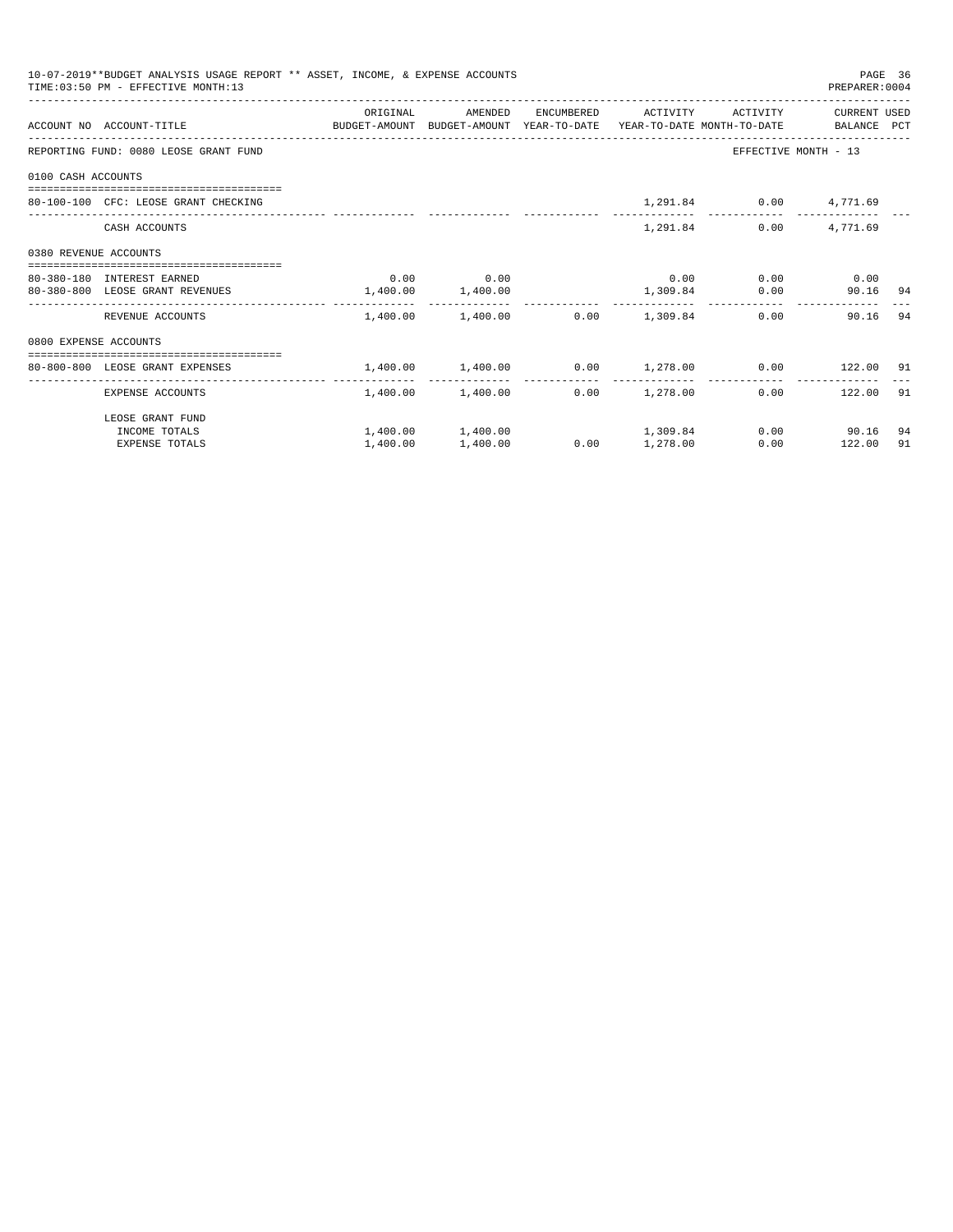| 10-07-2019**BUDGET ANALYSIS USAGE REPORT ** ASSET, INCOME, & EXPENSE ACCOUNTS<br>PAGE 37<br>TIME: 03:50 PM - EFFECTIVE MONTH: 13<br>PREPARER: 0004 |                                                                                                                              |             |                                  |  |                |                                              |                                                               |  |
|----------------------------------------------------------------------------------------------------------------------------------------------------|------------------------------------------------------------------------------------------------------------------------------|-------------|----------------------------------|--|----------------|----------------------------------------------|---------------------------------------------------------------|--|
|                                                                                                                                                    | ACCOUNT NO ACCOUNT-TITLE CONTROL SUDGET-AMOUNT BUDGET-AMOUNT YEAR-TO-DATE YEAR-TO-DATE MONTH-TO-DATE BALANCE PCT             | ORIGINAL    |                                  |  |                |                                              | AMENDED ENCUMBERED ACTIVITY ACTIVITY CURRENTUSED              |  |
|                                                                                                                                                    | REPORTING FUND: 0082 JUSTICE COURT TECHNOLOGY FUND                                                                           |             |                                  |  |                |                                              | EFFECTIVE MONTH - 13                                          |  |
| 0100 CASH ACCOUNTS                                                                                                                                 |                                                                                                                              |             |                                  |  |                |                                              |                                                               |  |
|                                                                                                                                                    | 82-100-100 CFC: JUSTICE COURT TECH CHECKING<br>82-100-232 JP CC ACCOUNT                                                      |             |                                  |  |                | 1,484.52 8.00 8,438.24<br>809.97 0.00 809.97 |                                                               |  |
|                                                                                                                                                    | CASH ACCOUNTS                                                                                                                |             |                                  |  |                | 2,294.49<br>8.00                             | 9,248.21                                                      |  |
| 0380 REVENUE ACCOUNTS                                                                                                                              |                                                                                                                              |             |                                  |  |                |                                              |                                                               |  |
|                                                                                                                                                    | --------------------------------------<br>82-380-180 INTEREST EARNED<br>82-380-820 JUSTICE COURT TECH FEES 1,916.00 1,916.00 | 12.00 12.00 |                                  |  |                |                                              | $1.23$ 0.00 $10.77$ 10<br>2,297.26 8.00 381.26+120            |  |
|                                                                                                                                                    | REVENUE ACCOUNTS                                                                                                             |             | --------------                   |  | -------------- |                                              | $1.928.00$ $1.928.00$ $0.00$ $2.298.49$ $8.00$ $370.49 + 119$ |  |
| 0820 EXPENSE ACCOUNTS                                                                                                                              |                                                                                                                              |             |                                  |  |                |                                              |                                                               |  |
|                                                                                                                                                    | 82-820-820 JUSTICE COURT TECH EXPENSES                                                                                       |             |                                  |  |                |                                              | $0.00$ $1.741.00$ $0.00$ $0.00$ $0.00$ $1.741.00$ $00$        |  |
|                                                                                                                                                    | EXPENSE ACCOUNTS                                                                                                             | 0.00        | 1,741.00                         |  | .<br>0.00      | 0.00                                         | 1,741.00 00<br>0.00                                           |  |
|                                                                                                                                                    | JUSTICE COURT TECHNOLOGY FUND                                                                                                |             |                                  |  |                |                                              |                                                               |  |
|                                                                                                                                                    | INCOME TOTALS                                                                                                                |             | $1,928.00$ $1,928.00$ $2,298.49$ |  |                |                                              | 8.00 370.49+119                                               |  |
|                                                                                                                                                    | <b>EXPENSE TOTALS</b>                                                                                                        | 0.00        | 1,741.00                         |  | $0.00$ 0.00    | 0.00                                         | 1,741.00 00                                                   |  |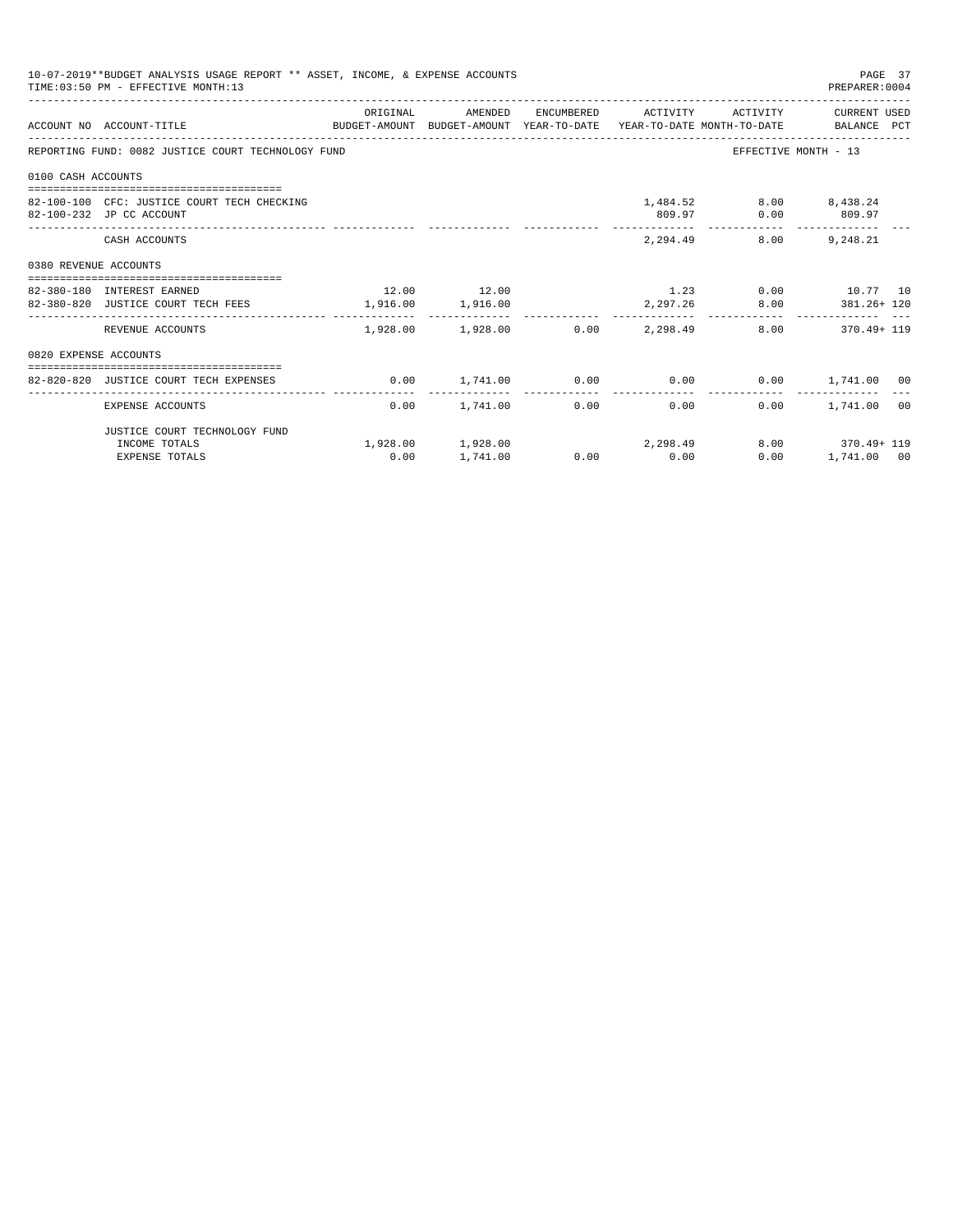| 10-07-2019**BUDGET ANALYSIS USAGE REPORT ** ASSET, INCOME, & EXPENSE ACCOUNTS<br>TIME: 03:50 PM - EFFECTIVE MONTH: 13 |                                              |                        |           |                        |                                                                                                                 |                                 | PAGE 38<br>PREPARER: 0004 |     |
|-----------------------------------------------------------------------------------------------------------------------|----------------------------------------------|------------------------|-----------|------------------------|-----------------------------------------------------------------------------------------------------------------|---------------------------------|---------------------------|-----|
|                                                                                                                       | ACCOUNT NO ACCOUNT-TITLE                     | ORIGINAL               | AMENDED   |                        | ENCUMBERED ACTIVITY ACTIVITY<br>BUDGET-AMOUNT BUDGET-AMOUNT YEAR-TO-DATE YEAR-TO-DATE MONTH-TO-DATE BALANCE PCT |                                 | CURRENT USED              |     |
|                                                                                                                       | REPORTING FUND: 0084 FC DRUG FORFEITURE FUND |                        |           |                        |                                                                                                                 | EFFECTIVE MONTH - 13            |                           |     |
| 0100 CASH ACCOUNTS                                                                                                    |                                              |                        |           |                        |                                                                                                                 |                                 |                           |     |
|                                                                                                                       | 84-100-100 CFC: FC DRUG FORFEITURE CHECKING  |                        |           |                        |                                                                                                                 | $0.00$ $0.00$ $0.00$ $0.00$     |                           |     |
|                                                                                                                       | 84-100-150 CFC: FC DRUG FORFEITURE CHECKING  |                        |           |                        | $6,451.08-$                                                                                                     |                                 | $0.00$ $45,186.16$        |     |
|                                                                                                                       | CASH ACCOUNTS                                |                        |           |                        |                                                                                                                 | $6.451.08 - 0.00$ $45.186.16$   |                           |     |
| 0384 REVENUE ACCOUNTS                                                                                                 |                                              |                        |           |                        |                                                                                                                 |                                 |                           |     |
|                                                                                                                       | 84-384-180 INTEREST EARNED                   | 0.00                   | 0.00      |                        | $721.81$ $10.20 - 721.81 +$                                                                                     |                                 |                           |     |
|                                                                                                                       | 84-384-840 FC DRUG FORFEITURE REVENUES       | 0.00                   | 0.00      |                        | 690.00                                                                                                          | $0.00$ 690.00+                  |                           |     |
|                                                                                                                       | REVENUE ACCOUNTS                             | 0.00                   | 0.00      |                        | ------------<br>$0.00$ 1,411.81 10.20- 1,411.81+                                                                | -------------                   |                           |     |
| 0840 EXPENSE ACCOUNTS                                                                                                 |                                              |                        |           |                        |                                                                                                                 |                                 |                           |     |
|                                                                                                                       | 84-840-110 ADMIN ASSISTANT - SUPPLEMENT      | 0.00                   | 0.00      | 0.00                   | 0.00                                                                                                            | 0.00                            | 0.00                      |     |
|                                                                                                                       | 84-840-200 FICA EXPENSE                      | 0.00                   | 0.00      | 0.00                   | 0.00                                                                                                            | 0.00                            | 0.00                      |     |
|                                                                                                                       | 84-840-205 RETIREMENT EXPENSE                | 0.00                   | 0.00      | 0.00                   | 0.00                                                                                                            | 0.00                            | 0.00                      |     |
|                                                                                                                       | 84-840-210 MEDICAL INSURANCE                 | 0.00                   | 0.00      | 0.00                   | 0.00                                                                                                            | 0.00                            | 0.00                      |     |
|                                                                                                                       | 84-840-840 FC DRUG FORFEITURE EXPENSES       | 52,000.00              | 52,000.00 | 0.00                   | 7,873,09                                                                                                        | 0.00                            | 44,126.91                 | -15 |
|                                                                                                                       | <b>EXPENSE ACCOUNTS</b>                      | ---------<br>52,000.00 | 52,000.00 | --------------<br>0.00 | 7.873.09                                                                                                        | 0.00                            | 44, 126, 91 15            |     |
|                                                                                                                       | FC DRUG FORFEITURE FUND                      |                        |           |                        |                                                                                                                 |                                 |                           |     |
|                                                                                                                       | INCOME TOTALS                                | 0.00                   | 0.00      |                        |                                                                                                                 | 1,411.81    10.20-    1,411.81+ |                           |     |
|                                                                                                                       | <b>EXPENSE TOTALS</b>                        | 52,000.00              | 52,000.00 | 0.00                   | 7,873,09                                                                                                        | 0.00                            | 44, 126. 91 15            |     |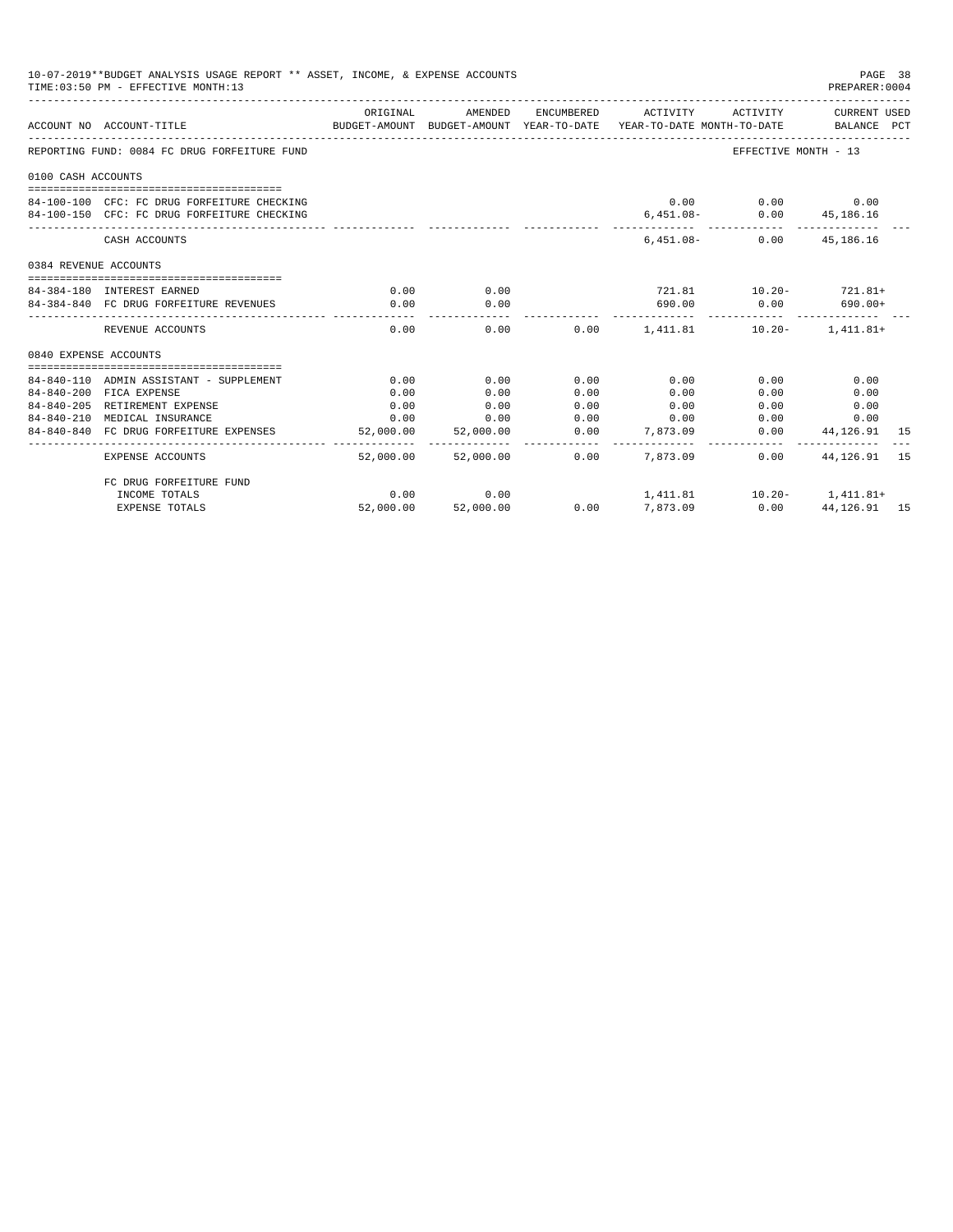| 10-07-2019**BUDGET ANALYSIS USAGE REPORT ** ASSET, INCOME, & EXPENSE ACCOUNTS<br>TIME: 03:50 PM - EFFECTIVE MONTH: 13 |                                                                            |              |                                         |              |                  |                         | PAGE 39<br>PREPARER: 0004                                                                                                            |
|-----------------------------------------------------------------------------------------------------------------------|----------------------------------------------------------------------------|--------------|-----------------------------------------|--------------|------------------|-------------------------|--------------------------------------------------------------------------------------------------------------------------------------|
|                                                                                                                       | ACCOUNT NO ACCOUNT-TITLE                                                   | ORIGINAL     |                                         |              |                  |                         | AMENDED ENCUMBERED ACTIVITY ACTIVITY CURRENT USED<br>BUDGET-AMOUNT BUDGET-AMOUNT YEAR-TO-DATE YEAR-TO-DATE MONTH-TO-DATE BALANCE PCT |
|                                                                                                                       | REPORTING FUND: 0088 AIRPORT FUND                                          |              |                                         |              |                  |                         | EFFECTIVE MONTH - 13                                                                                                                 |
| 0100 CASH ACCOUNTS                                                                                                    |                                                                            |              |                                         |              |                  |                         |                                                                                                                                      |
|                                                                                                                       |                                                                            |              |                                         |              |                  |                         |                                                                                                                                      |
|                                                                                                                       | 88-100-100 CFC - AIRPORT FUND                                              |              |                                         |              |                  | 2,374.93 0.00 20,605.58 |                                                                                                                                      |
|                                                                                                                       | CASH ACCOUNTS                                                              |              |                                         |              |                  | 2,374.93 0.00 20,605.58 |                                                                                                                                      |
| 0380 REVENUE ACCOUNTS                                                                                                 |                                                                            |              |                                         |              |                  |                         |                                                                                                                                      |
|                                                                                                                       | 88-380-180 INTEREST EARNED                                                 |              | $0.00$ 0.00                             |              | 0.00             |                         | $0.00$ 0.00                                                                                                                          |
|                                                                                                                       | 88-380-810 AIRPORT REVENUES                                                |              | 3,280.00 3,280.00                       |              |                  | 5,205.00                | $0.00$ 1,925.00+ 159                                                                                                                 |
|                                                                                                                       | REVENUE ACCOUNTS                                                           |              | $3,280.00$ $3,280.00$ $0.00$ $5,205.00$ |              |                  |                         | $0.00$ 1,925.00+ 159                                                                                                                 |
| 0800 EXPENSE ACCOUNTS                                                                                                 |                                                                            |              |                                         |              |                  |                         |                                                                                                                                      |
|                                                                                                                       |                                                                            |              |                                         |              |                  |                         |                                                                                                                                      |
|                                                                                                                       | 88-800-120 PART TIME SALARY                                                | 0.00         | 0.00                                    | 0.00         | 0.00             | 0.00                    | 0.00                                                                                                                                 |
|                                                                                                                       | 88-800-200 FICA - EMPLOYER MATCH<br>88-800-205 RETIREMENT - EMPLOYER MATCH | 0.00<br>0.00 | 0.00<br>0.00                            | 0.00<br>0.00 | 0.00             | 0.00                    | 0.00<br>$0.00$ 0.00                                                                                                                  |
|                                                                                                                       | 88-800-810 AIRPORT EXPENSES                                                |              | 3,000.00 3,000.00                       | 0.00         | 0.00<br>2,830.07 | 0.00                    | 169.93<br>-94                                                                                                                        |
|                                                                                                                       | EXPENSE ACCOUNTS                                                           |              | 3,000.00 3,000.00                       | 0.00         | 2.830.07         |                         | $0.00$ 169.93<br>-94                                                                                                                 |
|                                                                                                                       | AIRPORT FUND                                                               |              |                                         |              |                  |                         |                                                                                                                                      |
|                                                                                                                       | INCOME TOTALS                                                              |              | 3,280.00 3,280.00                       |              | 5,205.00         |                         | $0.00$ 1,925.00+ 159                                                                                                                 |
|                                                                                                                       | <b>EXPENSE TOTALS</b>                                                      | 3.000.00     | 3,000.00                                |              | $0.00$ 2,830.07  |                         | $0.00$ 169.93 94                                                                                                                     |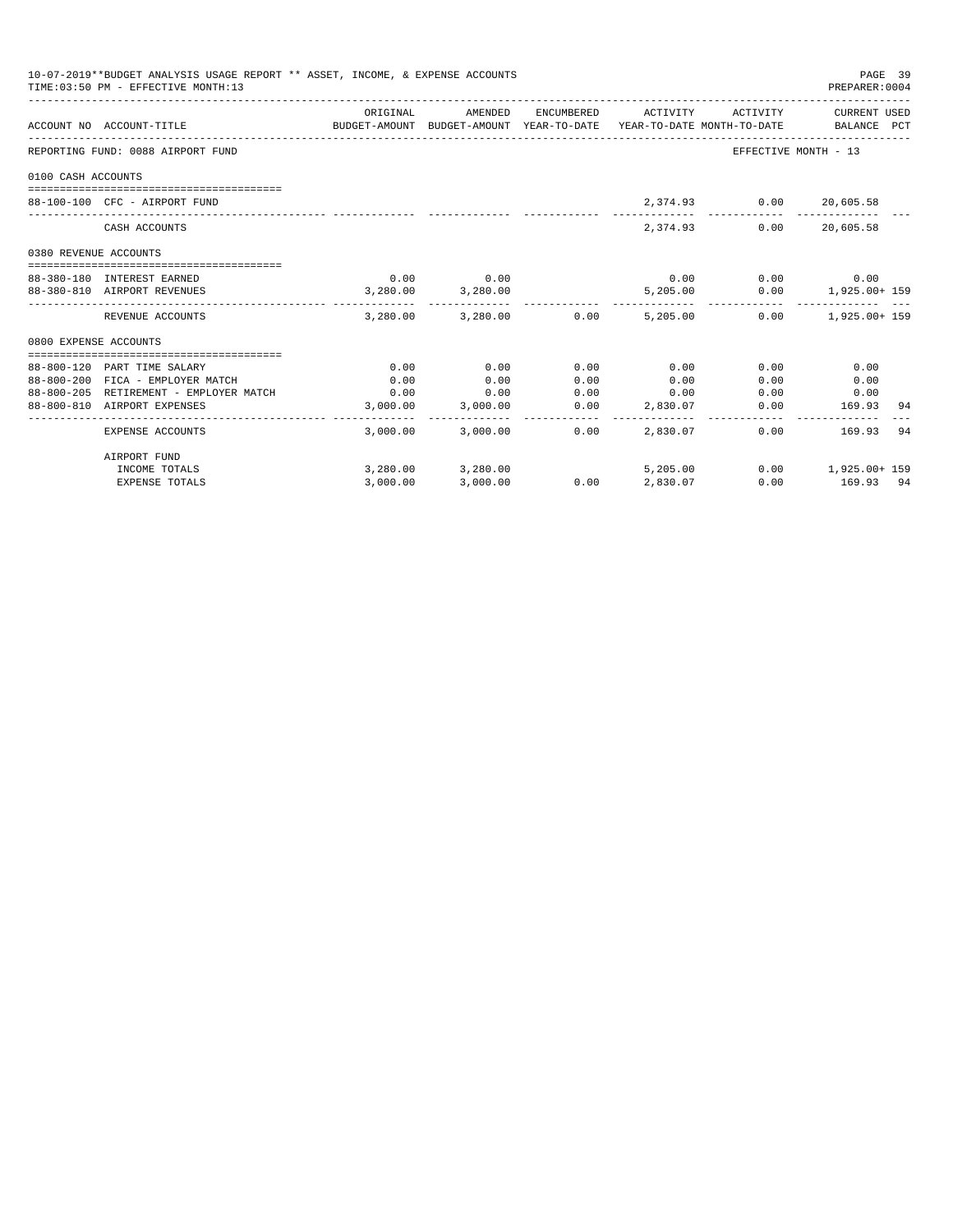|                       | 10-07-2019**BUDGET ANALYSIS USAGE REPORT ** ASSET, INCOME, & EXPENSE ACCOUNTS<br>TIME: 03:50 PM - EFFECTIVE MONTH: 13 |          |                                    |      |                     |                                        | PAGE 40<br>PREPARER: 0004            |
|-----------------------|-----------------------------------------------------------------------------------------------------------------------|----------|------------------------------------|------|---------------------|----------------------------------------|--------------------------------------|
|                       | ACCOUNT NO ACCOUNT-TITLE CONTROL SUDGET-AMOUNT BUDGET-AMOUNT YEAR-TO-DATE YEAR-TO-DATE MONTH-TO-DATE BALANCE PCT      | ORIGINAL | AMENDED                            |      | ENCUMBERED ACTIVITY | ACTIVITY                               | CURRENT USED                         |
|                       | REPORTING FUND: 0092 PRE-TRIAL DIVERSION PROGRAM                                                                      |          |                                    |      |                     | EFFECTIVE MONTH - 13                   |                                      |
| 0100 CASH ACCOUNTS    |                                                                                                                       |          |                                    |      |                     |                                        |                                      |
|                       |                                                                                                                       |          |                                    |      |                     |                                        |                                      |
|                       | 92-100-100 PRE-TRIAL CHECKING<br>92-100-222 PRE-TRIAL CHECKING                                                        |          |                                    |      |                     | 0.00<br>$15,560.80$ $0.00$ $24,740.80$ | $0.00$ 0.00                          |
|                       |                                                                                                                       |          |                                    |      |                     |                                        |                                      |
|                       | CASH ACCOUNTS                                                                                                         |          |                                    |      | 15,560.80           |                                        | $0.00$ 24,740.80                     |
| 0399 REVENUE ACCOUNTS |                                                                                                                       |          |                                    |      |                     |                                        |                                      |
|                       |                                                                                                                       |          |                                    |      |                     |                                        |                                      |
|                       | 92-399-180 INTEREST EARNED                                                                                            |          | $0.00$ 0.00                        |      |                     |                                        | $87.31$ $3.49 87.31+$                |
|                       | 92-399-920 PRE-TRIAL FEES                                                                                             | -------- | 5,180.00 5,180.00<br>------------- |      | .                   |                                        | 15,470.00   0.00   10,290.00+ 299    |
|                       | REVENUE ACCOUNTS                                                                                                      |          | 5,180.00 5,180.00                  |      |                     |                                        | $0.00$ 15,557.31 3.49- 10,377.31+300 |
| 0929 EXPENSE ACCOUNT  |                                                                                                                       |          |                                    |      |                     |                                        |                                      |
|                       |                                                                                                                       |          |                                    |      |                     |                                        |                                      |
|                       | 92-929-929 PRE-TRIAL EXPENSE                                                                                          | 0.00     | 0.00                               | 0.00 | 0.00                | 0.00                                   | 0.00                                 |
|                       | EXPENSE ACCOUNT                                                                                                       | 0.00     | 0.00                               | 0.00 | 0.00                | 0.00                                   | 0.00                                 |
|                       | PRE-TRIAL DIVERSION PROGRAM                                                                                           |          |                                    |      |                     |                                        |                                      |
|                       | INCOME TOTALS                                                                                                         |          | 5,180.00 5,180.00                  |      | 15,557.31           |                                        | $3.49 - 10.377.31 + 300$             |
|                       | <b>EXPENSE TOTALS</b>                                                                                                 | 0.00     | 0.00                               |      | $0.00$ 0.00         |                                        | 0.00<br>0.00                         |